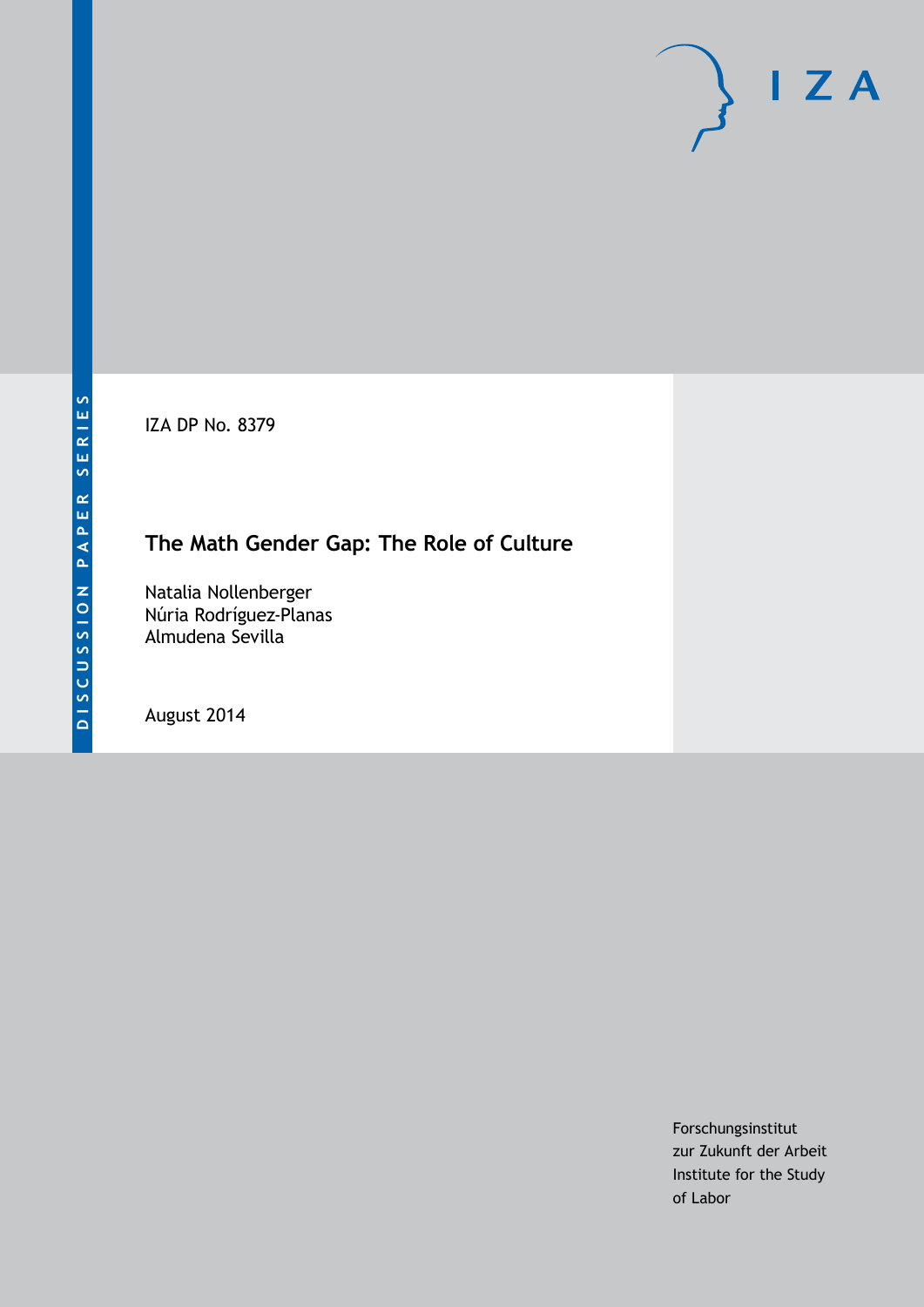# **The Math Gender Gap: The Role of Culture**

## **Natalia Nollenberger**

*Queen Mary University of London*

### **Núria Rodríguez-Planas**

*Queens College - CUNY and IZA*

### **Almudena Sevilla**

*Queen Mary University of London and IZA*

Discussion Paper No. 8379 August 2014

IZA

P.O. Box 7240 53072 Bonn Germany

Phone: +49-228-3894-0 Fax: +49-228-3894-180 E-mail: [iza@iza.org](mailto:iza@iza.org)

Any opinions expressed here are those of the author(s) and not those of IZA. Research published in this series may include views on policy, but the institute itself takes no institutional policy positions. The IZA research network is committed to the IZA Guiding Principles of Research Integrity.

The Institute for the Study of Labor (IZA) in Bonn is a local and virtual international research center and a place of communication between science, politics and business. IZA is an independent nonprofit organization supported by Deutsche Post Foundation. The center is associated with the University of Bonn and offers a stimulating research environment through its international network, workshops and conferences, data service, project support, research visits and doctoral program. IZA engages in (i) original and internationally competitive research in all fields of labor economics, (ii) development of policy concepts, and (iii) dissemination of research results and concepts to the interested public.

<span id="page-1-0"></span>IZA Discussion Papers often represent preliminary work and are circulated to encourage discussion. Citation of such a paper should account for its provisional character. A revised version may be available directly from the author.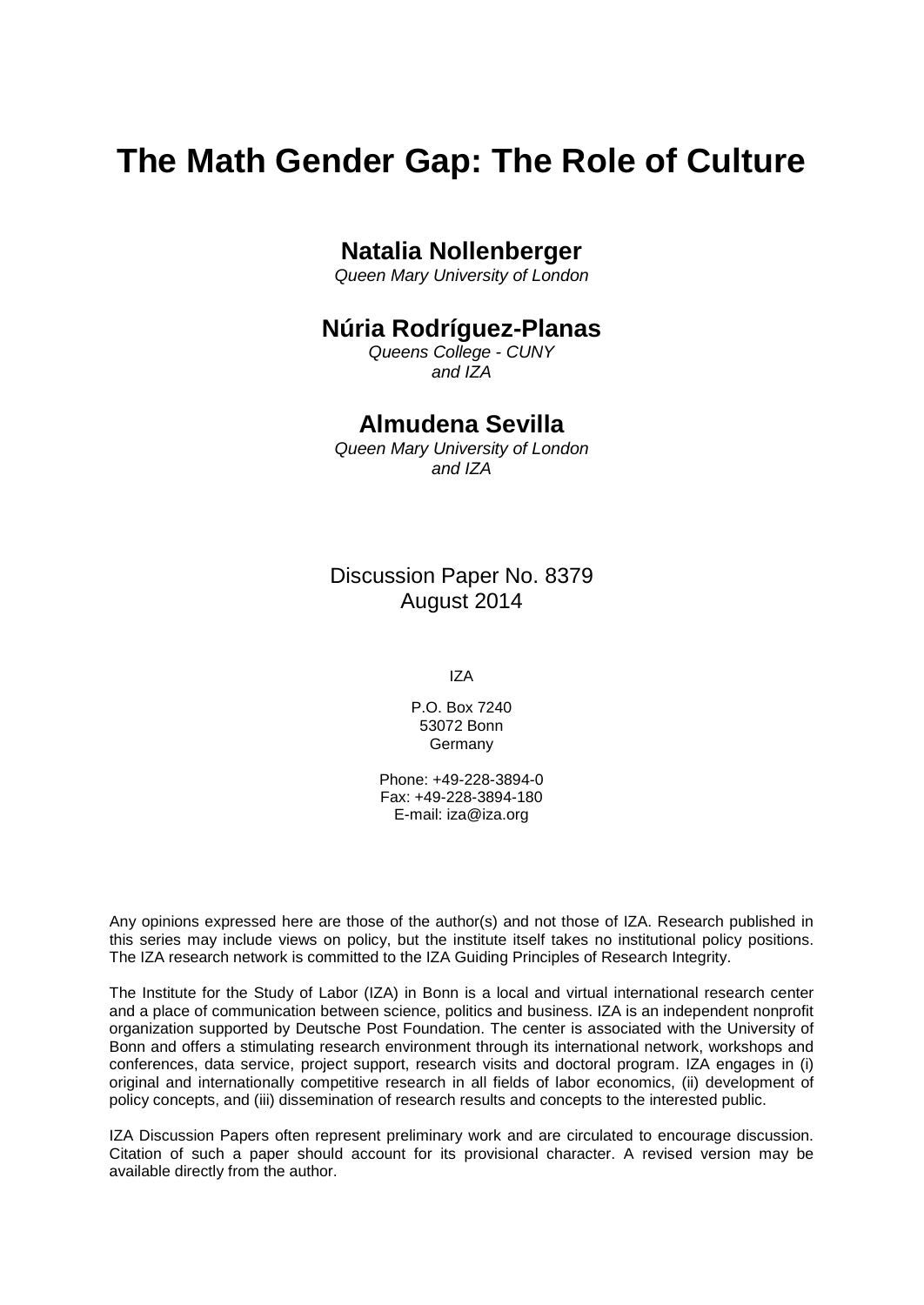IZA Discussion Paper No. 8379 August 2014

## **ABSTRACT**

## **The Math Gender Gap: The Role of Culture[\\*](#page-1-0)**

This paper explores the role of cultural attitudes towards women in determining math educational gender gaps using the epidemiological approach. To identify whether culture matters, we estimate whether the math gender gap for each immigrant group living in a particular host country (and exposed to the same host country's laws and institutions) is explained by measures of gender equality in the parents' country of ancestry. We find that the higher the degree of gender equality in the country of ancestry, the higher the performance of second-generation immigrant girls relative to boys. This result is robust to alternative specifications, measures of gender equality and the inclusion of other human development indicators in the country of ancestry. The transmission of culture is higher among those in schools with a higher proportion of immigrants or in co-educational schools. Our results suggest that policies aimed at changing beliefs can prove effective in reducing the gender gap in mathematics.

JEL Classification: I21, I24, J16, Z13

Keywords: gender gap in math, immigrants, gender identity

Corresponding author:

Núria Rodríguez-Planas Queens College - CUNY Powdermaker Hall 65-30 Kissena Blvd. Queens, NY 11367 USA E-mail: [nrodriguezplanas@gmail.com](mailto:nrodriguezplanas@gmail.com)

This paper has benefitted from comments from participants of the 2014 ESPE conference, the  $9<sup>th</sup>$ IZA/World Bank Conference on Employment and Development, and the 2014 IZA/SOLE Transatlantic Meeting of Labor Economists. The authors would like to express their thanks for the financial support provided by the Economic and Social Research Council (Grant Number ES/K003127/1) and the Spanish Ministry of Education and Science (Project ECO2012-34828).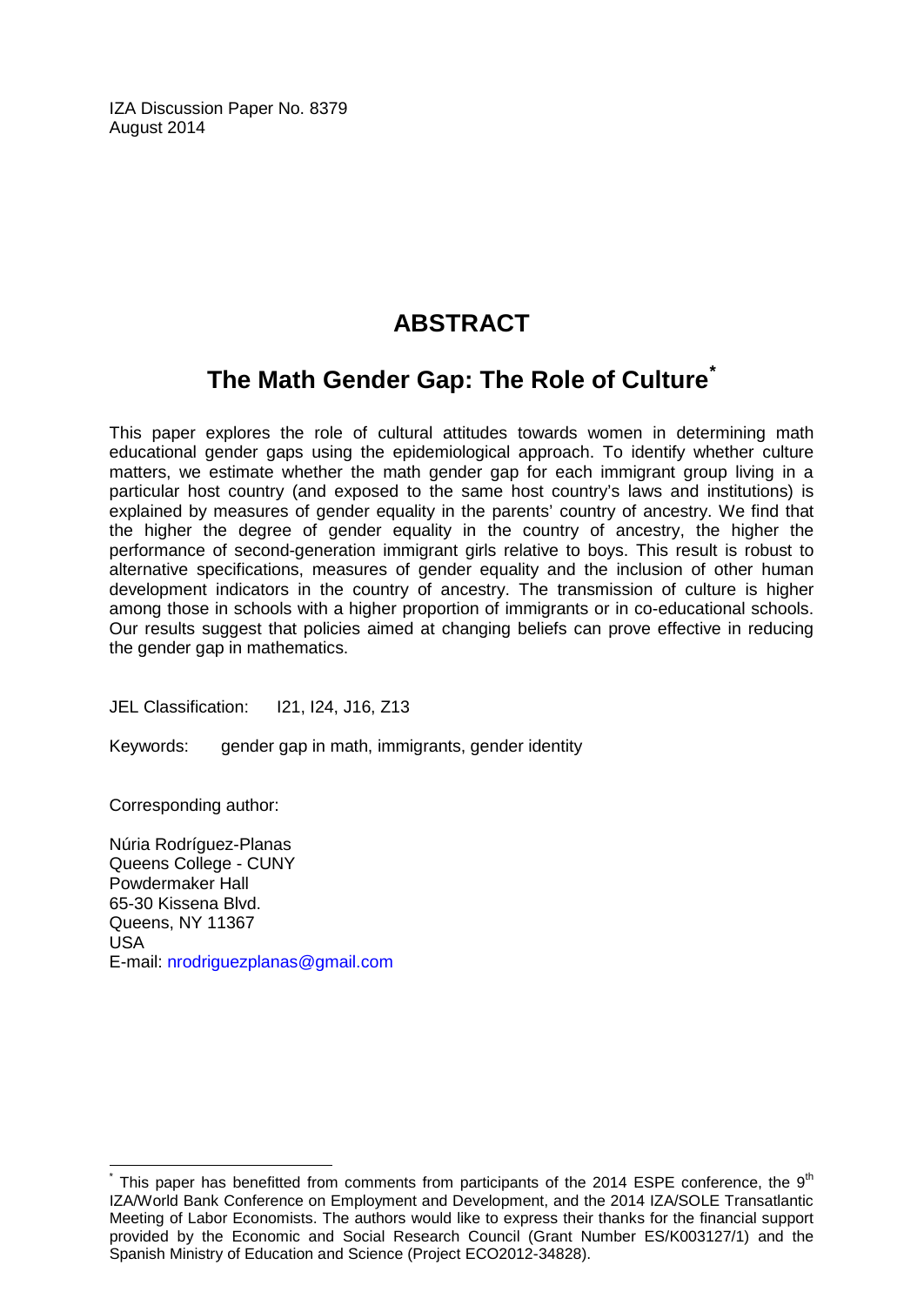#### **1. Introduction**

<u>.</u>

It has been widely documented that teenage boys tend to outperform girls in math tests in many industrialized countries. A recent study using longitudinal data for the US found that by the end of fifth grade, girls had fallen more than 0.2 standard deviations behind boys, which is equivalent to 2.5 fewer months of schooling (Fryer & Levitt,  $2010$ .<sup>1</sup> Using 2003 data from the Program for International Student Assessment (PISA) reporting on mathematic tests scores of 15-year-old students from 40 countries, Guiso et al. (2008) document that "*girls' math scores average 10.5 (or 2 percent) lower score points than those of boys, but the results vary by country: -22.6 in Turkey to 14.5*  in Iceland".<sup>2</sup> Given that mathematical ability has been found to determine field choice for college graduates (Paglin and Rufolo 1990 and Turner and Bowen 1999) and a significant part (between 8 and 20 percent) of the gender wage gap can be explained by choice of major (Machin and Puhani 2003, and Black et al. 2008), understanding the causes behind the divergence in math test scores between boys and girls is the first step towards designing policies that aim to improve the conditions for female workers.<sup>3</sup>

Thus far, the literature has focused on two broad explanations of the mathematics gender gap: the biological versus the environment explanation. On the one hand, some scholars claim that the math gender difference is innate and rooted in

<sup>&</sup>lt;sup>1</sup>Much of the research documenting gender gap in math scores has been based upon US data. The size of the gap reported depends on the test and time-period. Some recent studies suggest that the average gender gap in math scores among teenagers has been narrowing (Hyde & Mertz, 2009), while others document persisting large differences in the average performance of girls relative to boys (Fryer and Levitt 2010). There is a wide consensus that substantial differences persist at the top of the distribution (Ellison & Swanson, 2010; Hyde & Mertz, 2009) and that the fraction of males to females who score in the top 5 percent of the distribution in high school math has remained constant at two to one over the past 20 years (Xie & Shauman, 2003). Ellison and Swanson (2010) document that the gender gap in secondary school math at high achievement levels is present in every US high school, although the size of the gap varies between schools. Bedard and Cho (2010) review the existing evidence documenting gender gap in math scores in OECD countries.

 $2$  The gender gap is calculated as the girls' average score minus the boys' average score, whereby a negative gap means that boys over perform girls while a positive gap means that girls over perform boys.

 $3$  Black et al. (2008) find that between 45 and 53 percent of the gender wage gap among college graduates in the US is explained by age, highest degree and major.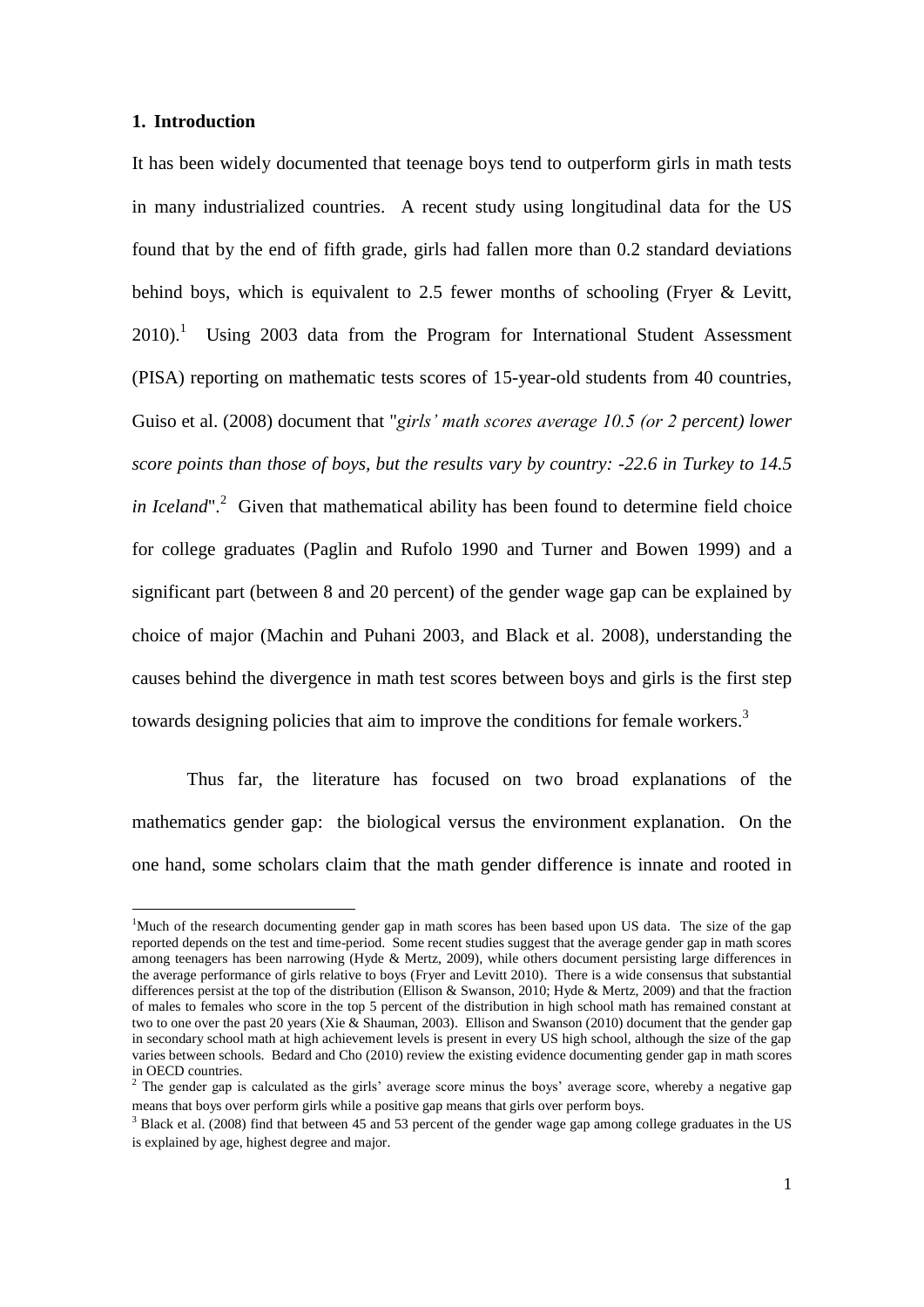biology, and exists due to genetic (Geary, 1998), hormonal (Kimura, 2000) or cerebral differences (Halpern, 2000). On the other hand, several theories rely on societal factors (including gender differential treatment by teachers, parents' differential expectations on math achievement for girls and boys, and gender differences in expected returns to math skills, among others) as the cause for the math gender gap (see Fryer and Levitt 2010 for a thorough literature review--page 212). An influential article in *Science* using data from 40 countries finds that "*girls' underperformance in math relative to boys is eliminated in more gender-equal cultures*", suggesting the important role of the environment behind the math gender gap (Guiso et al., 2008). Using cross-country data from 41 countries from Trends in Mathematics and Science Studies (TIMMS), Fryer and Levitt (2010) also find support for this hypothesis when Muslin countries or countries with high sex-segregated education are excluded from the sample.<sup>4</sup> However, these studies fail to distinguish between the role of institutional constraints versus culture in influencing the math gender gap. It may be that girls' lower performance in math may be the result of having internalized what constitutes being a girl and behaving according to a girl's gender identity (Akerlof and Kranton 2000).<sup>5</sup> Alternatively, girls may choose to invest less in math than boys (independent on beliefs) because they expect lower labor market returns to math skills given the laws, regulations and labor market institutions in their society (Albanesi & Olivetti, 2009). In this paper, we investigate the extent to which beliefs and preferences (as opposed to institutional constraints) explain the math gender gap. If beliefs and preferences about gender roles are important, policies aiming to alter them early in life would be optimal. By contrast,

<sup>4</sup> Using 2009 PISA data, González de San Román and de la Rica (2012) find a similar relationship across regions within a country (Spain) that constitutes a more homogeneous institutional setting.

 $<sup>5</sup>$  Note that girls' actions may be influenced by their own beliefs, or by those of their families or neighbours through</sup> the rewards and punishments associated with different actions.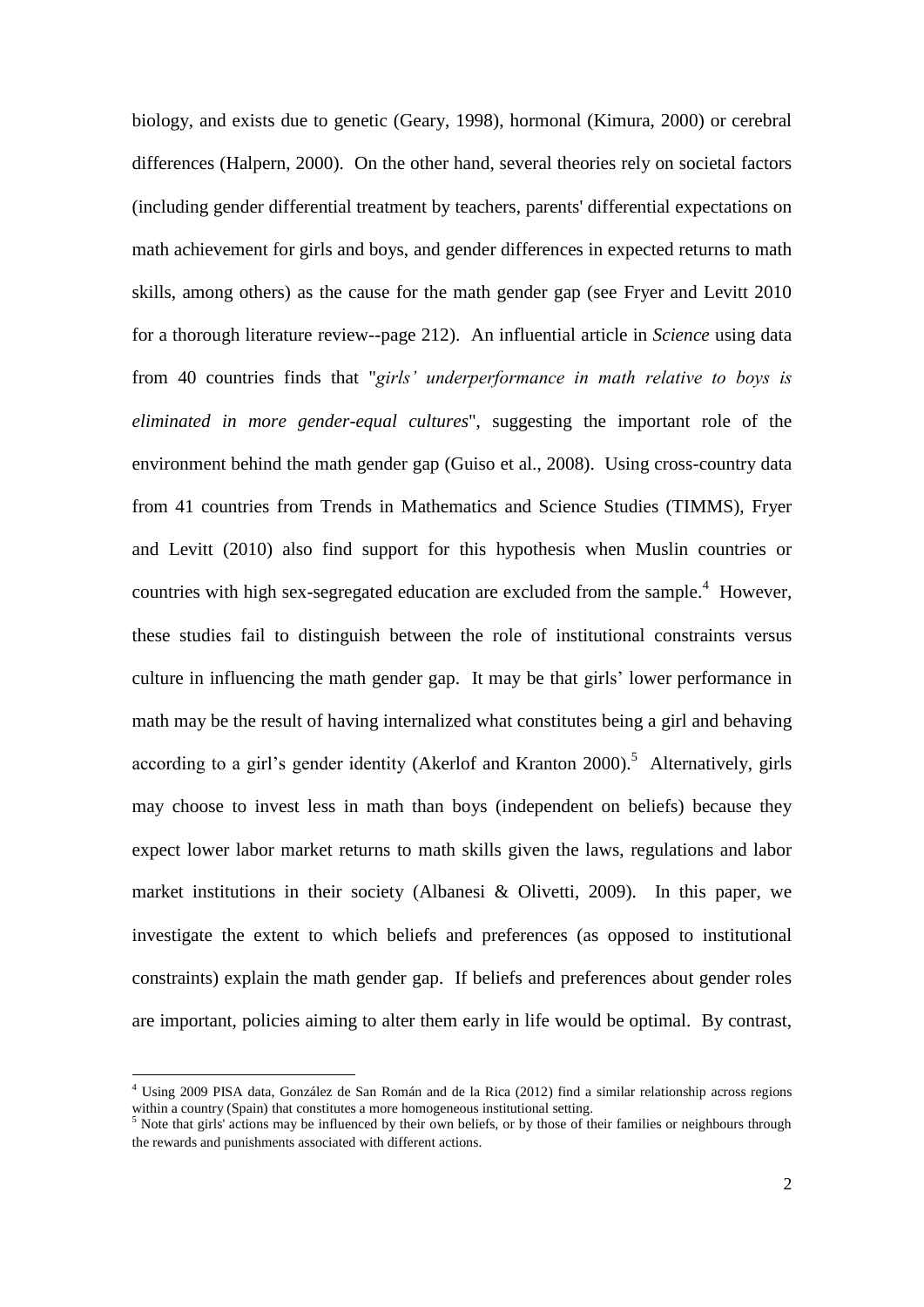if institutional constraints are most relevant, policies aiming at changing institutions in both the labor market and education system would be preferred.

To examine whether culture can explain gender differences in math test performance, we follow the epidemiological approach fully developed in Fernández and Fogli (2009) and reviewed in Fernández (2011).<sup>6</sup> This approach focuses on secondgeneration immigrants who are exposed to the same host country's labor markets, regulations, laws and institutions but are also influenced by the different cultural beliefs of their parents. To identify the effect of culture, we estimate whether the math gender gap for each immigrant group living in a particular host country is explained by measures of gender equality in the country of ancestry.<sup>7</sup> For this purpose, we merge 2003, 2006, 2009 and 2012 data from PISA and the 2009 World Economic Forum's gender gap index (GGI), which reflects economic and political opportunities, education and well-being for women in the country of ancestry. $8$  Using a data set containing 12,027 second-generation migrants from 45 different countries of ancestry and living in twelve host countries, we show that the same pattern as found by Guiso et al. (2008) is evident between the math gender gap of 15-year-old second-generation migrants and the measures of gender equality in the migrants' country of ancestry. We find that the higher the degree of gender equality in the country of ancestry, the higher the

<sup>6</sup> Using the epidemiological approach, several studies have examined the effect of culture on different socioeconomic outcomes, including savings rates (Carroll, Rhee, & Rhee, 1994), fertility and female labor force participation (Antecol, 2000; Fernández & Fogli, 2006, 2009; Fernández, 2007), living arrangements (Giuliano, 2007), the demand for social insurance (Eugster, Lalive, Steinhauer, & Zweimüller, 2011), preferences for a child's sex (Almond, Edlund, & Milligan, 2013) and divorce (Furtado et al., 2013).

<sup>7</sup> We follow Fernández and Fogli (2009) and define culture as "*systematic differences in preferences and beliefs across either socially or geographically differentiated groups*".

<sup>8</sup> This is the same index used by Guiso et al. (2008) and Fryer and Levitt (2010). As we explain in the data section, we are constrained to using contemporary measures of gender equality in the ancestry country because the GGI is only first available in 2006, albeit even then only for a subset of countries. In the robustness section, we use alternative proxies of culture measured in the 1990s, which is closer in time at which the parents left their country of birth.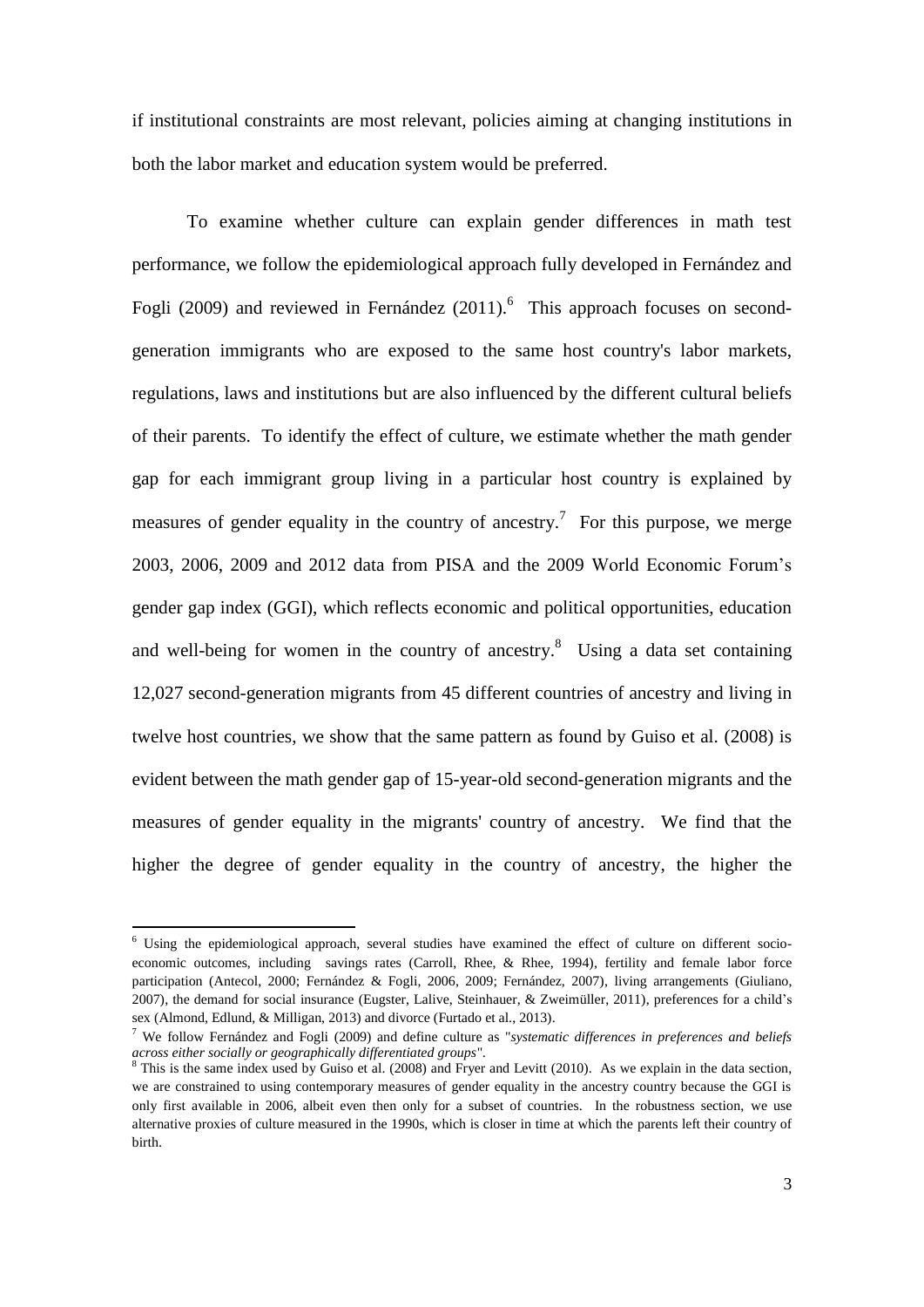performance of second-generation immigrant girls relative to boys. Our results suggest that cultural beliefs about gender roles explain a large part of the difference in math performance between girls and boys. More precisely, we find that a one standard deviation increase in the country of ancestry's GGI is associated with a decline in the math gender gap of second-generation migrants of 15 percent. Our results are robust to different (1) specification strategies, (2) the inclusion of a large set of individual, parental and country of ancestry controls, (3) adjustments of standard errors, (4) measures of gender equality and (5) changes in sample criteria.

We find that the effect of culture is mostly driven by immigrant girls. In addition, the transmission is higher among those in schools with a higher proportion of immigrants or in co-educational schools. The former result is consistent with higher intergeneration transmission of culture when ethnic social networks are stronger (Fernández and Fogli 2009 and Furtado, Marcén, and Sevilla 2013 find a similar result), whereas the latter result suggests that gender equality considerations are less important when peer pressure is low, consistent with Fryer and Levitt's lack of finding in countries with same-sex schools and with gender differential responses to competitive testing environments (Niederle & Vesterlund, 2010).

Our contribution to the math gender gap literature is threefold. First, we isolate the role of culture from institutional constraints. Second, we shed some light on a causal interpretation of Guiso et al*.*'s (2008) and Fryer and Levitt's (2010) findings, showing that the same pattern exists among second-immigration immigrants. Third, we find that heterogeneity matters with the effect of culture being driven by schools with lower proportion of girls and those with a higher proportion of immigrants.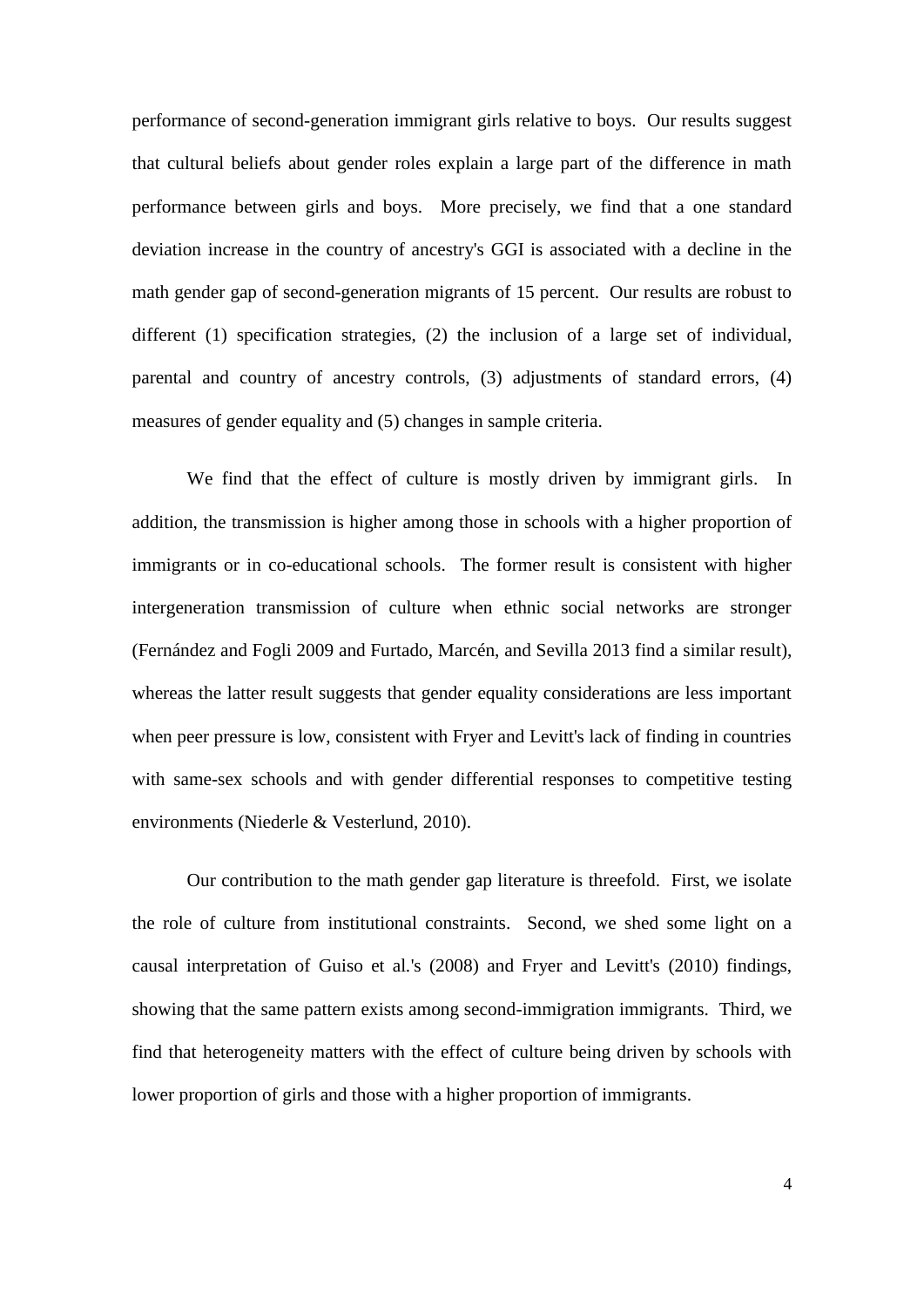The remainder of this paper is organized as follows. Sections 2 and 3 describe the empirical strategy and the data and sample selection, respectively. Sections 4 and 5 present the main results and the robustness checks, respectively. After presenting evidence on the transmission of culture in Section 6, Section 7 concludes.

#### **2. Empirical Strategy**

<u>.</u>

To distinguish the effect of culture from that of institutions and other environmental factors in explaining variation in math scores between girls and boys, our empirical approach makes use of the fact that all second-generation immigrants have been exposed to the host country´s markets and institutions. Thus, evidence that gender equality in the immigrant´s country of ancestry can explain math scores of secondgeneration immigrants suggests that the preferences and beliefs of the migrant's ancestors matter and have been transmitted to them by their parents and/or their ethnic community. We use OLS to estimate the following baseline specification:

$$
E_{ijkl} = \alpha_l \text{female}_i + \alpha_2 \text{female}_i \text{ } GE_j + \lambda_j + \lambda_k + \delta \text{ } \text{female}_i \text{ } \lambda_k + \lambda_i + X_{ijkl} \beta_1 +
$$

$$
(X'_{ijk} female_i)\beta_2 + \varepsilon_{ijkt} \tag{1}
$$

where *i* is the second-generation immigrant whose country of ancestry is *j* and lives in host country *k* at time  $t^9$ .  $E_{ijkt}$  indicates an individual's educational attainment in math test scores. To identify the differences in educational attainment between sexes, the variable *female<sup>i</sup>* is a dummy equal to one if the individual is a girl and zero otherwise.

<sup>9</sup> Throughout the paper, we will refer to the country where each individual is born and lives as their "host country". Given that they are second-generation immigrants, the country where they were born and live is actually the host country of their parents.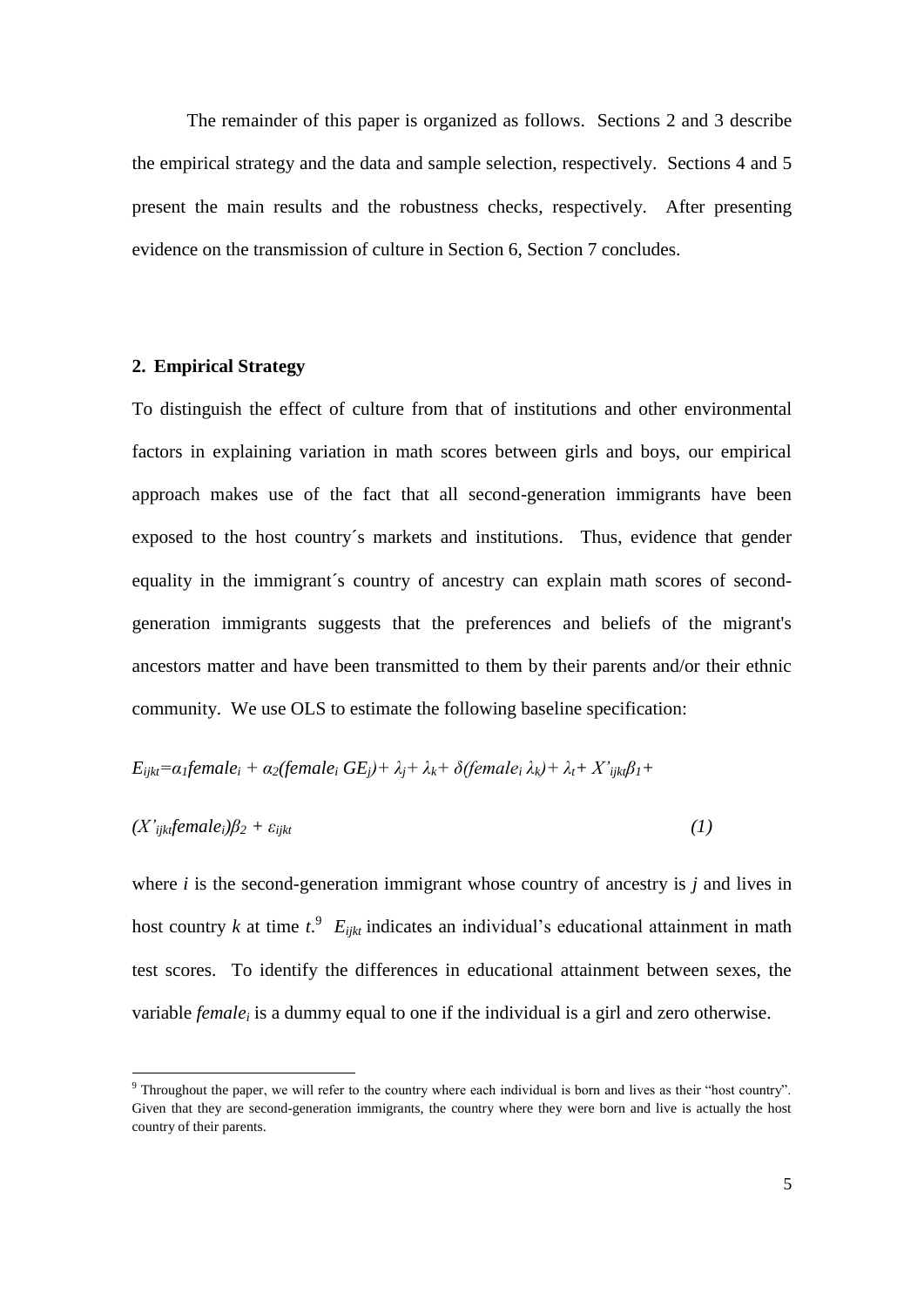The variable  $GE_i$  is a measure of gender equality from the immigrant's country of ancestry, such that a higher value is associated with a more egalitarian culture. Our coefficient of interest on the interaction between  $GE_i$  and the female dummy,  $a_2$ , captures the role of gender equality in explaining the gender differences in the educational achievement of second-generation immigrant boys and girls. A positive and significant  $\alpha_2$  would suggest that more egalitarian attitudes in the immigrant's country of ancestry are associated with a higher relative performance of secondgeneration immigrant girls over boys, and thus a smaller gender gap in children educational attainment. Thus, the gender gap in math scores between a boy and girl from a country of ancestry *j* with more egalitarian gender roles (higher *GEj*) would be smaller than the gender gap between a boy and girl from a country of ancestry with less egalitarian gender roles (lower *GEj*).

We also include country of ancestry fixed effects  $(\lambda_i)$  to account for characteristics in the immigrant's country of ancestry that may be related to gender roles and educational achievements of second-generation immigrants. We include year fixed effects  $(\lambda_t)$  to account for cohort differences and other time variation. In contrast to previous studies using the epidemiological approach that focus on second-generation immigrants living in one country (in general US or Canada), we need to include host country fixed effects  $(\lambda_k)$  in our specification to account for the host country's characteristics that may be related to educational attainment. Crucially, host country dummies are interacted with the female dummy to account for variation in the host country's educational gender gaps that may arise from cross-country differentials in cultural or institutional channels.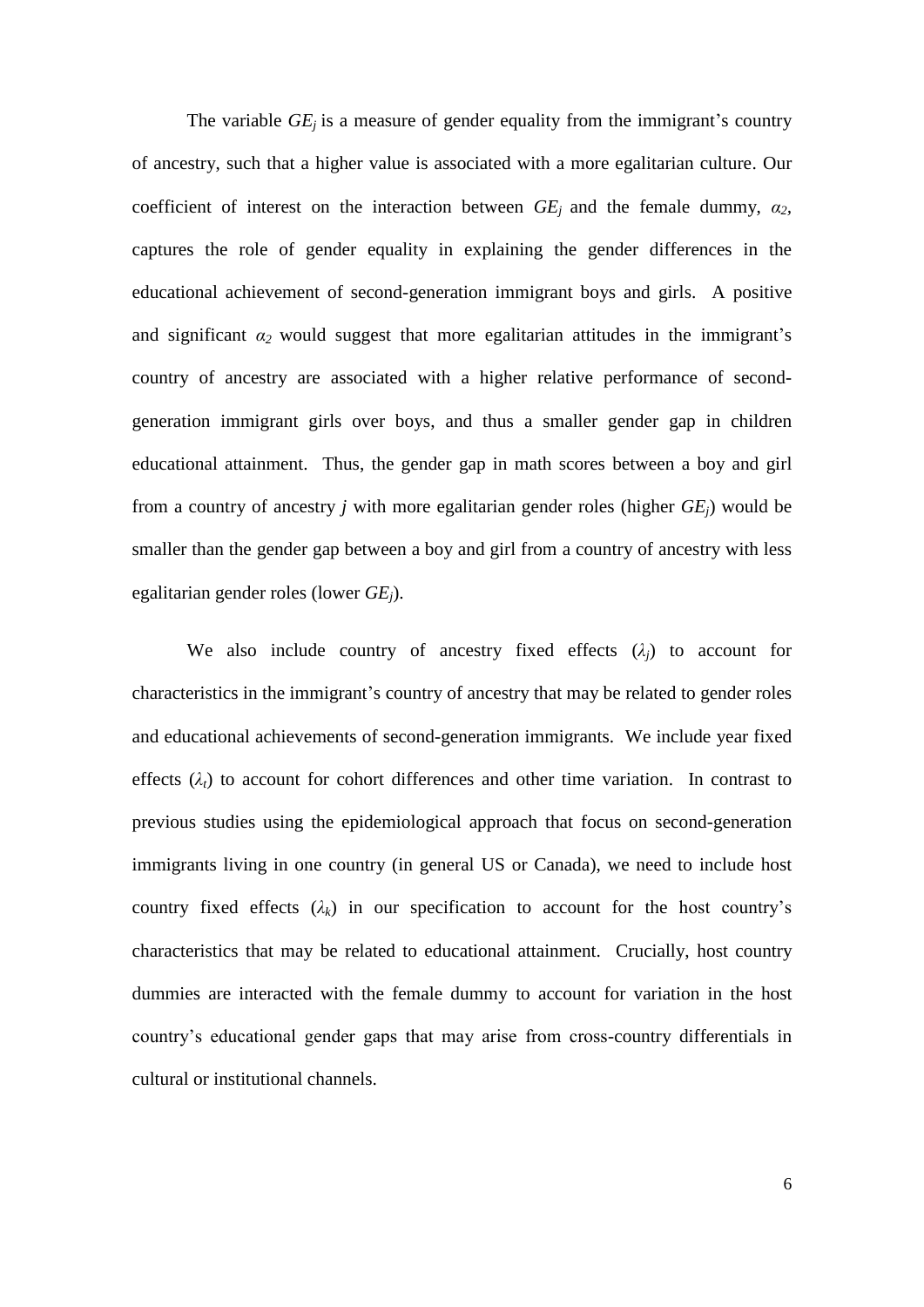The vector  $X_{iikt}$  includes a set of individual characteristics that may affect educational attainment for reasons unrelated to gender equality, and their interaction with female dummy. In our baseline specification, we only include the age of the child at the time of the exam and a dummy indicating whether the individual is in a different grade from the modal one in the country. Since all additional socio-demographic characteristics that we observe at age 15 are potentially endogenous, we do not include them in our baseline specification (see specification 3 instead).

A second specification further includes GDP per capita (in logarithms) from the immigrant's country of ancestry interacted by the female dummy.<sup>10</sup> Including the interaction between the female dummy and the level of development of the country of ancestry ensures that our coefficient of interest  $\alpha_2$ , captures the effect of gender equality and not differences in the level of development that may affect an immigrant's test scores for reasons unrelated to gender equality.<sup>11</sup> Throughout the paper, we will refer to this specification as our "preferred specification".

$$
E_{ijkl} = \alpha_l female_i + \alpha_2(female_i GE_j) + \alpha_3(female_i Igdp_j) + \lambda_j + \lambda_k + \delta_l(female_i \lambda_k) + \lambda_l +
$$
  

$$
X'_{ijkl}\beta_l + (X'_{ijkl} female_i)\beta_2 + \varepsilon_{ijkl}
$$
 (2)

Several sources of heterogeneity across individuals other than cultural beliefs on gender roles may affect their educational attainment. To take this into account, a third specification additionally adds to equation (2) socio-demographic characteristics related to the immigrant's family (vector X) and school (vector *Z)* and their interaction with the

 $10$  The gross domestic product per capita is expressed in real terms deflated with Laspeyres price index. Source: Alan Heston, Robert Summers and Bettina Aten, Penn World Table Version 7.0, Center for International Comparisons of Production, Income and Prices at the University of Pennsylvania, June 2011.

<sup>&</sup>lt;sup>11</sup> As a robustness test, we also estimate a specification in which we also control for the Human Development Index (HDI) as proxy of the level of development of the country of ancestry.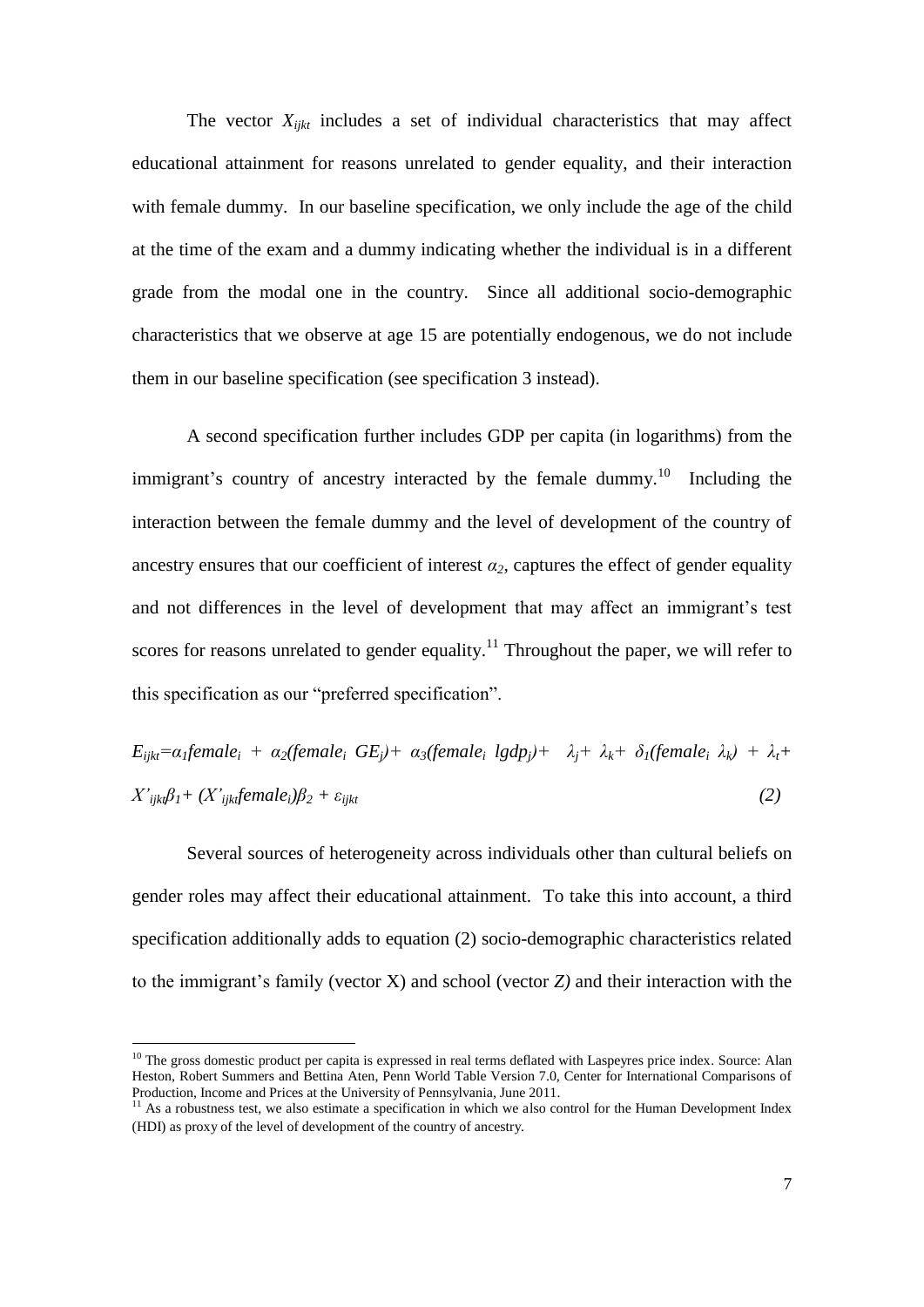female dummy. As family controls, we include the mother's and father's highest educational attainment, two dummy variables indicating whether the mother and father work or not, two indexes indicating the cultural and educational resources at home, and a dummy variable indicating whether the individual speaks a different language at home than the standard in the host country. As school controls, we include the percentage of girls enrolled at school, whether the school is publicly or privately financed, and whether or not the school is in a metropolitan area. Information on how these variables are defined and descriptive statistics are shown in Appendix Table A.1.<sup>12</sup>

Without these controls,  $a_2$  may capture a spurious correlation between the individual's unobserved factors and our measures of gender equality. For example, if more educated mothers increase the test performance of girls relative to boys, and if it is less costly for a girl to perform relatively better in school if her parents come from an egalitarian country, the correlation captured by  $\alpha_2$  would be due to the correlation between parental characteristics by country of ancestry and female education.

 $E_{i\hat{i}kt} = \alpha_1$ female<sub>i</sub> +  $\alpha_2$ (female<sub>i</sub> GE<sub>i</sub>) +  $\alpha_3$ (female<sub>i</sub> lgdp<sub>i</sub>) +  $\lambda_i$  +  $\lambda_k$  +  $\delta_1$ (female<sub>i</sub>  $\lambda_k$ ) +  $\lambda_i$  +  $X'_{iik} \beta_l + (X'_{iik} \text{female}_i) \beta_2 + Z'_{iik} \beta_3 + (Z'_{iik} \text{female}_i) \beta_4 + \varepsilon_{iik}$  (3)

The fourth specification substitutes the interaction between the female dummy and the host country fixed effects in equation (2) by the interaction between the female dummy and gender equality  $(GE_k)$  and GDP per capita  $(lgdp_k)$  in the host country. In

 $12$  To avoid losing observations due to item non-response in one or several of these questions, we impute the missing values following the MICE method of multiple multivariate imputation described by Van Buuren, Boshuizen, and Knook (1999). This multiple imputation approach is more appropriate when the assumption of random distribution of non-response is dubious. The basic idea is to create a small number of copies of the data (in our case 5), each of which has the missing values suitably imputed. For each imputation, we use the command *mvis* in Stata and control for country of ancestry, year and country of birth. Subsequently, estimates of the parameters of interest are averaged across the five copies to give a single estimate and standard errors are computed according to the "Rubin rules" (Rubin, 1987).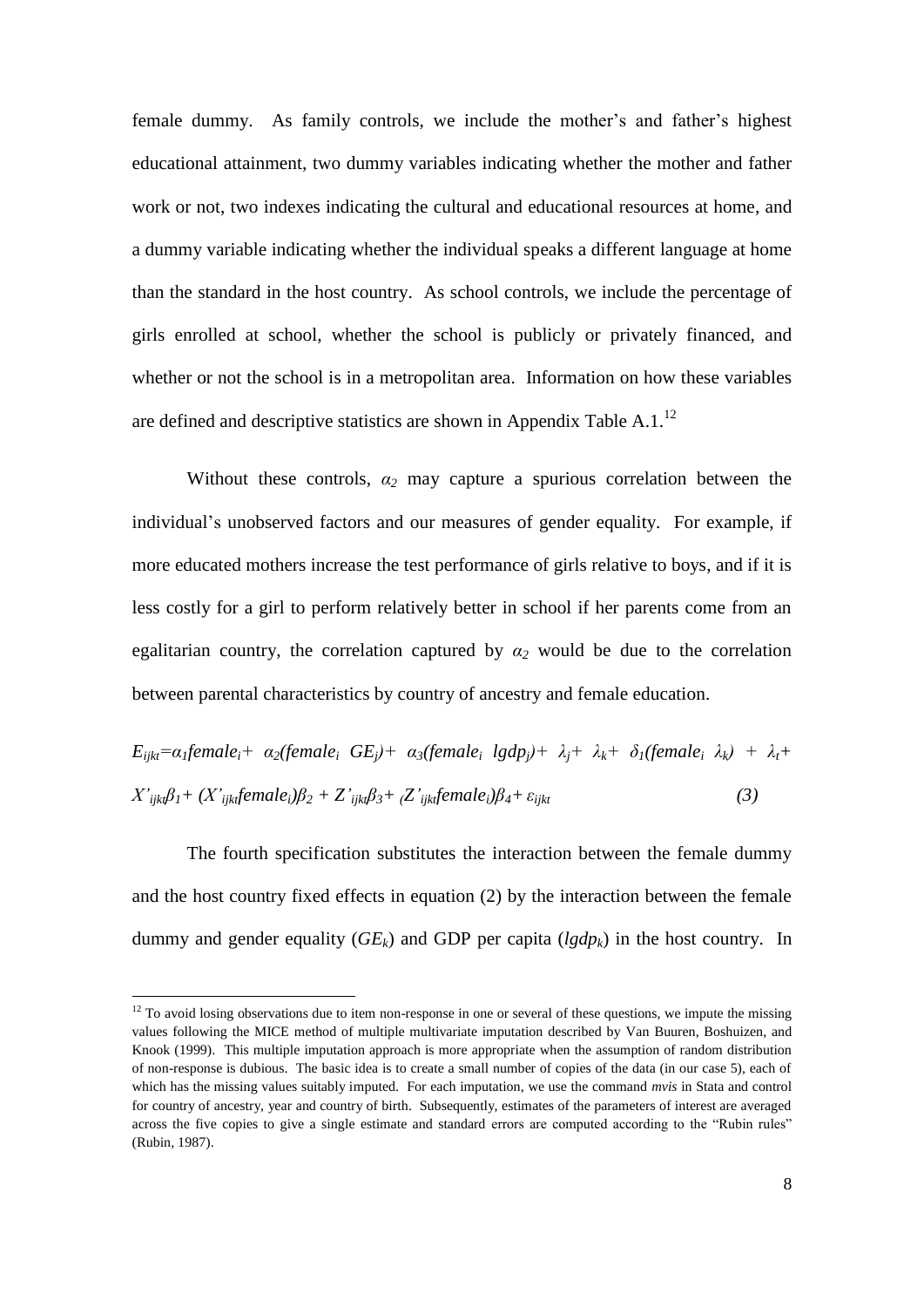doing so, this specification accounts for the fact that immigrants from countries of ancestry with less gender-equal culture may tend to settle in host countries with similar gender-equal culture and institutions. If this is the case, our coefficient of interest in equation (2) would be biased upwards as it would capture the effect of the host country's culture and institutions, in addition to the effects of culture in the immigrant's country of ancestry.

$$
E_{ijk} = \alpha_1 \text{ female}_i + \alpha_2 \text{ (female}_i \text{ GE}_j) + \alpha_3 \text{ (female}_i \text{ lag} \text{ Dy}) + \lambda_j + \lambda_k + \lambda_t + \delta_1 \text{ (female}_i \text{ GE}_k) + \delta_2 \text{ (female}_i \text{ lag} \text{ Dy}) + X'_{ijk} \beta_1 + (X'_{ijk} \text{ female}_i) \beta_2 + \varepsilon_{ijk}
$$
\n
$$
(4)
$$

Because identification in our models comes from the variation of gender equality across country of ancestry, standard errors are clustered at this level.

#### **3. Data and Sample**

#### *Program for International Student Assessment (PISA) Data*

Our main data set uses the 2003, 2006, 2009 and 2012 student-level data from the *PISA*, an internationally standardized assessment conducted by the Organization for Economic Cooperation and Development (OECD) and administered to 15-year olds in schools every three years since 2000. In contrast to other international assessment, such as TIMSS, which focuses on assessing what students have learned in the classroom, the purpose of PISA is to test whether students have acquired the essential knowledge and skills for full participation in society near the end of compulsory education. These skills include whether they can analyze, reason and communicate effectively. According to the OECD, the PISA math test assesses "*the capacity to identify and understand the role that mathematics plays in the world, to make well-founded judgments and to use and engage with mathematics in ways that meet the needs of that individual's life as a*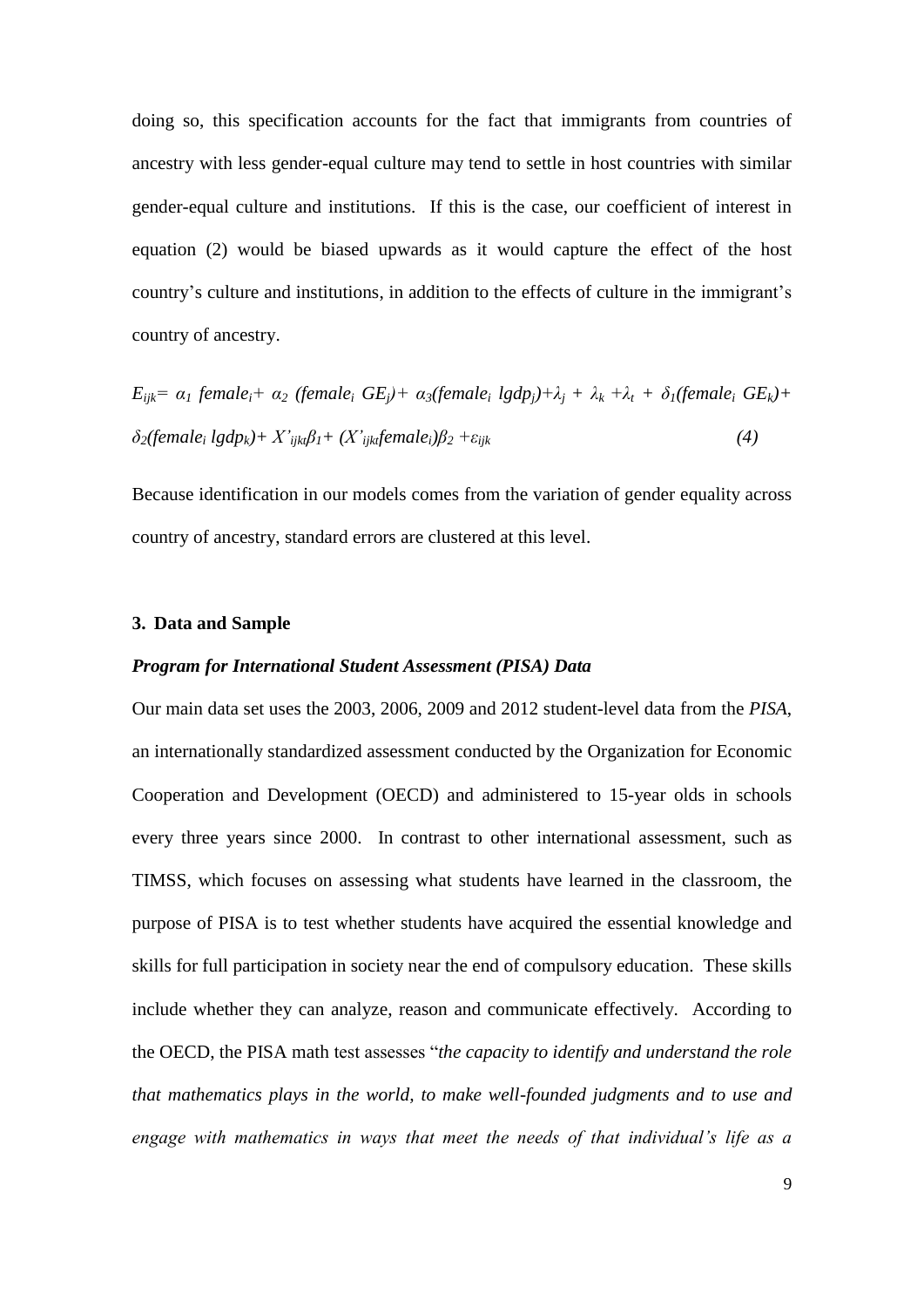*constructive, concerned and reflective citizen*" (OECD, 2004, p. 26). Else-Quest, Hyde and Linn (2010) suggest that PISA may be more relevant to measure the math gender gap than TIMMS, because it is a more challenging assessment. Even if we wanted to use TIMMS, the lack of information on the country of ancestry of second-immigrants prevents us from doing so.<sup>13</sup>

PISA assesses a range of relevant skills and competencies in three main domains: mathematics, reading and science. In addition, students and school principals also answer questionnaires to provide information about the students' backgrounds, schools and learning experiences, as well as the broader school system and learning environment. Our analysis focuses on mathematics and begins in 2003 because questions entering the math scores are not comparable before and after that year. PISA tests are paper and pencil tests, lasting up to two hours for each student. Participation in PISA tests is voluntary for schools and students, although a minimum participation rate of 65 percent (80 percent) of schools (students) from the original sample is required for a country to be included in the international database. Each subject is tested using a broad sample of tasks with differing levels of difficulty to represent a comprehensive indicator of the continuum of students' abilities. The PISA program presents the tests scores in standardized form, whereby they have a mean of 500 test-score points and a standard deviation of 100 test-score points across the OECD countries.

PISA uses imputation methods, denoted as plausible values (hereinafter PV), to report student performance. In all of our analysis, we use PV and follow the OECD recommendations that involve estimating one regression for each set of PV (there are

 $13$  TIMSS is an international assessment of mathematics and science learning in eighth graders, conducted on a fouryear cycle by the International Association for the Evaluation of International Achievement (IEA), in collaboration with Statistics Canada and the Educational Testing Service.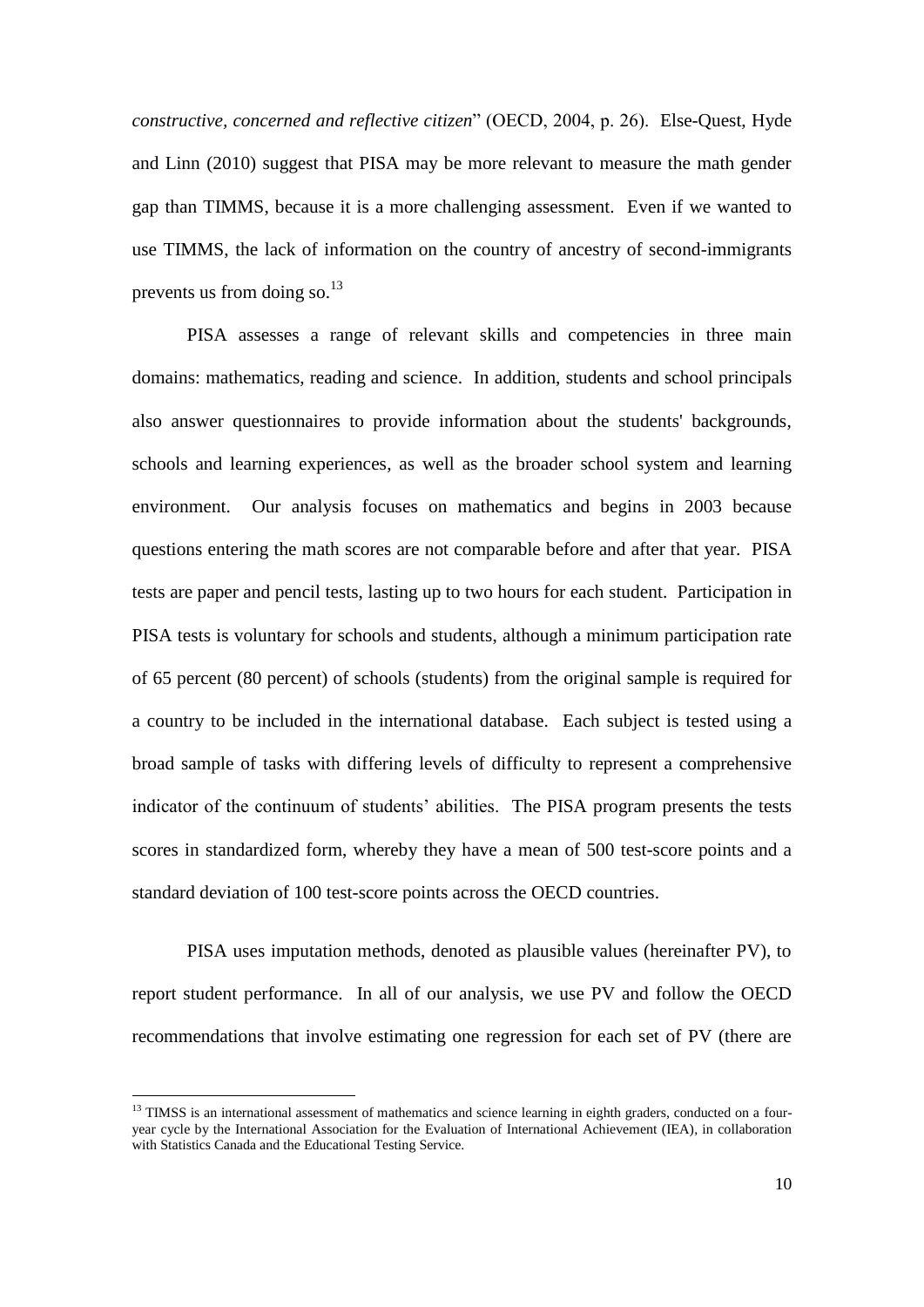five PV to each domain) and subsequently report the arithmetic average of these estimates. In addition, PISA sample is stratified at two stages: first, schools are randomly selected; and second, students at each school are randomly assigned to carry out the test in all three subjects. Our results are robust to applying the Fay's Balanced Repeated Replicated (BRR) methodology, which takes into account this two-stage sample design (as shown in the Results Section).

#### *Gender Equality Measures*

To measure gender equality in an immigrant's country of ancestry, we follow Guiso et al. (2008) and use the Gender Gap Index and the Political Empowerment Index (henceforth GGI, PEI, respectively) from the World Economic Forum (Hausmann, Tyson, & Zahidi, 2009). We also use female labor force participation in the immigrant's country of ancestry from the International Labour Organization. All these measures are standard in the literature (Fryer and Levitt 2010; Guiso et al. 2008).

The GGI measures the relative position of women in a society taking into account the gap between men and women in economic opportunities, economic participation, educational attainment, political achievements, health and well-being. The PEI is a sub-index from the GGI and measures the gap between men and women in political participation based upon the ratio women to men with seats in parliament, the ratio of women to men in ministerial level and the ratio of the number of years with a woman as head of state to the years with a man. Both indicators range from 0 to 1 and larger values point to a better position of women in society.

As an additional robustness check, in Section 5 we show that our results are robust to using an index of cultural attitudes towards women from the World Value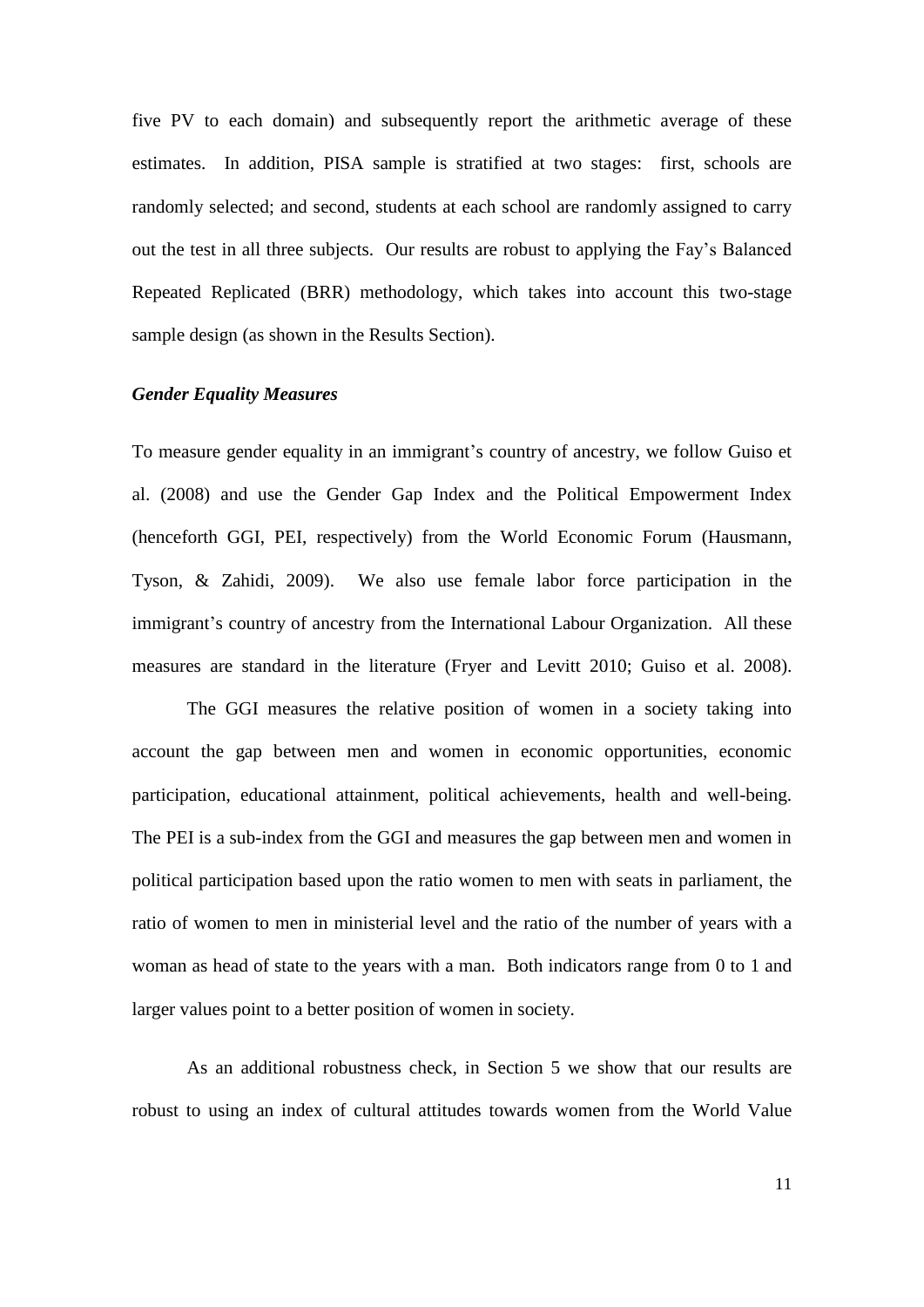Survey (also used in Guiso et al. 2008), and the literacy rate gender parity index.<sup>14</sup> Appendix Table A.2 presents a detailed description of all the gender equality measures used in the analysis, as well as basic descriptive statistics.

Information of GGI and PEI is available beginning from 2006. In this year, 115 countries were included in the indexes, 128 in 2007, 130 in 2008 and 134 in 2009. In order to maximize the number of countries in our sample, we focus on 2009 values for all our gender equality indicators in the immigrant's country of ancestry. The use of contemporaneous measures of gender equality rather than those observed at the time parents migrate is a common practice in the literature. First, it is reasonable to expect that countries' aggregated preferences and beliefs about the role of women in society change slowly over time. Second, as Fernández and Fogli (2009) point out, "*one could argue that the values that parents and society transmit are best reflected in what their contemporaneous counterparts are doing in the country of ancestry*". Rather than trying to solve this debate on theoretical grounds, we take an empirical approach and also check the robustness of our results to using proxies of gender equality measured in the 1990s (shown in the Results Section).

#### *Sample*

<u>.</u>

Following the literature, our sample comprises second-generation immigrants who were born and reside in a participating host country but whose parents (both of them) were born in another country. We pool the 2003, 2006, 2009 and 2012 PISA waves to have the larger variation possible in terms of both host countries and countries of ancestry.

<sup>&</sup>lt;sup>14</sup> We use the 1990-94, 1995-99 and 1999-2004 waves of the World Value Survey and the 1999 data of the literacy rate. Unfortunately, these two variables are missing for many countries, thus precluding us from using them as main indicators.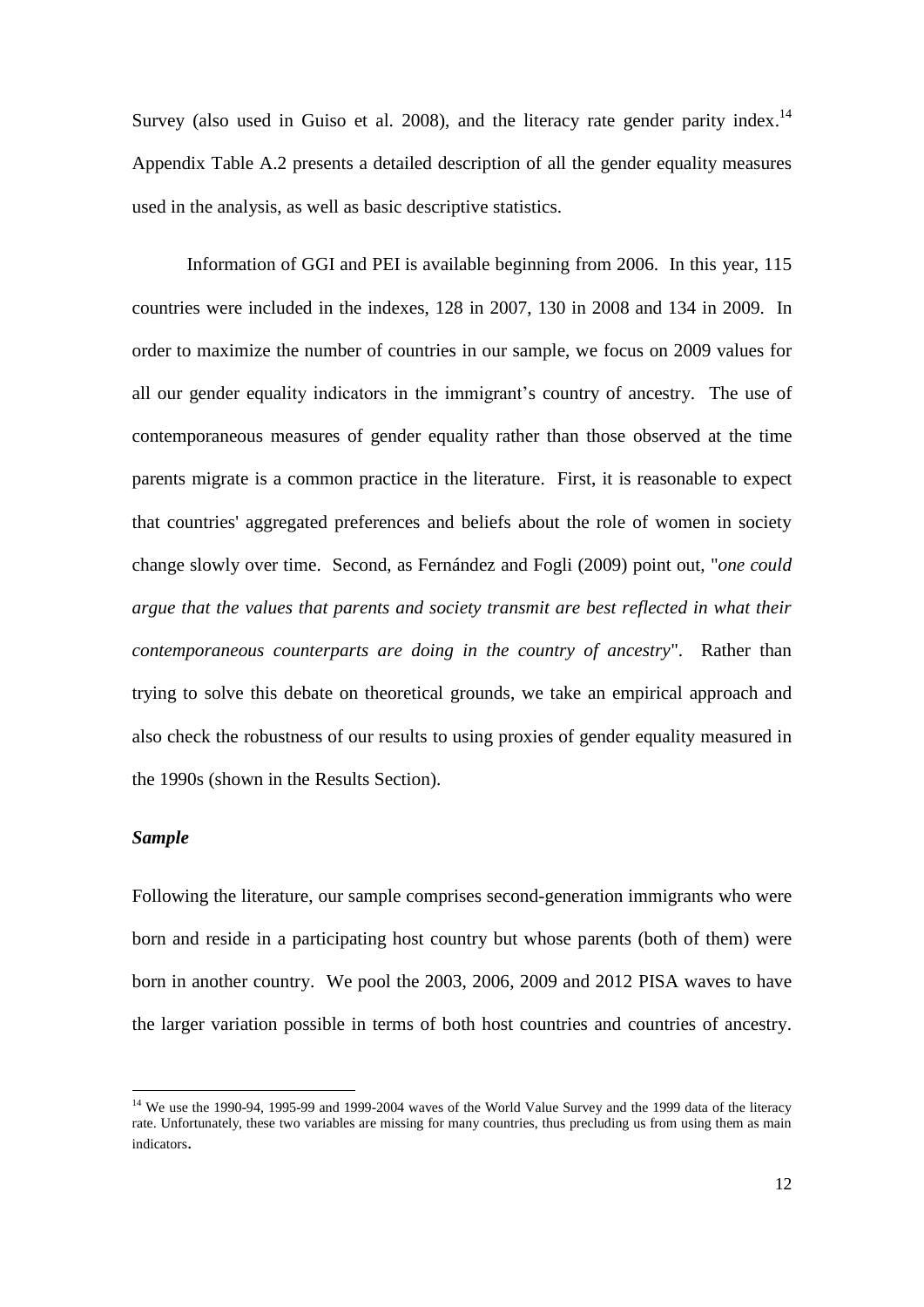To determine the students' country of ancestry, we need specific information on their parents' country of birth. This question is not consistently asked among participating countries. For instance, when asking about the country of origin, the US only provided the options "United States of America" and "another country". Consequently, only data from those participating countries providing detailed information about the parents' birth place were used in the analysis.<sup>15</sup> Based upon Blau et al. (2013), who find that the effect of mother's country of origin on second-generation immigrants girls tend to be stronger than the effect of the father's country of origin when parents come from different countries, we assign the mother's country of origin.<sup>16</sup> We restrict our sample to those individuals for whom we observe gender equality measures for both their country of ancestry and their host country, focusing our analysis on host countries with immigrants from at least four countries of ancestry to ensure that we do not compromise the identification in our model, which arises from variation in the gender equality in the immigrant's country of ancestry within a given host country.<sup>17</sup> We also drop secondgeneration immigrant children whose country of ancestry has fewer than five observations in a given host country.<sup>18</sup> In the robustness section, we explore the robustness of our results to changes in sample criteria.

<sup>&</sup>lt;sup>15</sup>These are Australia, Austria, Belgium, Denmark, Finland, Germany, Greece, Latvia, Liechtenstein, Luxembourg, New Zealand, Norway, Portugal, Switzerland and Scotland in 2003, 2006, 2009 and 2012 PISA; Argentina, Czech Republic, Israel, Netherlands and Qatar in 2009 and 2012 PISA; and China, Costa Rica and Turkey in 2012.

 $16$ In any case, 85 percent of the second-generation immigrants in our sample have parents who emigrate from the same country.

 $17$ The lack of gender equality measures for all countries implies losing the following countries of ancestry: Afghanistan, Bosnia and Herzegovina, Cape Verde, Occupied Palestine, Iraq, Lebanon, Liechtenstein, Netherlands Antilles, Somalia, Somoa and Serbia-Montenegro (4,345 observations) and the host country of Liechtenstein (or 135 observations). In any case, most of the countries of ancestry we lose are from conflictive zones, which are commonly excluded from this kind of analysis (see Fernández and Fogli 2009, and Furtado, Marcén, and Sevilla 2013). In addition, by limiting our analysis to host countries with at least four different groups of immigrants we lose 3,983 observations from the following ten host countries (Costa Rica, China, Denmark, Germany, Greece, Latvia, Norway, Portugal, Qatar and Turkey), and seven countries of ancestry (Brazil, Bulgaria, Belarus, Jordan, Egypt, Nicaragua and Yemen).

 $18$  This is a common practice in the literature. For instance, Fernández and Fogli (2009) eliminate those countries of ancestry with fewer than 15 observations. Given that our regressions are run at the individual level, whether we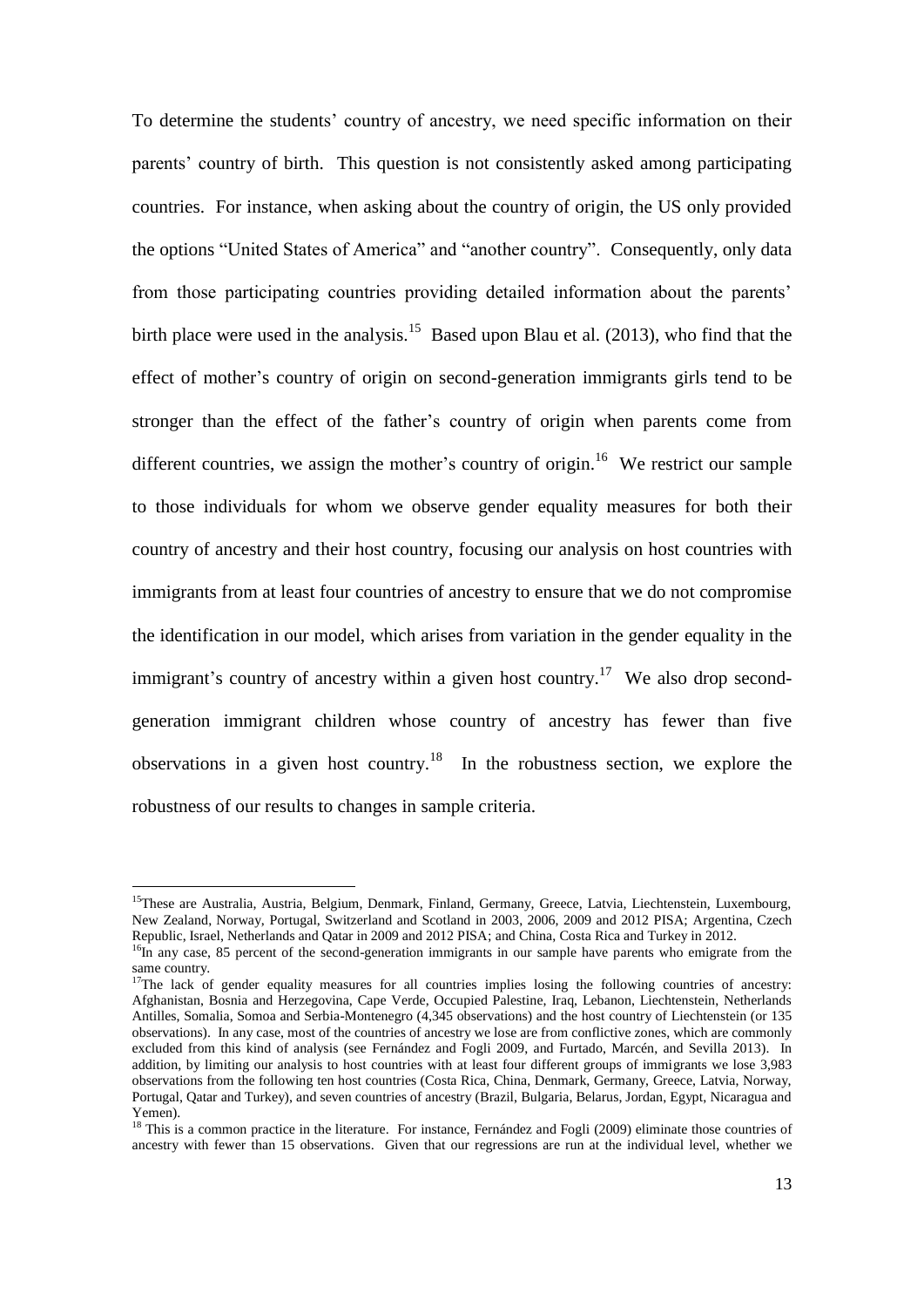Our final sample has 12,027 second-generation migrants from 45 different countries of ancestry and living in twelve host countries (as shown in Appendix Table A.3). Host countries are mainly OECD countries, whereas countries of ancestry are from various continents and levels of development. For instance, the countries of ancestry in our sample cover all continents, with many European (24 countries) and some transition economies (Albania, Poland, Russia and Ukraine), several countries in the Americas (Bolivia, Brazil, Chile, Paraguay, Suriname, United States and Uruguay), some in Asia (Bangladesh, China, India, Korea, Malaysia, Philippines and Vietnam), the Middle East (Iran, Egypt and Pakistan), Africa (Ethiopia, Morocco and South Africa) and Oceania (Australia and New Zealand). Second-generation immigrants whose country of ancestry is Portugal, Turkey or Italy represent 47 percent of the sample. Host countries with the highest sample of second-generation immigrants are Australia, Switzerland and Luxembourg (immigrants living in these countries represent 68 percent of the sample).

#### *Descriptive Statistics*

1

Table 1 presents summary statistics of our countries of ancestry's gender equality measures for our sample of second-generation immigrants. Countries of ancestry are ordered from highest to lowest gender gaps in math test scores, measured as the average boy's minus the average girl's scores. Panel A shows a large variation in the gender gap in math scores across countries of ancestry. At the bottom 10 percent of the distribution of the math gender gap by country of ancestry, second-generation immigrant girls substantially underperform boys by 62 score points (0.6 standard

include these small numbers of observations does not affect our results. With this adjustment, we lose only 20 individuals and five different countries of ancestry (Colombia, Czech Republic, Denmark, Panama and Thailand).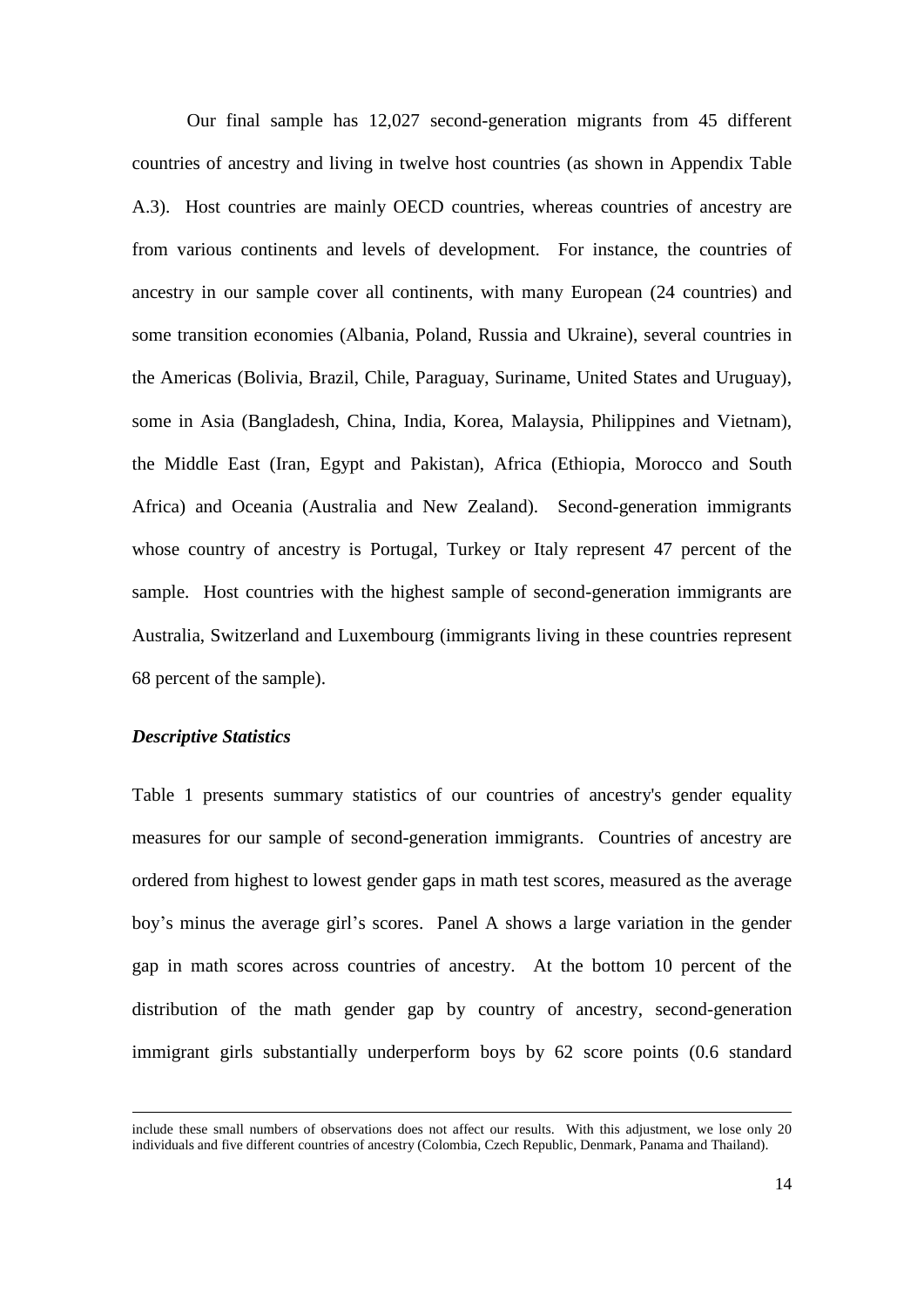deviation), a difference equivalent to about 1.5 years of schooling. At the top 10 percent of the math gender gap distribution, second-generation immigrant girls outperform boys by 34 scores points (0.3 standard deviation), which is equivalent to ten months of schooling. On average, the difference in math score between girls and boys across our sample is -18.29, the equivalent to 5.5 months of schooling. This gender gap in math scores is quite similar to that observed among all second-generation immigrants and natives living in the host countries included in our analysis, and is not too distant from those shown when all countries participating in PISA assessments are considered (see Table A.4).

Panel A also shows the different measures of gender equality by country of ancestry. The GGI takes values between zero and one and averages 0.68 with a standard deviation of 0.06, varying from 0.55 in Pakistan to 0.81 in Sweden. The PEI displays high variation across countries with a minimum of 0.02 in Iran and a maximum of 0.50 in Sweden, averaging 0.16 with a 0.12 standard deviation in the whole sample. FLFP also varies widely by country, moving from 0.16 percent in Iran to over 78 percent in Ethiopia--the average FLFP in the sample is 49 percent with a standard deviation of 12 percent. Panel B shows the cross-country correlation across the different gender equality measures: unsurprisingly, we find that these measures are correlated. The cross-country correlation between the GGI and PEI or the GGI and the FLFP ranges between 0.78 and 0.67, while the PEI and FLFP have a cross-correlation of 0.32.

Figure 1 plots the average math gender gap of second-generation immigrants by country of ancestry (column 1 of Table 1) versus the three measures of gender equality: GGI, PEI, and FLFP (columns 2 to 4 of Table 1). Overall, the raw data show that the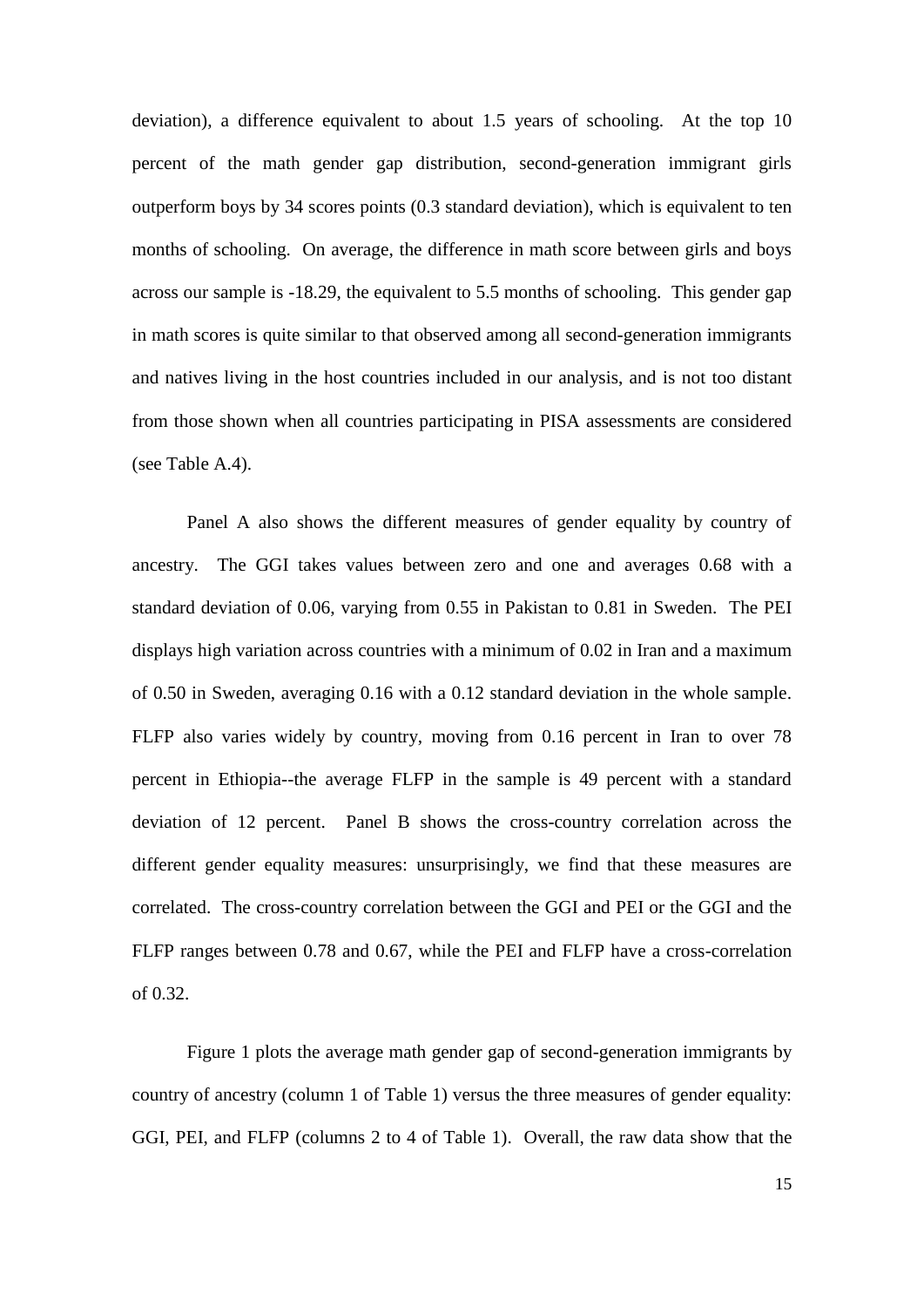more gender equality in the country of ancestry the higher the relative performance in math scores of second-generation immigrant girls with respect to boys. The correlations range from 0.18 to 0.20 percent and are statistically significant at conventional levels (see column 1 in Panel B of Table 1).

#### **4. Main Results**

#### *Can Gender Equality Explain the Gender Gap in Math Scores?*

Table 2 displays the coefficient on the interaction between the female dummy and gender equality measure in the country of ancestry,  $a_2$ , which informs us about the effect of gender equality on the gender gap in mathematics. Each column displays the results estimating the different empirical specifications, while each row displays the results using alternative measures of gender equality in the country of ancestry.

Column 1 in Table 2 shows a positive and statistically significant coefficient on the interaction between the female dummy and gender equality measure, *α2,* suggesting that the gender gap in mathematics narrows among children whose country of ancestry is one with more egalitarian attitudes towards women. The results are qualitatively the same in our preferred specification shown in column 2, which includes the interaction between the female dummy and the GDP per capita of the country of ancestry as in equation (2). The coefficient of interest,  $\alpha_2$ , remains positive and statistically significant. In fact, this coefficient increases in most specifications with respect to the coefficient estimated in column 1, suggesting that not taking into account differences in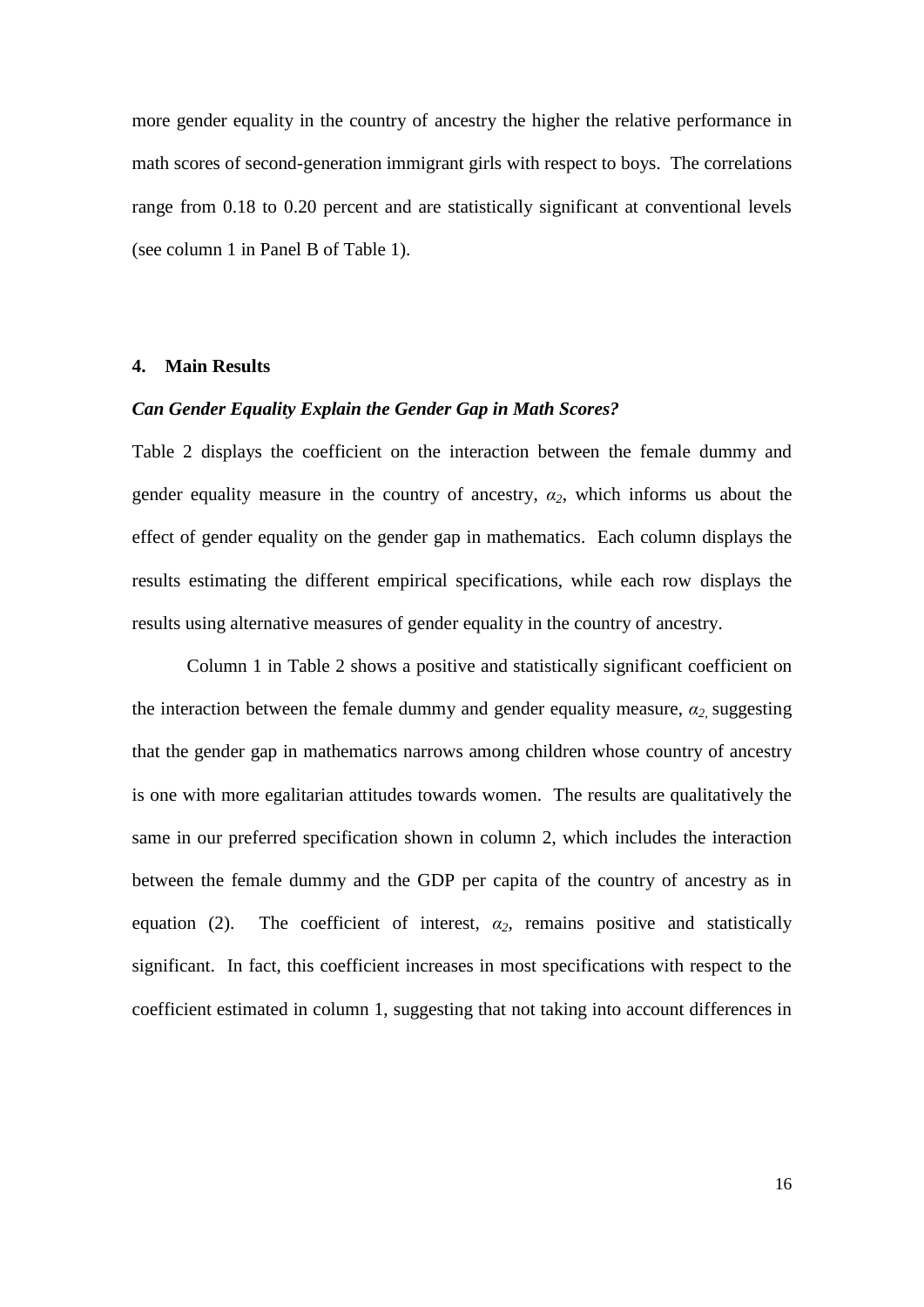the economic development of the immigrant's country of ancestry could lead to a downward bias in the estimated effect of gender equality and the gap in math scores.<sup>19</sup>

The magnitude of the coefficient on the interaction between female dummy and gender equality measure,  $\alpha_2$ , suggests that gender identity may explain an important part of the variation in the gender gap in mathematics across immigrants from different countries of ancestry. For instance, the coefficient  $\alpha_2$  in the first row of column 2 estimates that an increase in the level of GGI by one standard deviation is associated with a reduction of 6.94 score points in the gender gap in mathematics, the equivalent of a little over 2 months of schooling. It also accounts for a 15 percent of the variation in the gender gap across countries of ancestry.<sup>20</sup> Alternatively, if immigrants from Turkish descent, whose country of ancestry has a GGI of 0.58 and who present a gender gap in math scores of -13.82 score points, were characterized by the mean gender equality  $(GGI = 0.67)$ , our statistical model would suggest that the mean score performance in mathematics of second-generation Turkish girls relative to boys would increase by 10 score points, thus practically eliminating their gender gap. $2<sup>1</sup>$ 

Similar results are obtained when we use the other measures of gender equality. According to the second row in column 2 of Table 2, an increase in the level of PEI by one standard deviation (across countries of ancestry) is associated with a reduction in the gender gap in mathematics of 7 score points, representing 15 percent of the variation in the gender gap across different ancestries. When we use the labor force participation

1

 $19$  Guiso et al. (2008) also find that not taking into account differences in the economic development across countries leads to a downward bias of the estimate effect of gender equality in the math gap (Table S4, supporting material online).

<sup>&</sup>lt;sup>20</sup> Using values from Table 1 this effect was calculated as  $\frac{(\alpha_2=115.73)*(GGI_{stDep}=0.06)=6.94}{(Gap in Math_{stDep}=47.51)}$ 

<sup>&</sup>lt;sup>21</sup> This is calculated as  $[GGI_{AVG} (0.67) - GGI_{TUR} (0.58) = 0.09] * \alpha_2$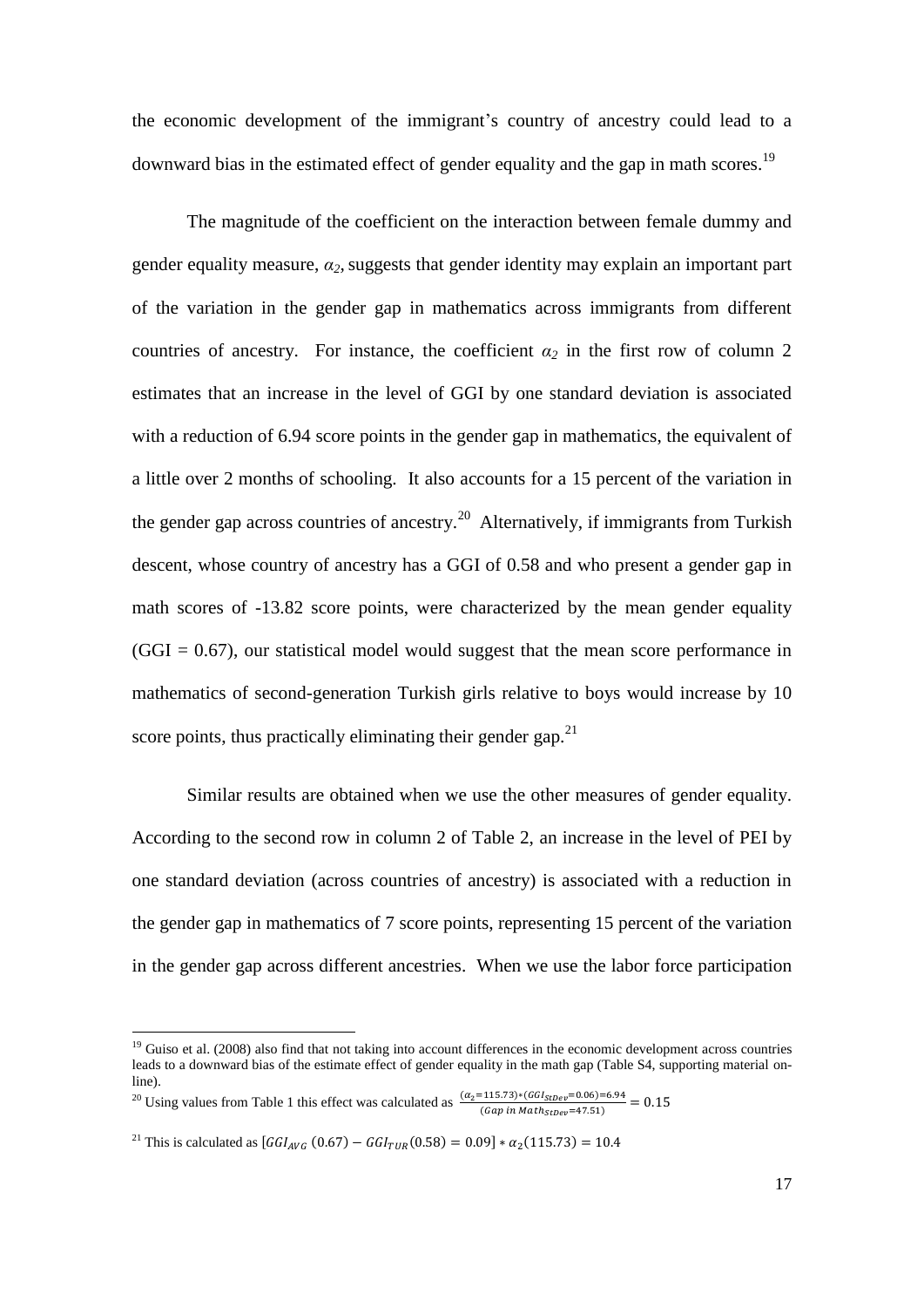rate to measure gender equality, we continue to find that the gender gap in math scores decreases with gender equality. The coefficient in rows 3 of column 2 indicates that an increase in the FLFP by one standard deviation is associated with a reduction in the gender gap in math scores of 3.8 score points, which is 8 percent of the variation in the gender gap across ancestries.<sup>22</sup>

Guiso et al.'s (2008) estimated effects of the gender equality measures over the gender gap in math scores using PISA 2003 are 105.49, 29.1 or 45.0 when the GGI, PEI or FLFP indices are used as gender equality measures, respectively. This implies that an increase in the level of each of these measures by one standard deviation is associated with a reduction in the gender gap across countries between 51 and 68 percent, depending on the measure used.<sup>23</sup> While these magnitudes represent about four times our estimates, they are not directly comparable due to the different identification across studies and the data period under analysis. In their analysis, the identification comes from the variation of the level of gender equality across home countries using both natives and immigrants' gender differences in mathematics test scores. In contrast, in our model, identification comes from the variation across country of ancestry *within* host country using *only* second-generation immigrant children. Having said this, we can compare our analysis to what we would have obtained using all individuals and

<sup>&</sup>lt;sup>22</sup> This is calculated as  $\frac{(\alpha_2=31.56)*(FLFP_{StDev}=0.12)=3.79}{(Ggm in Math)_{\alpha=2.751}}$ (Gap in  $Math_{StDev}$ =47.51)

 $23$  The cross-country standard deviation of the GGI, PEI and FLFP in Guiso et al.'s (2008) sample is 0.05, 0.15 and 0.09 respectively. Given the coefficients estimated by the authors, an increase of one standard deviation in the GGI  $(0.05)$  implies a reduction of 5.3 score points in the math gender gap, which represent a reduction of 68 percent of the variation in the gender gap across countries in the their sample (the cross-country standard deviation in the math gender gap is 7.74 according to our own calculation using 2003 PISA). Similarly, an increase of one standard deviation in the PEI and FLFP reduces the gap in math scores in 4.4 or 4.1 points or 56 (51) percent of the crosscountry variation in gender gap in their sample. Information about standard deviations of each gender equality measure is available in their Supporting Online Material, available at [www.sciencemag.org/cgi/content/full/320/5880/1164/DC1.](http://www.sciencemag.org/cgi/content/full/320/5880/1164/DC1) To make their results of FLFP comparable with ours, we divide their FLFP measure by 100 (and also their estimated coefficient).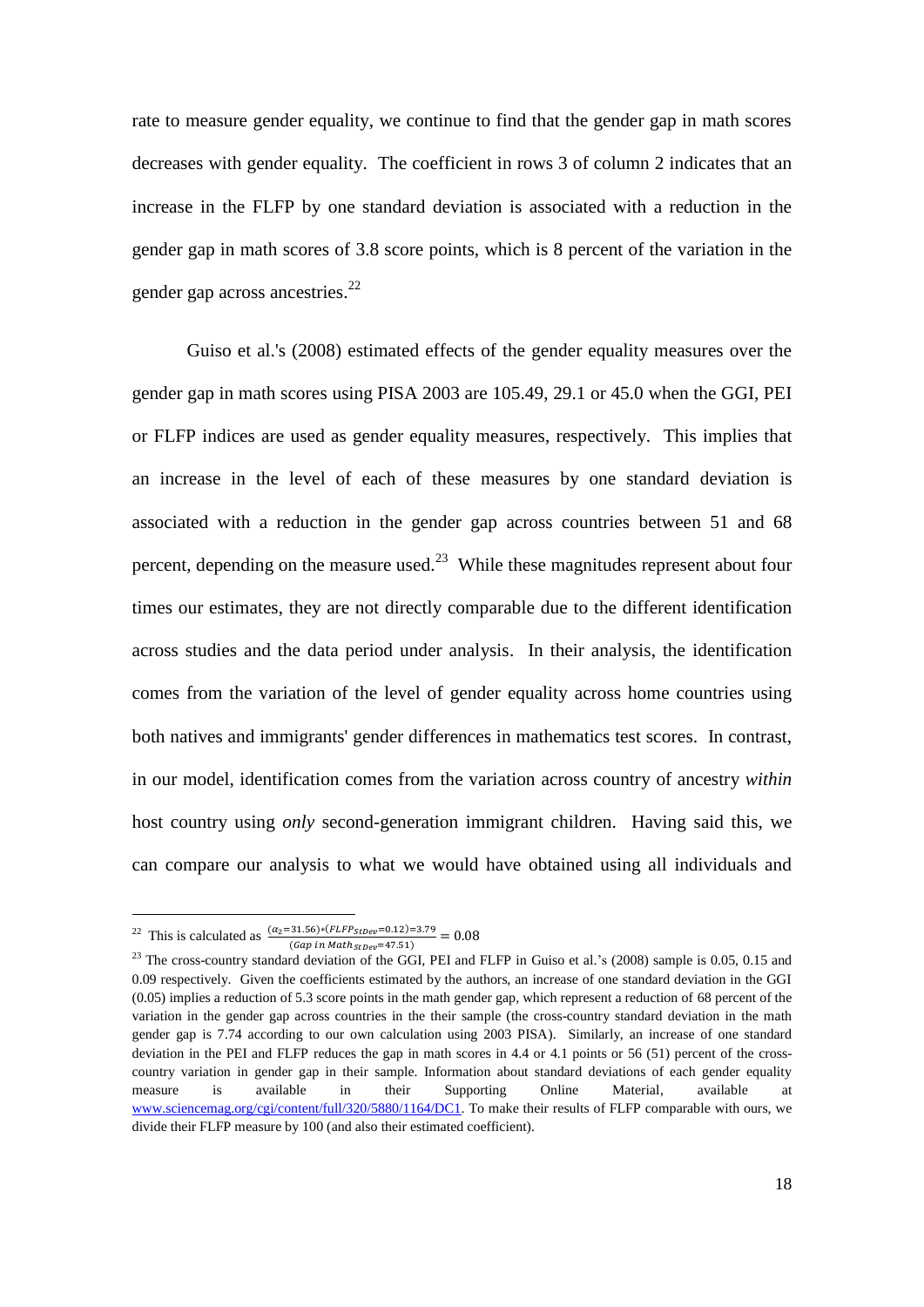only exploiting the cross-country of residence variation as in Guiso et al. (2008) with PISA 2003-2012 to obtain an approximation of how much of the math gender gap across countries of residence is explained by culture versus institutional constraints. When we replicate Guiso et al. (2008) using all countries in PISA 2003, 2006, 2009 and 2012, we find that the effect of GGI over the gender gap in math scores is 47.92 (standard error  $= 0.048$ ), implying that an increase in the level of this measure by one standard deviation is associated with a reduction in the gender gap across countries of 25 percent. Although this is only a back-of-the-envelope exercise, it suggests that the transmission of beliefs and preferences accounts for 60 percent of the total effect.<sup>24</sup>

While the results from Guiso et al. (2008) suggest the important role of a country's culture and institutions (as opposed to biological explanations) in influencing the relative performance of girls in mathematics, our results assess the relative importance of culture versus institutions, suggesting that the former plays an important role in explaining gender differences in mathematics. It is also important to highlight that owing to our identification strategy, we only capture the effect of intergenerationally transmitted culture as opposed to the effect of culture in the host country, and thus our estimates of the effect of culture should be considered as a downward bias of the total effect of culture.

#### **5. Robustness Checks**

1

This section explores the robustness of these results to (1) specification strategies, (2) the inclusion of a large set of individual, parental and country of ancestry controls, (3)

 $24$  If this back of the envelope analysis is restricted to only host countries included in our analysis, we find a similar result. In particular, we find that the GGI the over the gender gap in math scores is of 26.55 (standard error = 0.036), implying that an increase in the level of each of these measures by one standard deviation is associated with a reduction in the gender gap across host countries of 22 percent.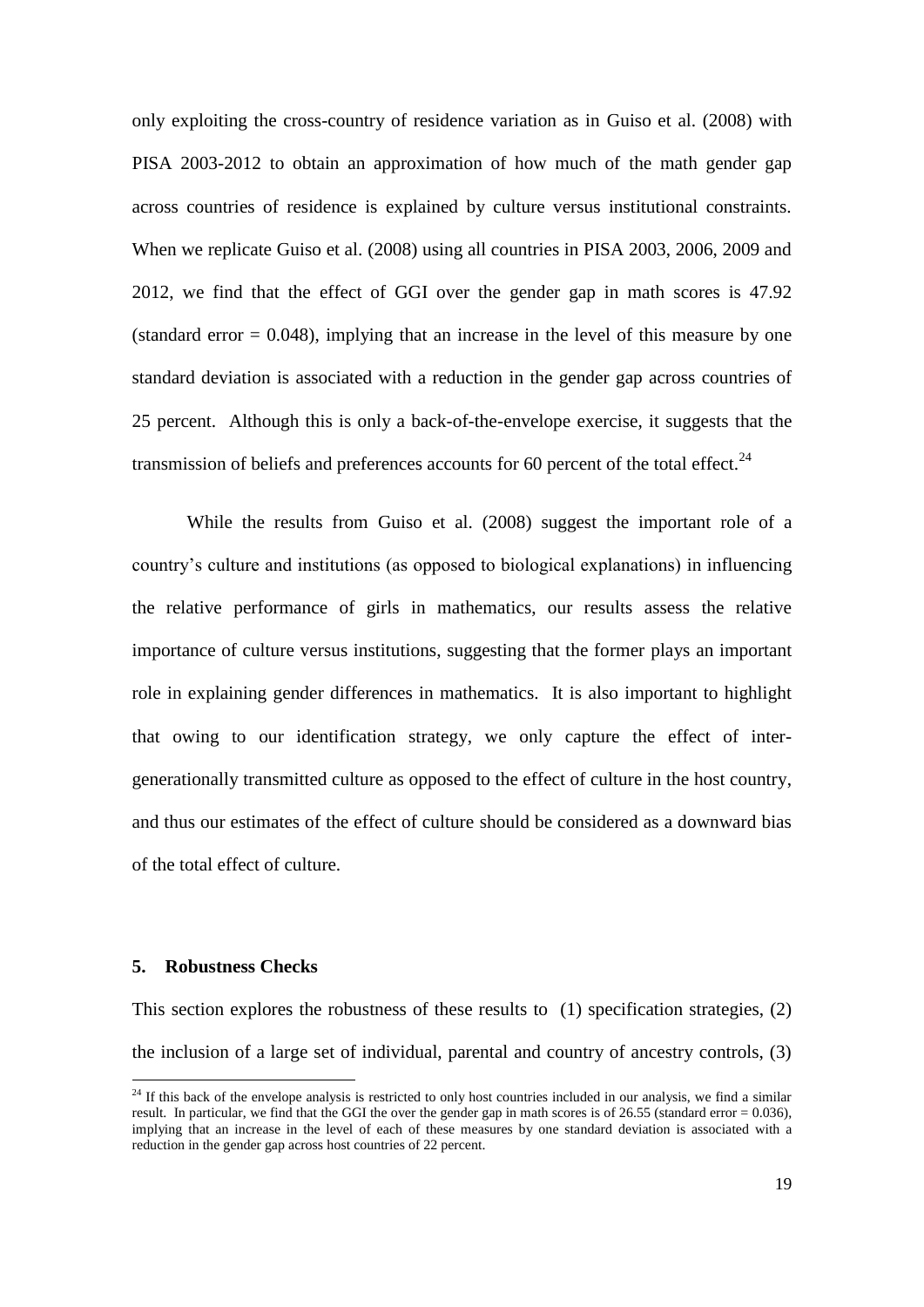adjustments of standard errors, (4) measures of gender equality and (5) changes in sample criteria.

#### *Sensitivity Analysis*

One concern is that our results may capture educational differences in the country of ancestry rather than differences in gender equality. If those more egalitarian countries also have more advanced educational systems, the effect of gender equality measures on math gender gap would be upward biased. We check this possibility in column 3 of Table 2 by adding the interaction between the female dummy and the Human Development Index (HDI), which in addition to income (as GDP per capita), includes measures of life expectancy and education (such as mean years of schooling and expected years of schooling). As can be seen, adding this variable has little effect when using GGI or PEI, and reduces precision when using FLFP.

As explained in Section 2, without individual controls, *α<sup>2</sup>* may still capture spurious correlation between the individuals' unobserved factors and our measures of gender equality. To explore whether omitted variable bias is an issue, results from equation (3) are reported in columns 4 and 5 of Table 2 where family and school characteristics are controlled for, respectively. Column 6 includes both family and school covariates. After controlling for the immigrants' family and school characteristics, the coefficient  $\alpha_2$  remains positive and statistically significant.

Column 7 in Table 2 also shows that our results remain practically unchanged when we adopt even a more flexible specification where each year fixed-effect is interacted by the female dummy to allow different math gender gaps by the cohort assessed in different PISA waves.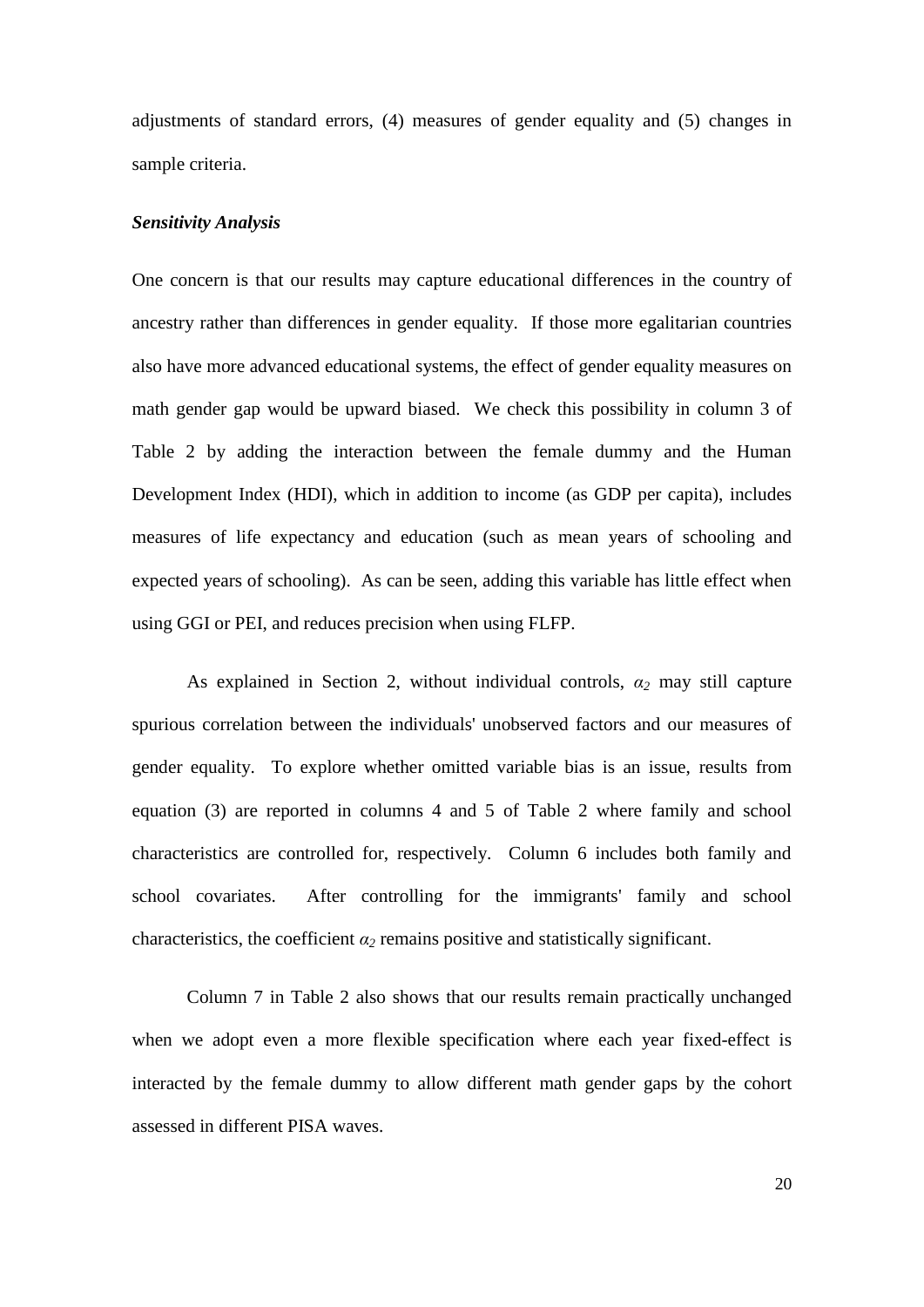Columns 8 and 9 in Table 2 evaluate the extent to which our results are biased due to migrants' parents moving into host countries that are similar in terms of gender equality to their country of ancestry. For this purpose, we substitute the interaction between the female dummy and host country dummies with interactions between the female dummy and gender equality measures and log GDP per capita in the host country, as explained in equation (4) and shown in column 8. In terms of gender equality measures, we include the GGI, the PEI, the total FLFP and the labor force participation for women between 35 and 54 years old, which captures the cohort of women with the same age interval as the mothers of the PISA students under analysis. The idea behind including all these host country gender equality measures is to capture as many dimensions of gender equality as possible in the host country. If those immigrants from countries with less gender-equal cultures also tend to settle in host countries with less gender-equal cultures and institutions, our coefficient of interest may capture the effect of the host country laws and institutions rather than the effect of the culture of ancestry. While the results in column 8 are smaller and less precise than those in our preferred specification (shown in column 2), they are consistent with beliefs from the ancestry country explaining the math gender gap. Column 9 shows that the results are also robust to adding the interaction between the female dummy and host country's HDI to the specification in equation (4).

As explained in Section II, all of our estimates are calculated by clustering standard errors at the country of ancestry level. However, due to the double stratification of the sampling design employed by PISA, column 10 of Table 2 shows a specification that applies the Fay's BRR methodology. Again, the results are robust to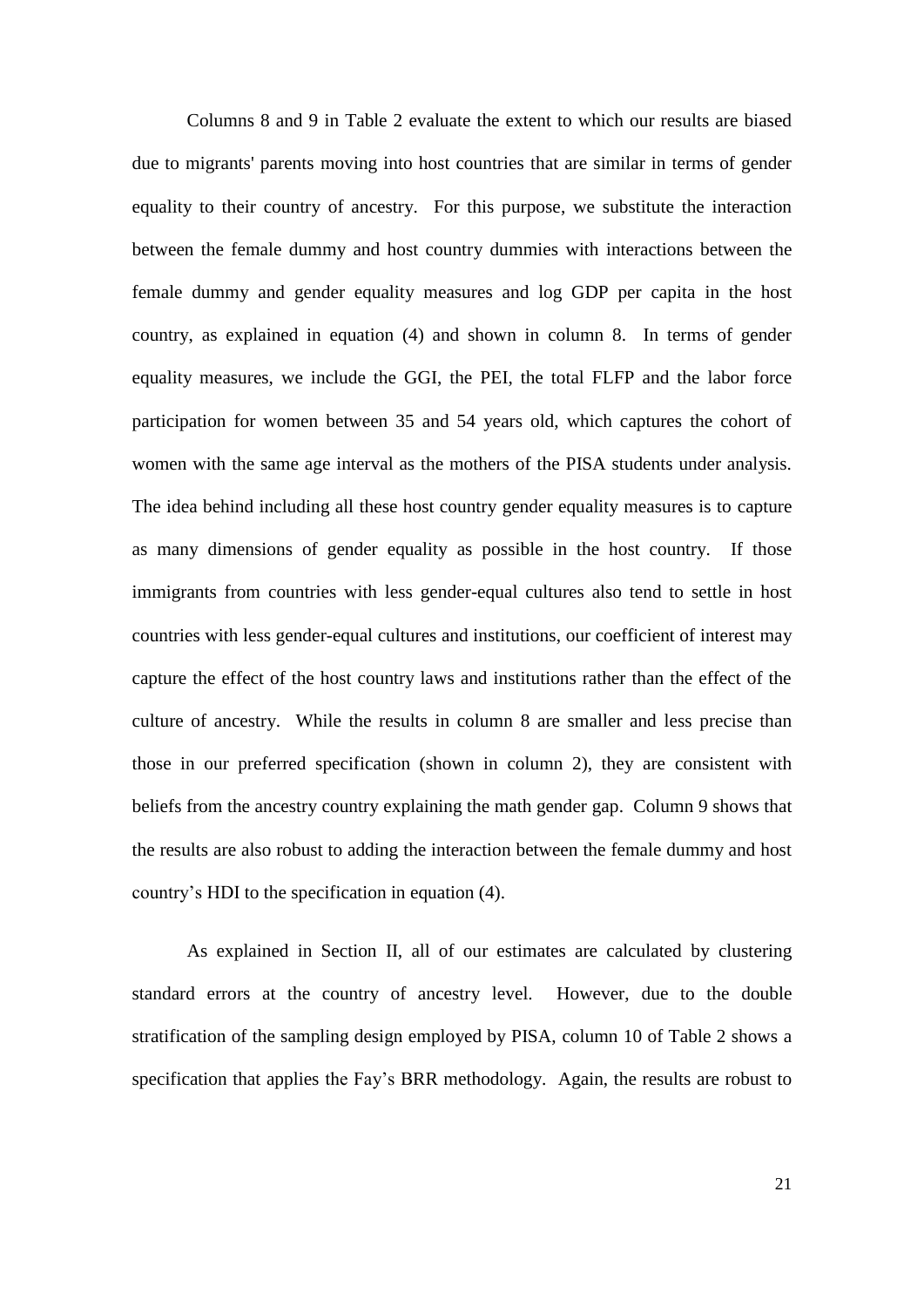this alternative adjustment of the standard errors when we use the GGI or PEI indices, although we lose precision with the FLFP.

#### *Alternative Measures of Gender Equality*

<u>.</u>

Table 3 displays the results from estimating our main specification using alternative measures of gender equality. Panel A tests the robustness of our results to the use of gender equality indexes measured in the 1990s. In particular, we use the proportion of seats held by women in national parliaments in 1990-1997, and female labor participation rates in 1990. As can be seen, the effect remains positive in both cases, but it loses significance when using female labor force participation rates measured in 1990. Following Guiso et al. (2008), Panel B checks the robustness of our results to using two alternative proxies of gender equality in the country of ancestry, namely an indicator elaborated from a series of questions about gender roles included in the World Values Survey (WVS) and the literacy rate gender parity index, which constitutes a good proxy of gender inequality in the access to the educational system.<sup>25</sup> In both cases, our main results hold and remain statistically significant. Most importantly, the magnitude of the effect remains consistent with our main findings. In particular, an increase by one standard deviation in each of these gender equality measures is associated with a reduction in the gender gap in mathematics of 5.55, 3.35, 5.87 or 5.89

<sup>&</sup>lt;sup>25</sup> Both measures are described in Appendix Table A.2. Note that these measures are not available for many of the countries of ancestry in our dataset, precluding their use in main analysis. In the case of the WVS indicator, we lose nine of the 45 countries of ancestry, while with the literacy rate we lose 28 countries of ancestry.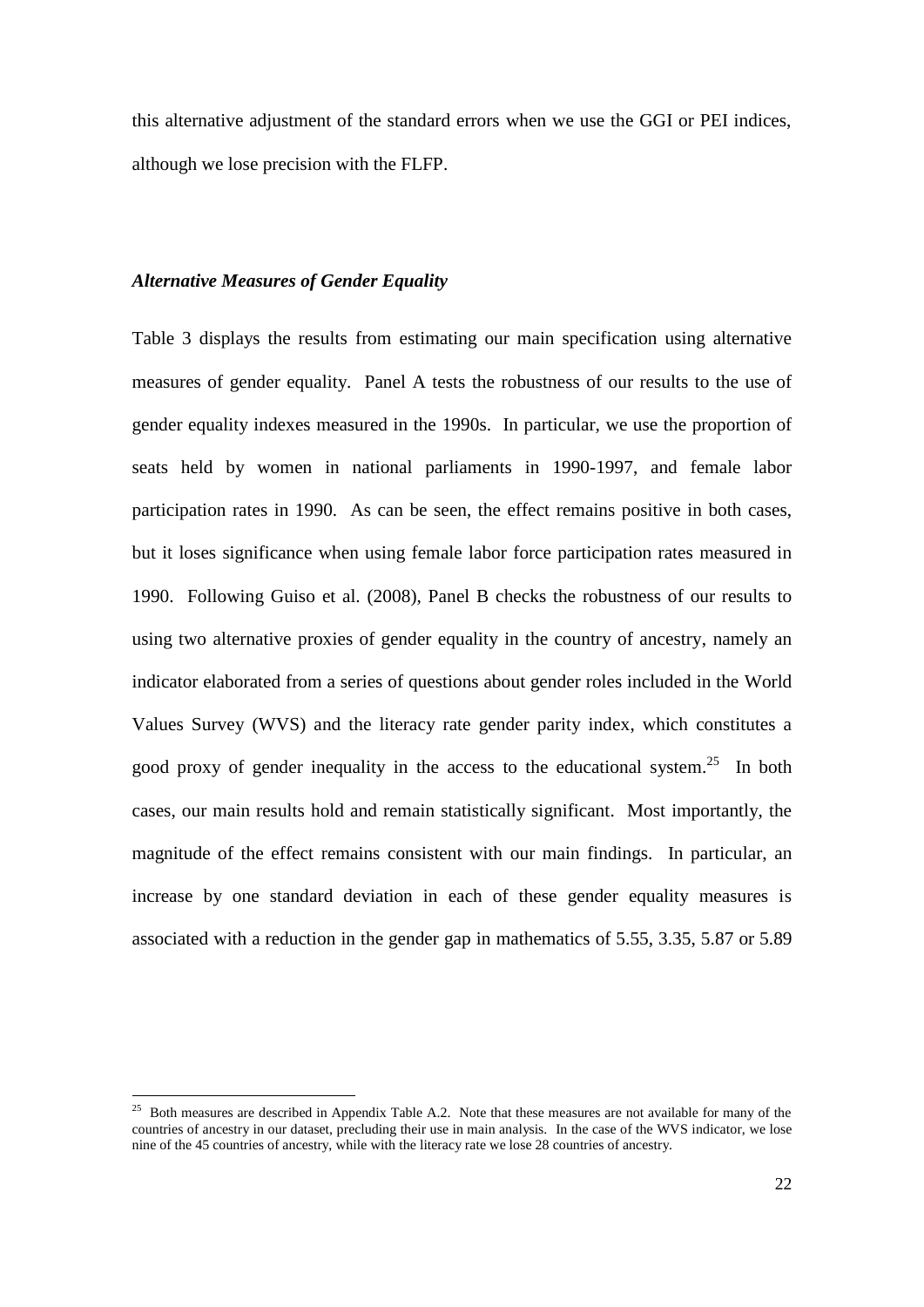score points, respectively, which accounts for a 12, 7, 11 and 14 percent of the crosscountry variation in the gender gap in mathematics.<sup>26</sup>

#### *Changes in Sample Criteria*

Table 4 shows that our results are not driven by the main group of immigrants (the Portuguese) or the host country with the largest sample of immigrants (Switzerland)- shown in panels A and B. Panel C shows that the effect remains when only one host country is used (although the coefficient is no longer statistically significant in the case of Switzerland). Furthermore, the fact that our results remain when using alternative measures that are only available for a smaller number of countries of ancestry, as in Panel B of Table 3, represents additional evidence that our results are not sensitive to changes in sample criteria.

#### **6. Cultural Transmission**

<u>.</u>

This section explores how culture is transmitted. We first consider whether the effect of culture on closing the gender gap in math is due to more positive attitudes about the role of women in society increasing a girl's math score, as opposed to decreasing a boy's math score. Exceeding at mathematics is not considered part of a girl's identity. Using a sample of adults and children, Cvencek, Meltzoff and Greenwald (2011) show that 'girls don't do math' is a widespread cultural stereotype.<sup>27</sup> This stereotype works in an asymmetric way, particularly affecting girls who deviate from the norm, as opposed to

<sup>&</sup>lt;sup>26</sup> Columns 3 and 4 of Table 3 display the cross-country standard deviation of each of these alternative measures and of the math gender gap used to these calculations.

<sup>&</sup>lt;sup>27</sup> Anecdotally, in 1994 Mattel created a Barbie<sup>™</sup> doll that said, "Math is hard."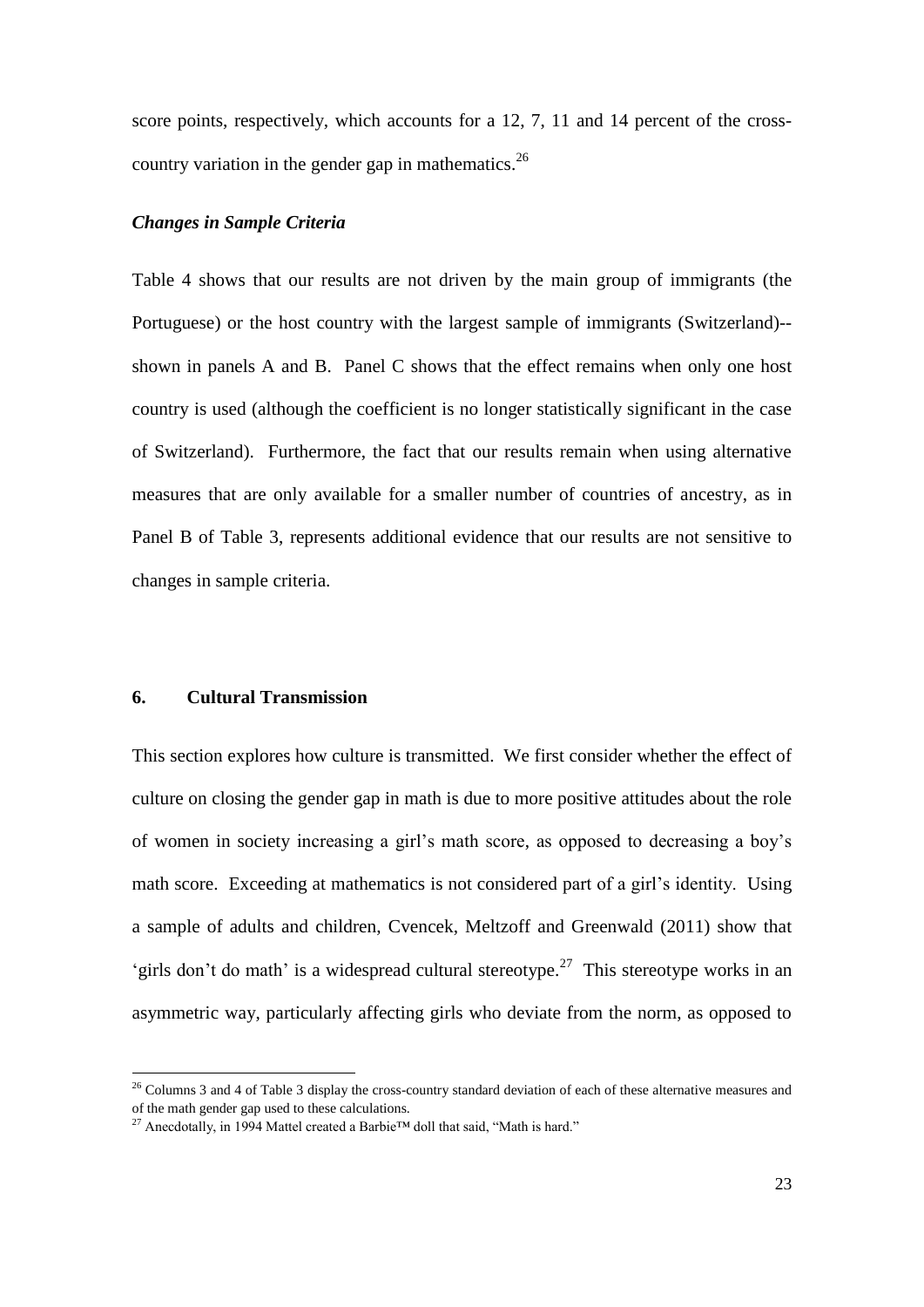boys (Spencer, Steele, & Quinn, 1999). This asymmetry has also been shown in studies exploring the impact of teacher's gender on the math performance of girls and boys. For example, Carrell, Page and West (2010) find a differential effect of a professor's gender on the performance of boys and girls. Whereas girls are affected when reminded about the belief that they are not supposed to be good at math when being taught by a male teacher, boys are not necessarily affected when reminded that they are supposed to be good. Similarly, Gneezy, Niederle and Rustichini (2003) present experimental evidence that women's performance in competitive environments substantially decreases when competing against males, while the performance of men in single-sex tournaments is not significantly different than in mixed-sex tournaments.

Table 5 presents the results from estimating equations (1) to (4) separately for boys and girls. As can be seen in Panel A, the effect of gender equality in the country of ancestry on girls' math tests scores is always positive and statistically significant. An increase of one standard deviation of the GGI index increases girls' score in mathematics by 15 points, explaining almost 25 percent of the cross-country variation in girls' test scores.<sup>28</sup> In contrast to what we find for girls, Panel B of Table 5 shows that the effect of culture on boys' math test scores is smaller and not statistically significant. These findings corroborate the asymmetric effect of culture and show that the reduction of the gender gap found in Table 1 as a result from more egalitarian cultural attitudes towards women primarily comes from girls performing differentially better than boys.

In what follows, we further explore the transmission of culture by conducting subgroup analyses. First, Panel A in Table 6 explores the transmission of culture within

<sup>&</sup>lt;sup>28</sup> The cross-country standard deviation of girl's math tests scores is 61.99, so that 15 divided by 61.99 is equal to 0.242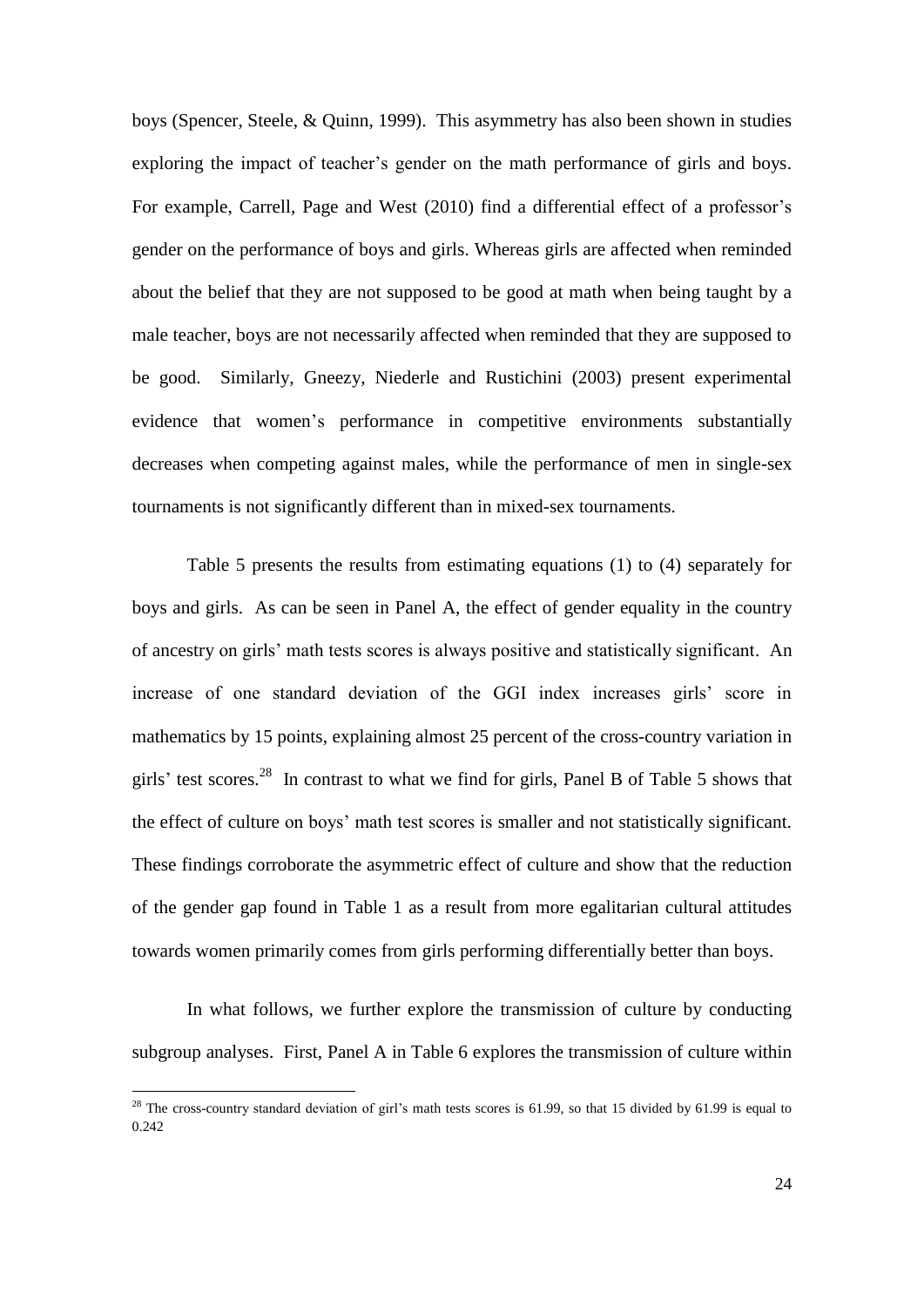different types of schools. For example, Booth and Nolen (2012) and Booth (2009) show that school gender peer effects can explain why girls in girls-only school behave more like boys taking on more risks. They also find that college female students attending female-only classes perform better relative to female students attending mixed-sex classes. Here, we test whether the effect of more egalitarian attitudes towards women in the country of ancestry on girls' math scores remains after controlling for school peer effects, as well as whether the effect of culture through peer effects is greater when there is a higher proportion of boys in the school.

In Panel A, we consider the proportion of girls in the school (as recorded by the school's principal) and at single-sex schools (where 95 percent or more pupils are girls).<sup>29</sup> Although the GGI coefficient remains positive and significant after controlling for school gender composition, we find that the effect of culture varies across subgroups. Crucially, the effect of gender equality is not so important for girls with a higher proportion of girls in the school, as shown by the coefficient on the interaction between the GGI index and the proportion of girls in the school (Panel A.1) and the single-sex dummy (Panel A.2). For example, an increase in the GGI index by one standard deviation increases a girl's math test scores by 16 points if attending a coeducational school, whereas the effect almost halves to 9 points when attending a single-sex school. This evidence is consistent with Fryer and Levitt's lack of finding in countries with same-sex schools, and can be rationalized by the fact that girls in singlesex schools do not fear being perceived as different and thus the cultural effect on girls' performance resulting from the beliefs that girls are worse at math than boys is less important. In line with the above literature concerning gender peer effects in schools,

1

 $^{29}$  See Appendix Table A.5 for definition and descriptive statistics of these variables.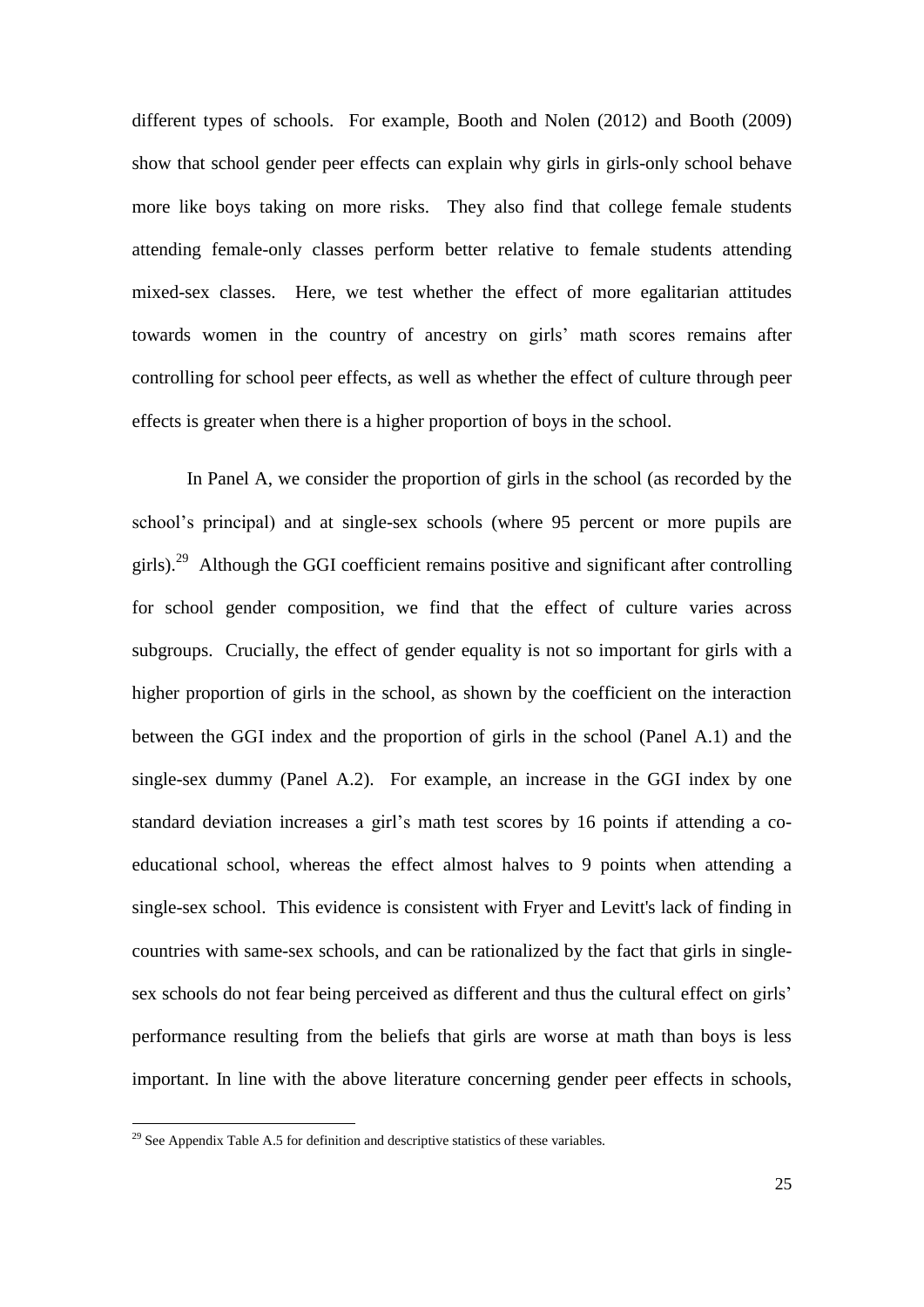we also find that more girls in a school or attendance at a single-sex school is associated with higher math scores for girls.

Panel B explores the transmission within local communities by assessing the extent to which culture is more important for second-generation immigrant girls having a greater exposure to the cultural norms in the country of ancestry. Fernández and Fogli (2009) show that the impact of culture appears to be greater for the descendants of those immigrant groups that have a greater tendency to cluster in the same communities.<sup>30</sup> In particular, they argue that an immigrant ethnic network may be crucial for transferring and protecting cultural beliefs, independently of the human capital externalities derived from an immigrant's neighborhood effects (as argued by Borjas 1995). In our context, it is natural to think of an immigrant's network as school communities. In particular, there is evidence that the scores of immigrant children are different depending on the immigrant concentration in the school although the direction of the effect remains unclear (see for instance Jensen and Rasmussen 2011, and Schnepf 2007). Panel B in Table 6 explores the implications for girls' attainment of having more immigrants in the school and whether the effect of culture depends on how many immigrants there are in the school. To this end, we include the concentration of immigrants in the school and its interaction with the culture proxy (GGI) in Panel  $B$ <sup>31</sup>

1

 $30$  Although the literature generally refers to immigrant concentration from the same ethnicity, we cannot undertake the analysis by ethnicity at the school level, given that the sample sizes are very small; rather, we use the concentration of immigrants in a given school as a proxy for the concentration of immigrants from the same ethnicity. To the extent that immigrants are different from natives in a systematic way, independently of the ethnicity, this is not a very strong assumption. In any case, note that findings that the transmission of culture is greater among schools with a high proportion of immigrants would underestimate the true effects of the relevance of immigrant ethnic network as transmission of culture.

<sup>&</sup>lt;sup>31</sup> We follow Schnepf (2007) and calculate the proportion of immigrants in each school from PISA (see Appendix Table A 5). We include both, first and second-generation immigrants and use final student weights included in PISA data. Given that schools and students participating in PISA are chosen randomly, this ratio should be representative.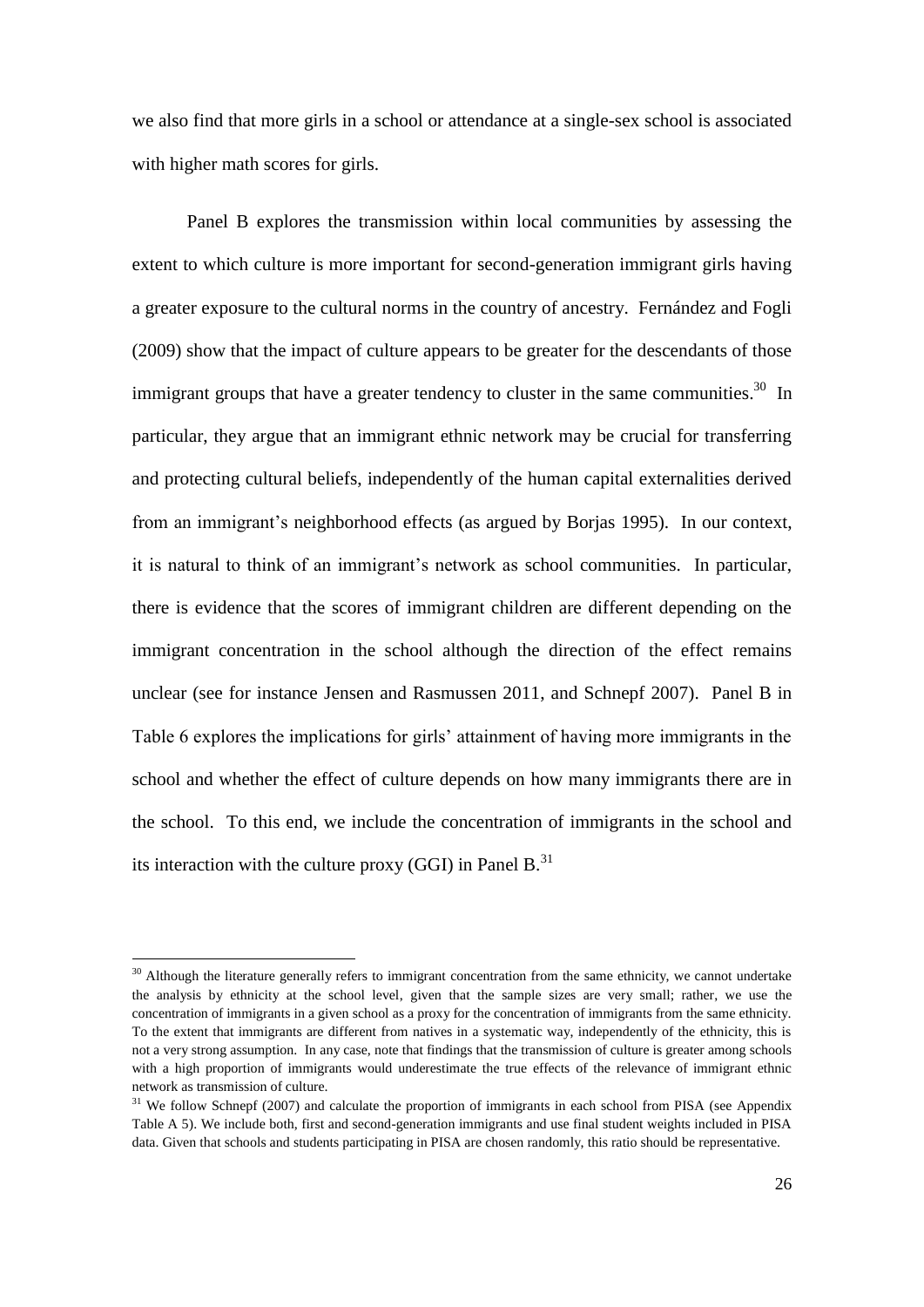The estimates presented in column 2 of Panel B show that the culture coefficient remains positive and significant after controlling for the proportion of immigrants in the school. Interestingly, when the interaction between the GGI index and the proportion of immigrants in the school is included in column 3, we see that the effect of culture is higher for those second-generation immigrant students in schools with a higher proportion of immigrants. For example, an increase in the GGI by one standard deviation is associated with an increase of 18 points in the math scores for girls attending schools with a proportion of immigrants one standard deviation above the median (46 percent), which is 4 points higher than the increase experimented for those girls attending schools with the mean proportion of immigrants (34 percent). The coefficient on the proportion of immigrants in the school is negative, suggesting that second-generation immigrant girls perform worse in math the higher the concentration of immigrants.<sup>32</sup>

Panel C explores transmission of gender identity from parents to children, a channel that has been extensively documented in the literature (Bisin and Verdier 2001; and Farré and Vella 2013). Using the 1995–2011 March Current Population Survey and 1970– 2000 Census data, Blau et al. (2013) find evidence of intergenerational transmission of gender roles among the immigrant population from parents to children, and in particular from mothers to daughters in issues related to fertility and labor force participation.

 $32$  It is important to take into account the fact that immigrants (both first- and second-generation) living in the host countries included in our analysis have on average a lower score in math tests than natives: 470.56 (standard deviation 104.71) versus 490.77 (standard deviation 98.77).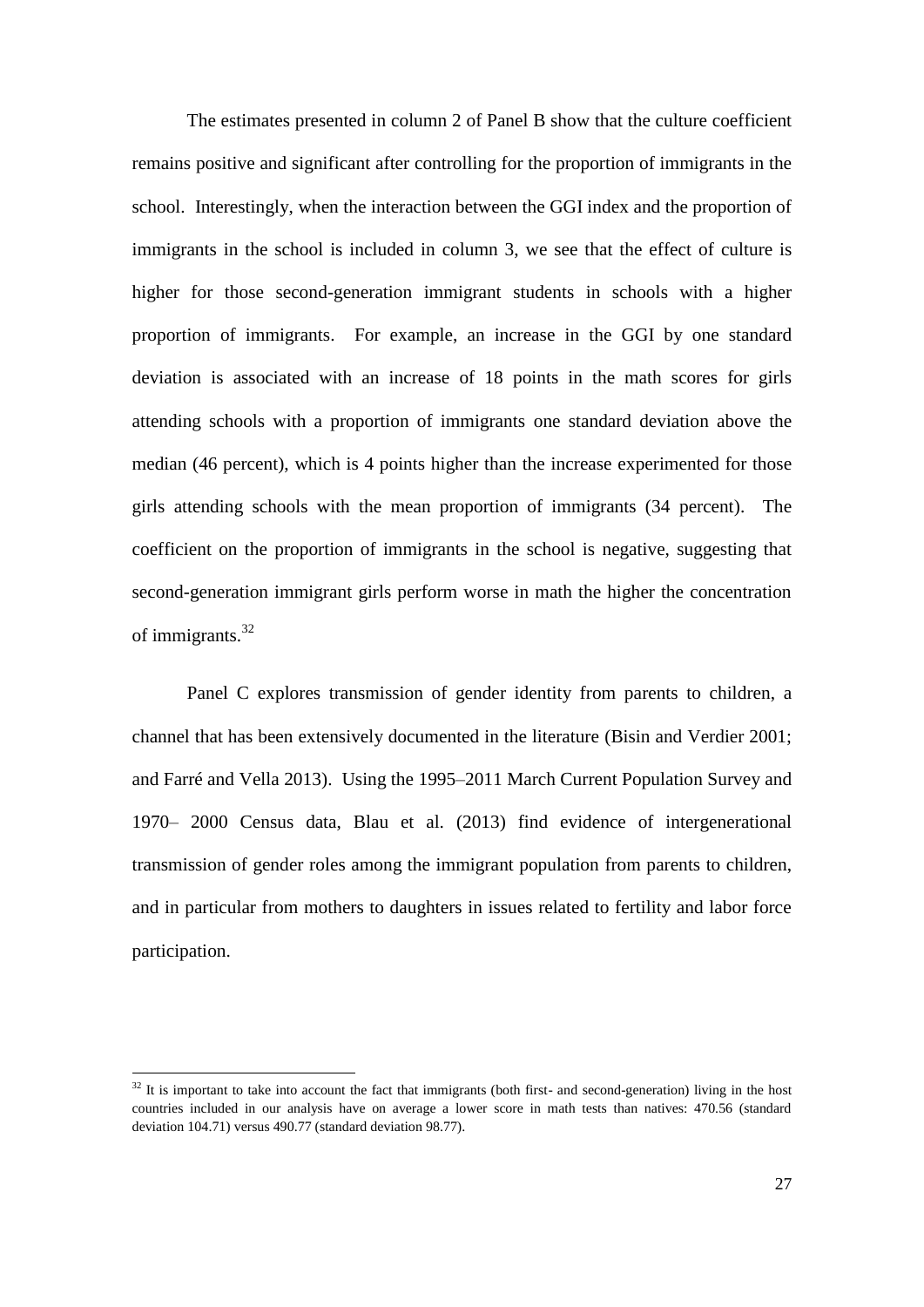To test the extent to which the effect of cultural norms persist after controlling for mother characteristics and whether there is a different effect of culture depending on mother's characteristics, we include the mother's educational level and the mother's labor status and its interactions with our culture proxy in Panel C of Table 6. In our sample, the proportion of second-generation immigrant girls who have a mother working is relatively high (81 percent), although the mother's educational level is below upper-secondary school on average. Results in Panel C of Table 6 show that the coefficient on culture remains positive and statistically significant after controlling for the mother's characteristics. Similarly, having a mother who works is positively associated with girls' higher math scores. Interestingly, however, the coefficient for the interaction between the GGI and mother's characteristics is not statistically significant. Although the interaction of the GGI index with the mother's work dummy is negative, suggesting that the role of culture in determining a girl's math scores is less important for those girls whose mother is working, the coefficient is not precisely estimated.

#### **6. Conclusion**

This paper aims to rigorously disentangle the effects of markets and institutions from the effects of culture in determining gender differences in educational attainment in mathematics. Second-generation immigrants live in the host country and absorb their country of ancestry's culture from their parents and ethnic communities but are exposed to the host country's laws and institutions. We thus interpret the estimated effect of gender equality in the country of ancestry on math scores of second-generation immigrants as evidence of the role of culture.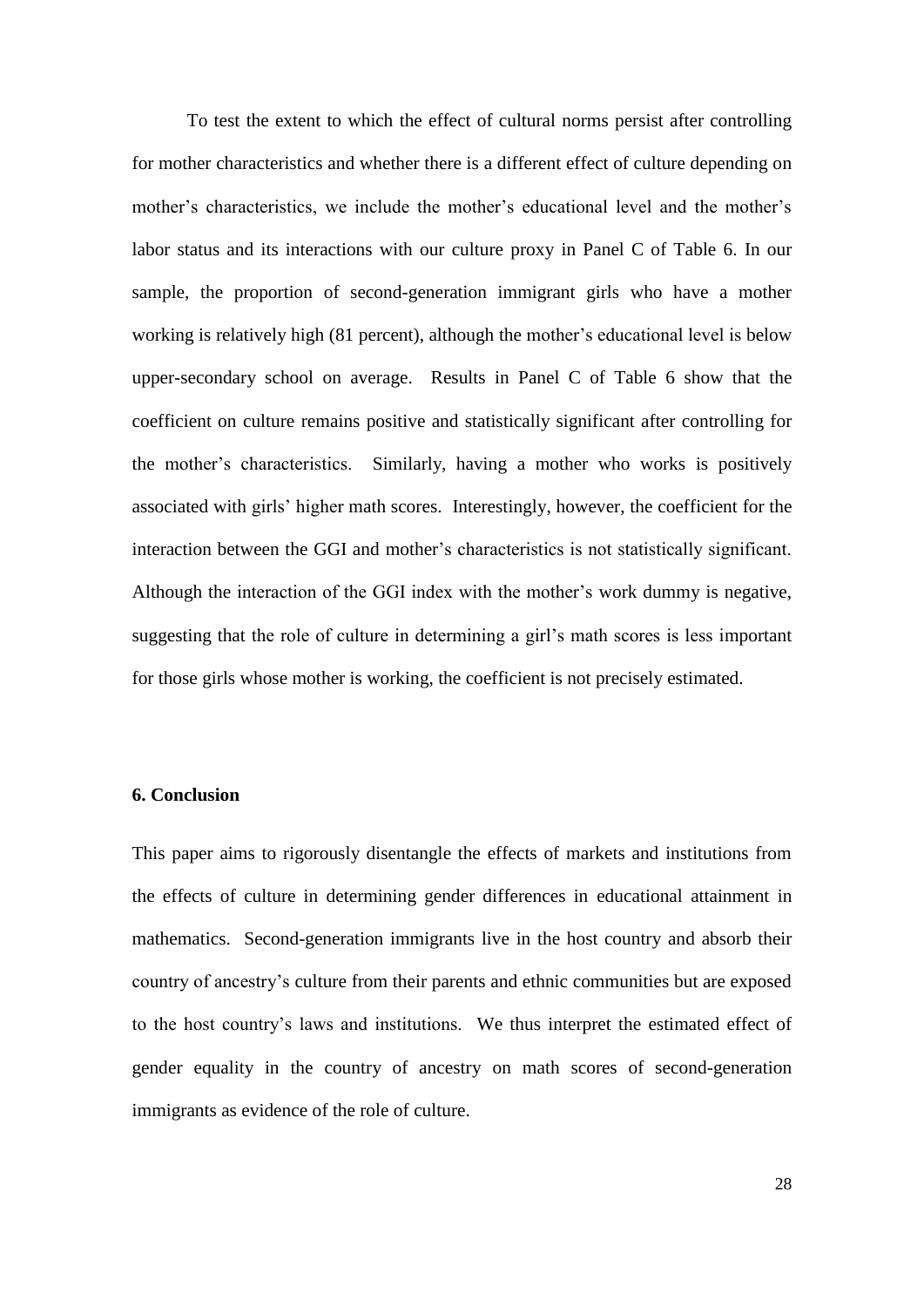We find that the higher degree of gender equality in the country of ancestry improves the performance of second-generation immigrant girls relative to boys. In particular, the gender gap disappears among immigrants from more gender-equal cultures. Our results are robust to a battery of sensitivity tests. Our findings are consistent with those of Guiso et al*.* (2008) and Fryer and Levitt (2010) using crosscountry variation in cultural attitudes towards women. Our findings show that the same pattern exists among second-immigration immigrants, highlighting the relevance of culture in explaining the variation in the math gender gap across countries of ancestry.

We also explore the mechanisms through which culture is transmitted. We first show that the effect of culture on closing the gender gap in math is due to more positive attitudes about the role of women in society, increasing a girl's math scores as opposed to decreasing a boy's. We find that whereas the effect of culture on a girl's math test scores is independent of whether the mother works, positive cultural views towards women seem more important in increasing a girl's math record if she attends a school where the concentration of immigrants or the ratio of boys to girls is greater. These results are suggestive of the relevance of schools and peers within the school, as opposed to mothers and daughters within the family. However, we cannot rule out that more egalitarian parents send their children to schools with a higher concentration of immigrants and boys.

Our findings that a more gender-equal culture affects girls' academic achievement with respect to boys yield support for policies that alter the beliefs about gender roles early in life--see for example work on the transmission of preferences from mothers to daughters and sons (Blau et al. 2013; Farré and Vella 2013; Fernández, Fogli, and Olivetti 2004). Our findings may also explain why similar educational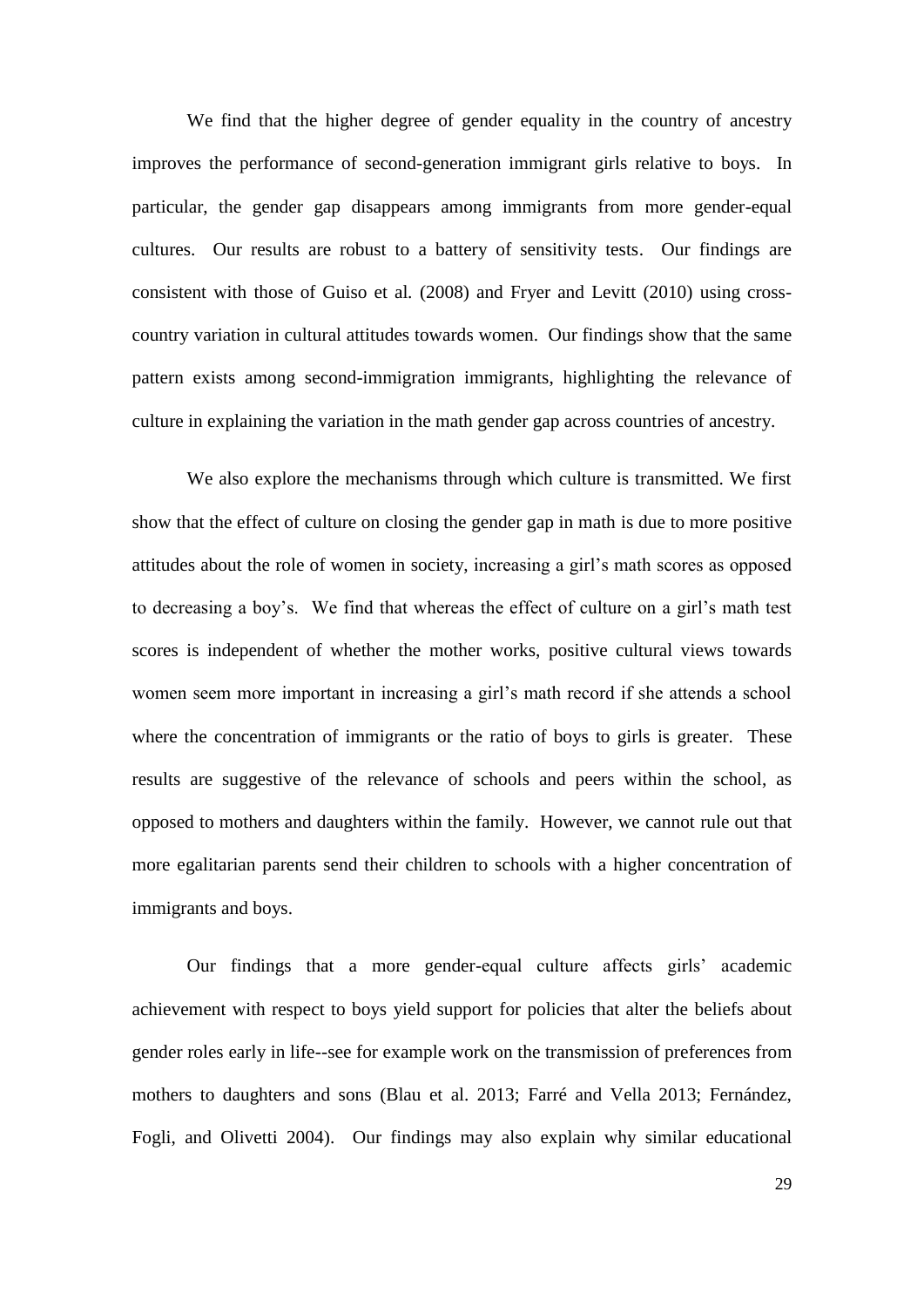systems may have a differential impact on the relative performance on math for girls and boys, as well as pointing to the interplay between culture and institutions as the key factor.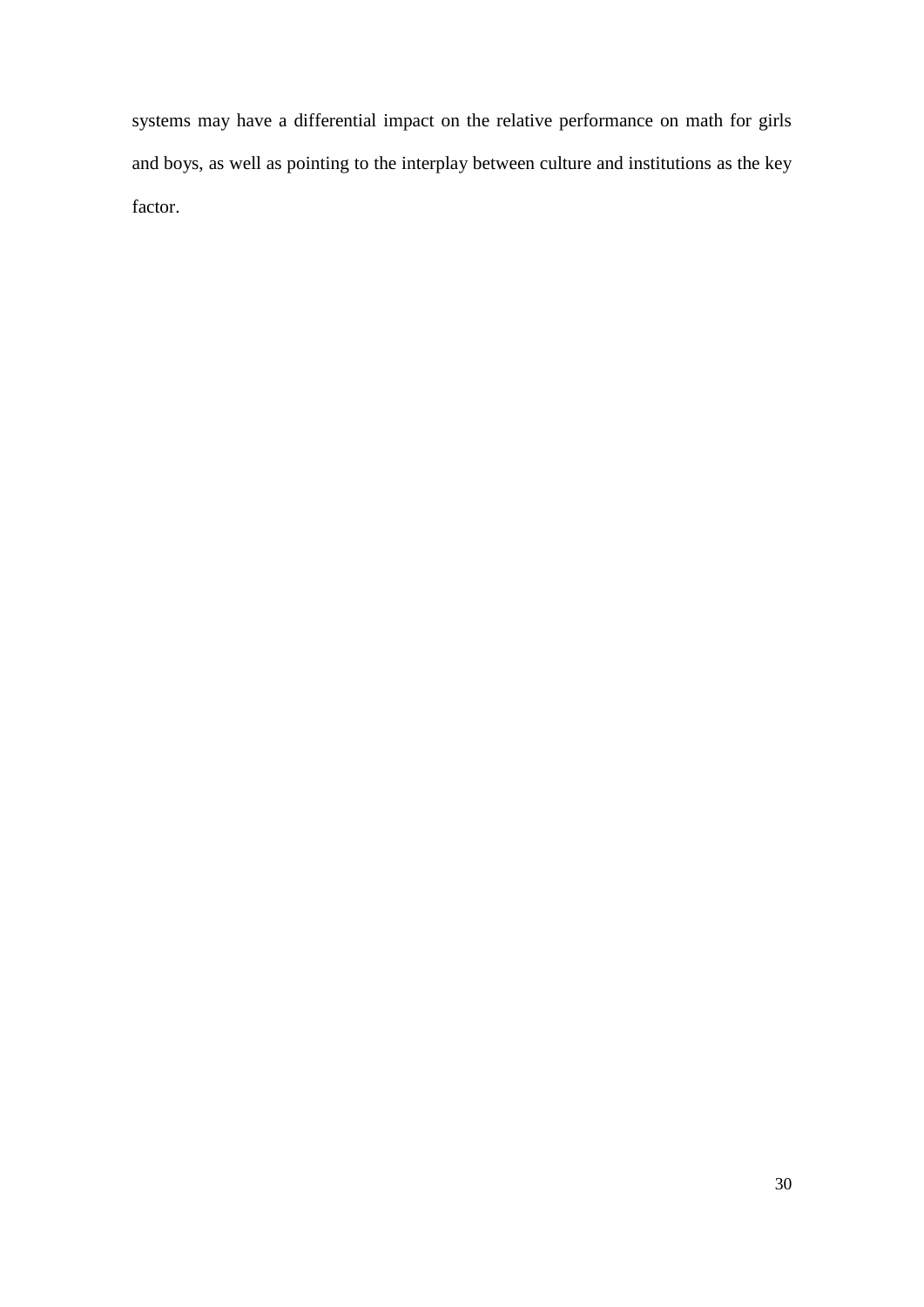#### **References**

- Akerlof, G. A., & Kranton, R. E. (2000). Economics and Identity. *The Quarterly Journal of Economics*, *CXV*(3), 715–753.
- Albanesi, S., & Olivetti, C. (2009). Home production, market production and the gender wage gap: Incentives and expectations. *Review of Economic Dynamics*, *12*(1), 80–107.
- Almond, D., Edlund, L., & Milligan, K. (2013). Son Preference and the Persistence of Culture: Evidence from South and East Asian Immigrants to Canada. *Population and Development Review*, *39*(1), 75–95.
- Antecol, H. (2000). An examination of cross-country differences in the gender gap in labor force participation rates. *Labour Economics*, *7*(4), 409–426.
- Bedard, K., & Cho, I. (2010). Early gender test score gaps across OECD countries. *Economics of Education Review*, *29*(3), 348–363.
- Bisin, A., & Verdier, T. (2001). The Economics of Cultural Transmission and the Dynamics of Preferences. *Journal of Economic Theory*, *97*(2), 298–319.
- Black, D. A., Haviland, A. M., Sanders, S. G., & Taylor, L. J. (2008). Gender Wage Disparities among the Highly Educated. *Journal of Human Resources*, *43*(3), 630–659.
- Blau, F. D., Kahn, L. M., Liu, A.-H., & Papps, K. L. (2013). The transmission of women's fertility, human capital, and work orientation across immigrant generations. *Journal of Population Economics*, *26*(2), 405–435.
- Booth, A. L. (2009). Gender and competition. *Labour Economics*, *16*(6), 599– 606.
- Booth, A. L., & Nolen, P. (2012). Gender Differences in Risk Behaviour: Does Nurture Matter? *The Economic Journal*, *122*(558), 56–78.
- Borjas, G. J. (1995). Ethnicity, Neighborhoods, and Human-Capital Externalities. *American Economic Review*, *85*(3), 365–390.
- Carrell, S. E., Page, M. E., & West, J. E. (2010). Sex and science: how professor gender perpetuates the gender gap. *The Quarterly Journal of Economics*, *125*(3), 1101–1144.
- Carroll, C. D., Rhee, B.-K., & Rhee, C. (1994). Are there cultural effects on saving? Some cross-sectional evidence. *The Quarterly Journal of Economics*, *109*(3), 685–699.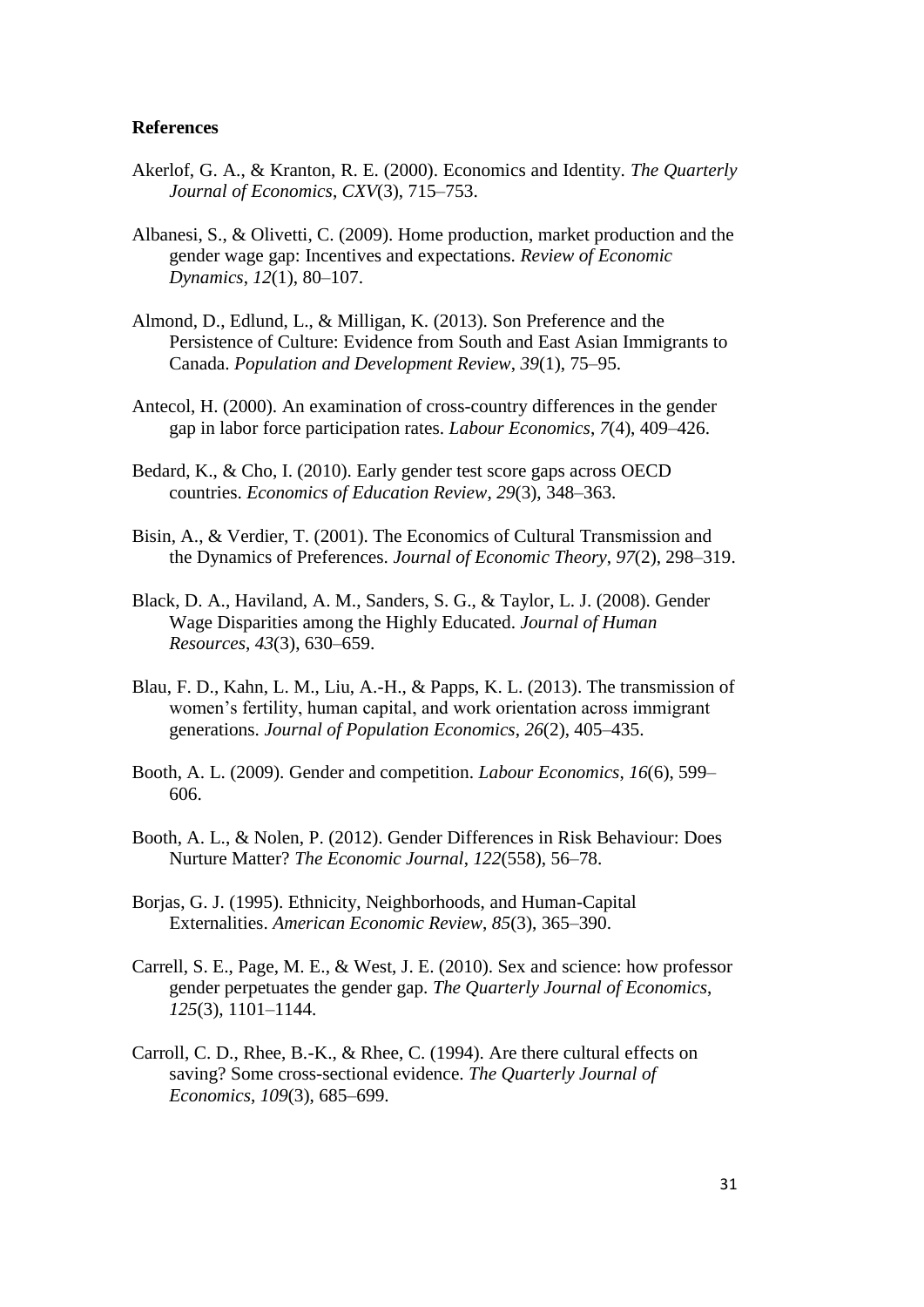- Cvencek, D., Meltzoff, A. N., & Greenwald, A. G. (2011). Math-gender stereotypes in elementary school children. *Child Development*, *82*(3), 766– 79.
- Ellison, G., & Swanson, A. (2010). The Gender Gap in Secondary School Mathematics at High Achievement Levels: Evidence from the American Mathematics Competitions. *Journal of Economic Perspectives*, *24*(2), 109– 128.
- Else-Quest, N. M., Hyde, J. S., & Linn, M. C. (2010). Cross-national patterns of gender differences in mathematics: a meta-analysis. *Psychological Bulletin*, *136*(1), 103–127.
- Eugster, B., Lalive, R., Steinhauer, A., & Zweimüller, J. (2011). The Demand for Social Insurance: Does Culture Matter? *The Economic Journal*, *121*, 413–448.
- Farré, L., & Vella, F. (2013). The intergenerational transmission of gender role attitudes and its implications for female labour force participation. *Economica*, *80*(318), 219–247.
- Fernández, R. (2007). Women, work and culture. *Journal of the European Economic Association*, *24*(4), 329–30.
- Fernández, R. (2011). Does culture matter? In *Handbook of Social Economics* (Vol. 1, pp. 481–510). Elsevier Ltd.
- Fernández, R., & Fogli, A. (2006). Fertility: The Role of Culture and Family Experience. *Journal of the European Economic Association*, *4*(2-3), 552– 561.
- Fernández, R., & Fogli, A. (2009). Culture: An Empirical Investigation of Beliefs, Work, and Fertility. *American Economic Journal: Macroeconomics*, *1*(1), 146–177.
- Fernández, R., Fogli, A., & Olivetti, C. (2004). Mothers and sons: Preference formation and female labor force dynamics. *The Quarterly Journal of Economics*, *119*(4), 1249–1299.
- Fryer, R., & Levitt, S. (2010). An empirical analysis of the gender gap in mathematics. *American Economic Journal: Applied Economics*, *2*(2), 210– 240.
- Furtado, D., Marcén, M., & Sevilla, A. (2013). Does culture affect divorce? evidence from European immigrants in the United States. *Demography*, *50*(3), 1013–38.
- Geary, D. C. (1998). *Male, Female: The Evolution of Human Sex Differences, Second Edition* (p. 555). American Psychological Association.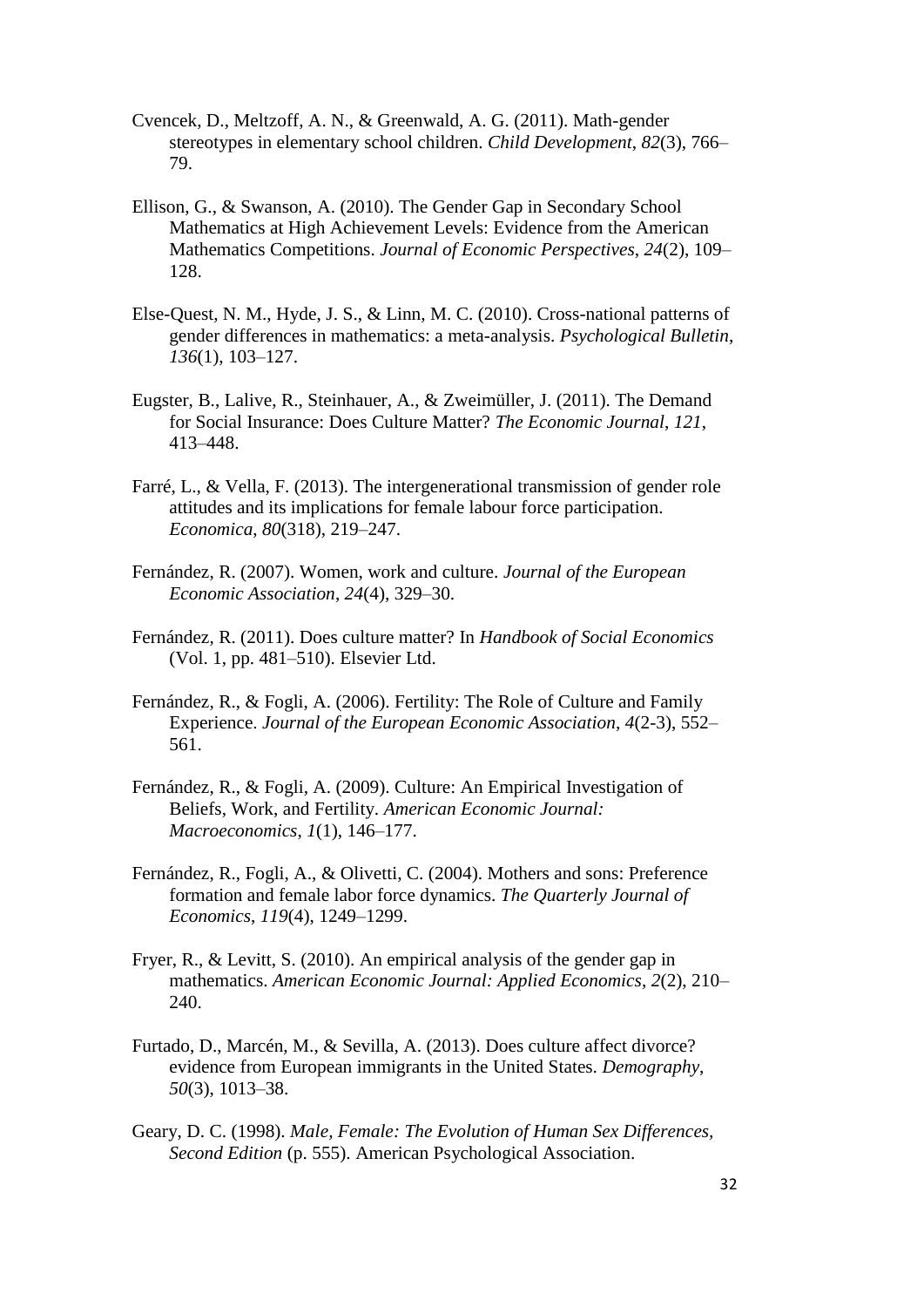- Giuliano, P. (2007). Living arrangements in western europe: Does cultural origin matter? *Journal of the European Economic Association*, *5*(September), 927–952.
- Gneezy, U., Niederle, M., & Rustichini, A. (2003). Performance in competitive environments: gender differences. *The Quarterly Journal of Economics*, *118*(3), 1049–1074.
- González de San Román, A., & de la Rica, S. (2012). Gender Gaps in PISA Test Scores: The Impact of Social Norms and the Mother's Transmission of Role Attitudes. IZA Discussion Papers 6338.
- Guiso, L., Monte, F., Sapienza, P., & Zingales, L. (2008). Culture, Gender, and Math. *Science (New York, N.Y.)*, *320*, 1164–1165.
- Halpern, D. F. (2000). *Sex Differences in Cognitive Abilities* (p. 440). Psychology Press; 3 edition.
- Hausmann, R., Tyson, L., & Zahidi, S. (2009). *The global gender gap report 2008*. World Economic Forum.
- Hyde, J. S., & Mertz, J. E. (2009). Gender, culture, and mathematics performance. *Proceedings of the National Academy of Sciences of the United States of America*, *106*(22), 8801–8807.
- Jensen, P., & Rasmussen, A. W. (2011). The effect of immigrant concentration in schools on native and immigrant children's reading and math skills. *Economics of Education Review*, *30*(6), 1503–1515.
- Kimura, D. (2000). *Sex and Cognition* (p. 217). MIT Press.
- Machin, S., & Puhani, P. A. (2003). Subject of degree and the gender wage differential: evidence from the UK and Germany. *Economics Letters*, *79*(3), 393–400.
- Niederle, M., & Vesterlund, L. (2010). Explaining the Gender Gap in Math Test Scores: The Role of Competition. *Journal of Economic Perspectives*, *24*(2), 129–144.
- Paglin, M., & Rufolo, A. M. (1990). Heterogeneous human capital, occupational choice, and male-female earnings differences. *Journal of Labor Economics*, *8*(1), 123–144.
- Rubin, D. B. (1987). *Multiple Imputation for Nonresponse in Surveys* (p. 288). John Wiley & Sons.
- Schnepf, S. V. (2007). Immigrants' educational disadvantage: an examination across ten countries and three surveys. *Journal of Population Economics*, *20*(3), 527–545.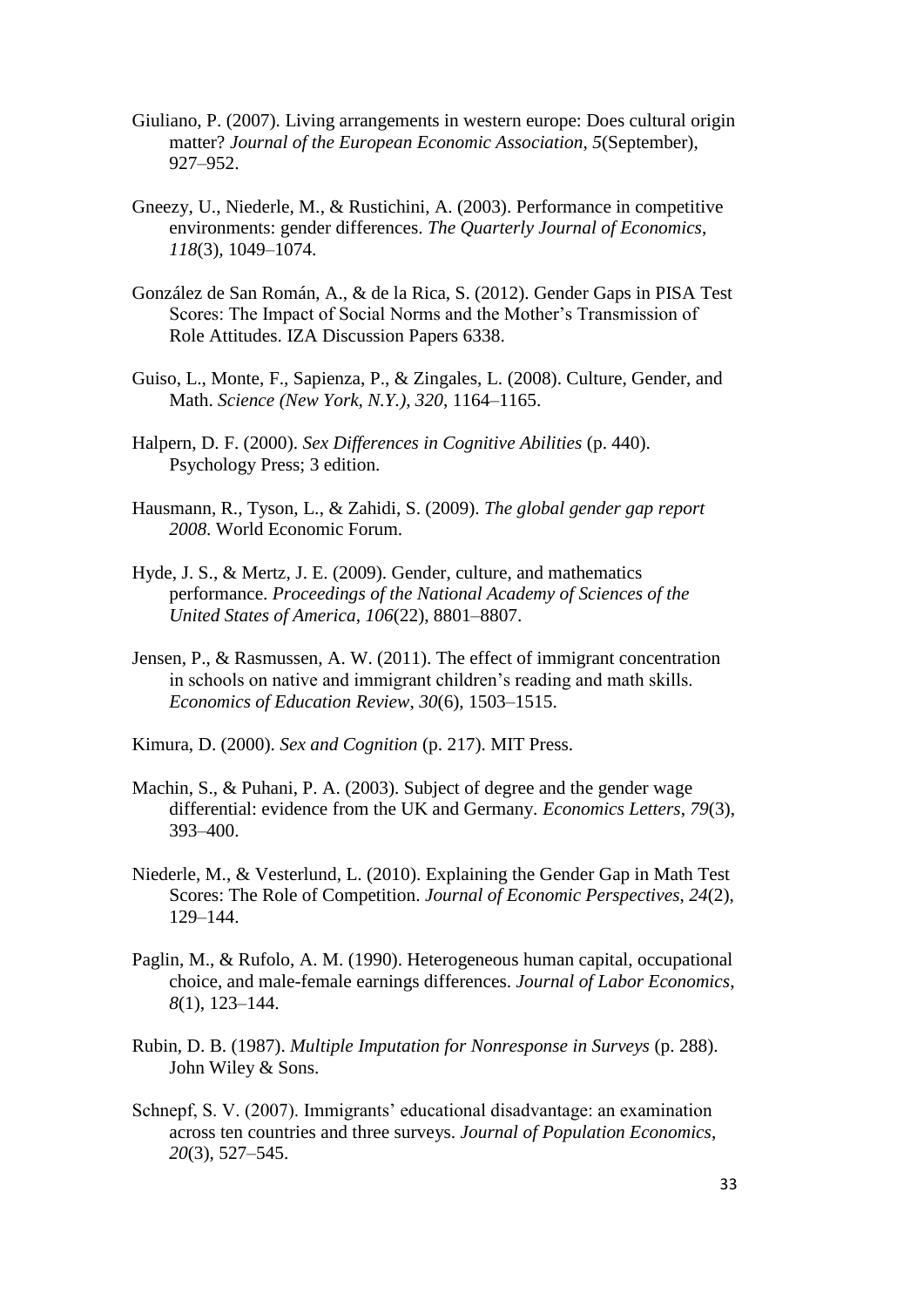- Spencer, S. J., Steele, C. M., & Quinn, D. M. (1999). Stereotype threat and women's math performance. *Journal of Experimental Social Psychology*, *35*, 4–28.
- Turner, S. E., & Bowen, W. G. (1999). CHOICE OF MAJOR: THE CHANGING (UNCHANGING) GENDER GAP. *Industrial & Labor Relations Review*, *52*(2), 289–313.
- Van Buuren, S., Boshuizen, H. C., & Knook, D. L. (1999). Multiple imputation of missing blood pressure covariates in survival analysis. *Statistics in Medicine*, *18*, 681–694.
- Xie, Y., & Shauman, K. A. (2003). *Women in science: Career processes and outcomes*. Harvard University Press.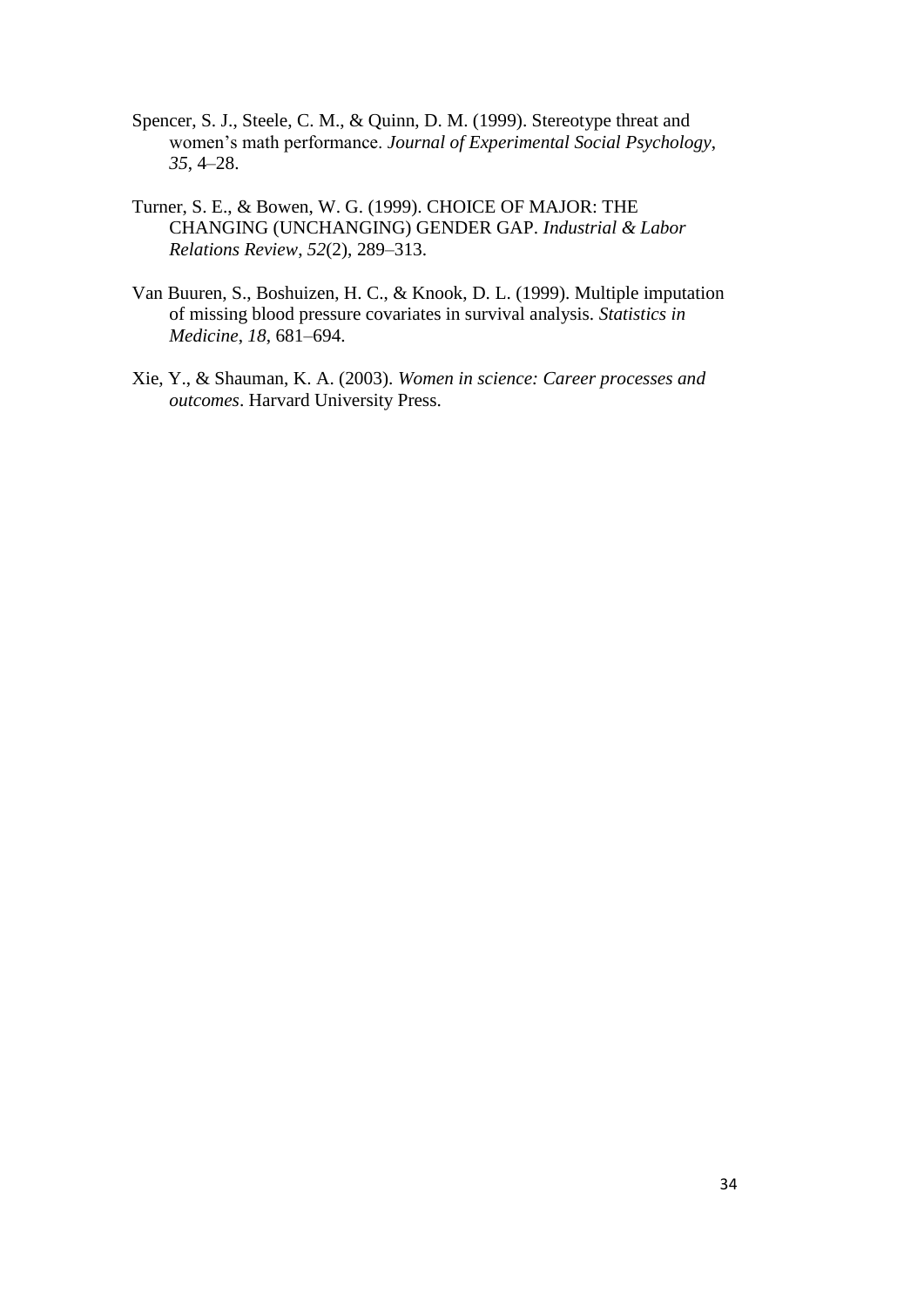|                |                       |                    | <b>PANEL A</b> |              |             |                  |
|----------------|-----------------------|--------------------|----------------|--------------|-------------|------------------|
|                | Country               | Math<br>Gender Gap | GGI            | PEI          | <b>FLFP</b> | $\boldsymbol{N}$ |
| $\mathbf{1}$   | Ukraine               | $-174.97$          | 0.69           | 0.06         | 0.53        | $\overline{5}$   |
| $\mathbf{2}$   | Korea                 | $-78.24$           | 0.61           | 0.07         | 0.49        | 46               |
| 3              | Bangladesh            | $-77.60$           | 0.65           | 0.29         | 0.57        | $\overline{7}$   |
| $\overline{4}$ | Macedonia             | $-72.64$           | 0.69           | 0.16         | 0.42        | 20               |
| 5              | Slovenia              | $-62.05$           | 0.70           | 0.10         | 0.53        | 6                |
| 6              | Uruguay               | $-40.31$           | 0.69           | 0.14         | 0.55        | 17               |
| 7              | Fiji                  | $-38.99$           | 0.64           | 0.06         | 0.39        | 35               |
| 8              | Greece                | $-35.53$           | 0.67           | 0.09         | 0.44        | 46               |
| 9              | Malaysia              | $-35.19$           | 0.65           | 0.06         | 0.44        | 34               |
| 10             | <b>United States</b>  | $-34.75$           | 0.72           | 0.14         | 0.58        | III              |
| 11             | Croatia               | $-31.74$           | 0.69           | 0.16         | 0.47        | 77               |
| 12             | Morocco               | $-31.70$           | 0.59           | 0.10         | 0.26        | 192              |
| 13             | Sweden                | $-31.38$           | 0.81           | 0.50         | 0.59        | 9                |
| 14             | Romania               | $-30.52$           | 0.68           | 0.04         | 0.48        | 58               |
| 15             | Spain                 | $-25.55$           | 0.73           | 0.37         | 0.51        | 246              |
| 16             | Albania               | $-25.51$           | 0.66           | 0.04         | 0.50        | 136              |
| 17             | <b>United Kingdom</b> | $-24.78$           | 0.74           | 0.28         | 0.55        | 838              |
| 18             | India                 | $-24.71$           | 0.62           | 0.27         | 0.30        | 168              |
| 19             | China                 | $-22.72$           | 0.69           | 0.14         | 0.68        | 608              |
| 20             | Italy                 | $-22.65$           | 0.68           | 0.16         | 0.38        | 1,083            |
| 21             | Poland                | $-20.11$           | 0.70           | 0.18         | 0.47        | 47               |
| 22             | Russian Fed.          | $-17.16$           | 0.70           | 0.08         | 0.56        | 592              |
| 23             | Belgium               | $-15.56$           | 0.72           | 0.24         | 0.47        | 159              |
| 24             | Bolivia               | $-14.36$           | 0.67           | 0.15         | 0.63        | 131              |
| 25             | Turkey                | $-13.82$           | 0.58           | 0.07         | 0.27        | 1,783            |
| 26             | Hungary               | $-12.50$           | 0.69           | 0.11         | 0.43        | $\overline{7}$   |
| 27             | Ethiopia              | $-10.69$           | 0.59           | 0.11         | 0.78        | 151              |
| 28             | Suriname              | $-10.39$           | 0.67           | 0.16         | 0.40        | 107              |
| 29             | Pakistan              | $-9.95$            | 0.55           | 0.15         | 0.22        | 36               |
| 30             | Philippines           | $-9.66$            | 0.76           | 0.29         | 0.49        | 240              |
| 31             | Portugal              | $-8.53$            | 0.70           | 0.16         | 0.56        | 2,846            |
| 32             | South Africa          | $-7.12$            | 0.77           | 0.45         | 0.45        | 70               |
| 33             | France                | $-6.43$            | 0.73           | 0.29         | 0.51        | 614              |
| 34             | Viet Nam              | $-2.95$            | 0.68           | 0.12         | 0.73        | 359              |
| 35             | Germany               | $-1.75$            | 0.74           | 0.31         | 0.53        | 398              |
| 36             | New Zealand           | 2.42               | 0.79           | 0.39         | 0.62        | 376              |
| 37             | Estonia               | 6.35               | 0.71           | 0.16         | 0.56        | 55               |
| 38             | Paraguay              | 12.61              | 0.69           | 0.10         | 0.57        | 63               |
| 39             | Australia             | 32.26              | 0.73           | 0.19         | 0.59        | 36               |
| 40             | Austria               | 32.29              | 0.70           | 0.27         | 0.54        | 46               |
| 41             | Chile                 | 33.52              | 0.69           | 0.26         | 0.43        | 24               |
| 42             | Slovakia              | 37.23              | 0.68           | 0.11         | 0.50        | 70               |
| 43             | Iran                  | 38.89              | 0.58           | $0.02\,$     | 0.16        | 6                |
| 44             | Netherlands           | 43.98              | 0.75           | 0.34         | 0.60        | 62               |
| 45             | <b>Brazil</b>         | 180.38             | 0.67           | 0.06         | 0.59        | $\mathcal{I}$    |
|                | mean                  | $-18.29$           | 0.67           | 0.16         | 0.49        | 12,027           |
|                | sd                    | 47.51              | $0.06\,$       | 0.12         | 0.18        |                  |
|                |                       |                    | <b>PANEL B</b> |              |             |                  |
|                | Math Gap              | $\mathbf{1}$       |                |              |             |                  |
|                | GGI                   | $0.19*$            | $\mathbf{1}$   |              |             |                  |
|                | PEI                   | $0.18*$            | $0.78*$        | $\mathbf{1}$ |             |                  |
|                | <b>FLFP</b>           | $0.20*$            | $0.67*$        | $0.32*$      | 1           |                  |

**Table 1. Gender Gap in Math Scores and Gender Equality by Country of Ancestry**

*Notes:* Panel A displays the means of math gender gap and gender equality measures by country of ancestry estimated using our sample of second-generation immigrants from 2003, 2006, 2009 and 2012 PISA. Countries are ordered by the gender gap in math scores. It was obtained from estimating a linear regression using the plausible values provided by the PISA data sets as LHS variable and a female dummy as RHS (we estimated one regression for each PV and present the average of the 5 coefficients estimated). See Appendix Table A.2 for details about gender equality measures. The last two rows of Panel A display the mean and cross-country standard deviation. Panel B display Pearson correlations between variables. \*Indicates a correlation statistically significant at 95 percent.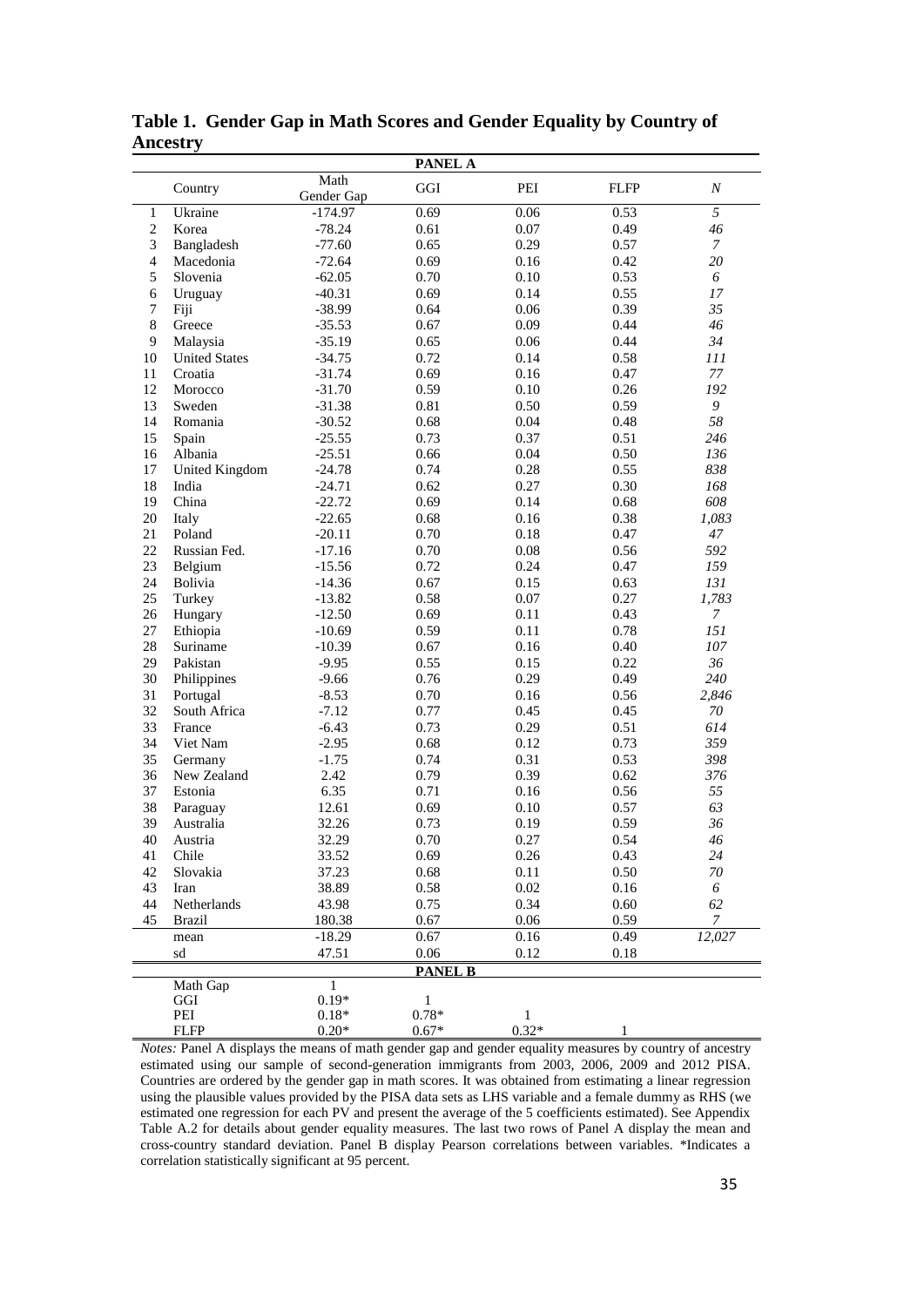

**Figure 1. Gender Gap in Math Scores of Second-generation Immigrants and Gender Equality in Countries of Ancestry**

*Notes:* The figure displays the correlation between the average math gender gap among second-generation immigrants and our three measures of gender equality in the country of ancestry. The math gender gap was obtained from estimating a linear regression using the plausible values provided by the PISA data sets as LHS variable and a female dummy as RHS variable. We estimated one regression for each PV for each country and present the average of the 5 coefficients estimated. We use individuals whose both parents were born in a foreign country from the 2003, 2006, 2009 and 2012 PISA datasets. Definitions and data sources of the gender equality measures are presented in Appendix Table A.2. For presentation purposes, Brazil and Ukraine were not included in the figure.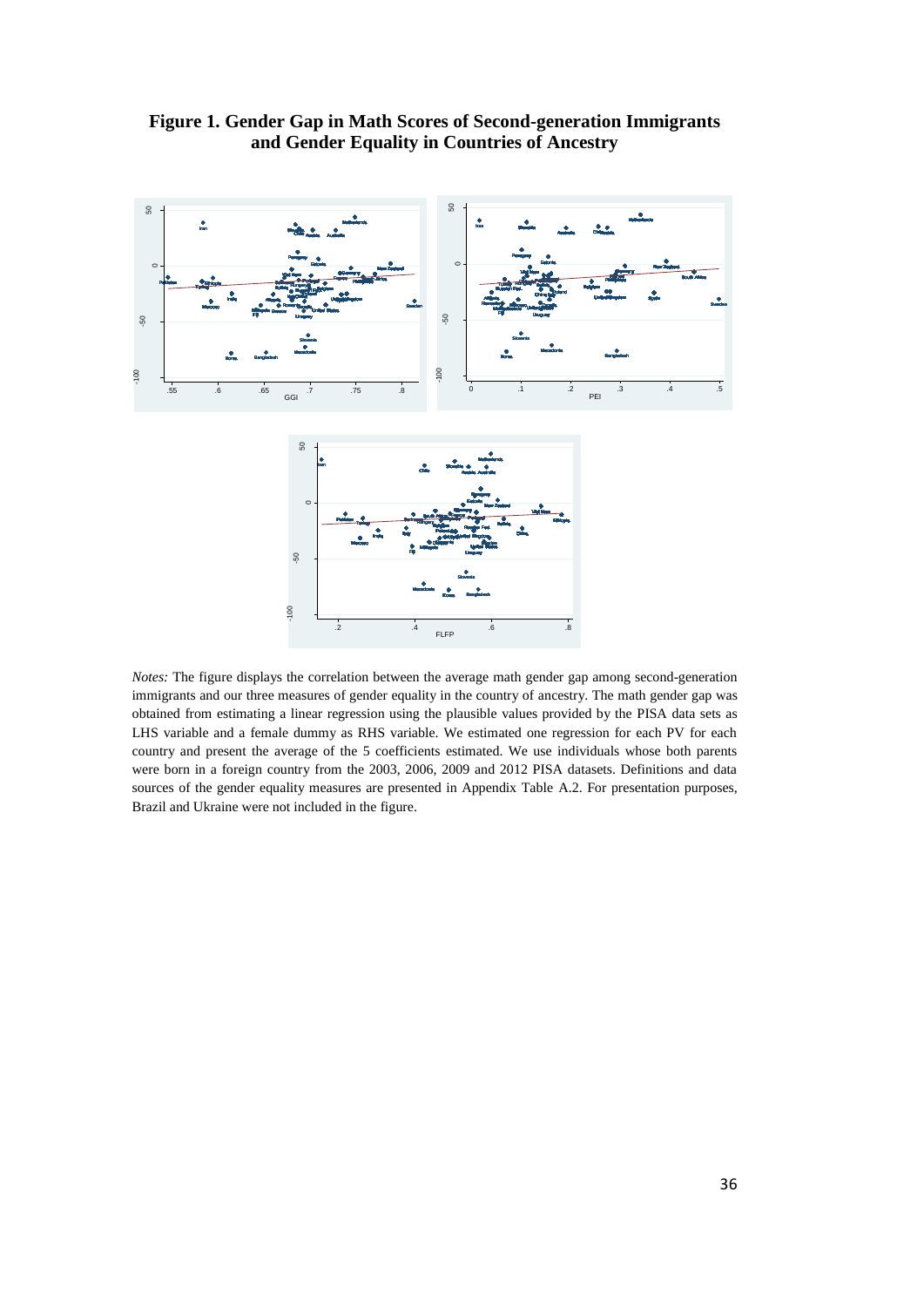#### **Table 2. Math Scores and Gender Equality**

|                                                        | (1)      | (2)        | (3)      | (4)       | (5)                       | (6)       | (7)         | (8)        | (9)         | (10)      |
|--------------------------------------------------------|----------|------------|----------|-----------|---------------------------|-----------|-------------|------------|-------------|-----------|
| 1. GGI*Female                                          | 96.19**  | $115.73**$ | 132.59** | 112.67**  | 112.35**                  | 109.05**  | 116.84**    | $101.15**$ | 97.64*      | $115.73*$ |
|                                                        | [41.85]  | [44.85]    | [52.83]  | [50.53]   | [44.56]                   | [50.44]   | [49.51]     | [45.57]    | [48.93]     | [61.28]   |
|                                                        |          |            |          |           |                           |           |             |            |             |           |
| 2. PEI*Female                                          | 55.81**  | 58.31**    | 57.58**  | 56.59*    | 57.32**                   | $55.25*$  | 55.16*      | $50.03*$   | 49.54*      | 58.31*    |
|                                                        | [27.00]  | [26.43]    | [25.90]  | [30.90]   | [25.98]                   | [30.80]   | [27.93]     | [27.18]    | [27.71]     | [34.54]   |
|                                                        |          |            |          |           |                           |           |             |            |             |           |
| 3. FLFP*Female                                         | $30.29*$ | 31.56*     | 30.97    | $36.58**$ | $30.49*$                  | $35.76**$ | $32.60*$    | 22.41      | 20.46       | 31.56     |
|                                                        | [16.26]  | [16.99]    | [18.49]  | [16.51]   | [16.72]                   | [16.29]   | [18.18]     | [14.70]    | [15.46]     | [23.49]   |
|                                                        |          |            |          |           |                           |           |             |            |             |           |
| <i><b>Observations</b></i>                             | 12,027   | 12,027     | 12,027   | 12,027    | 12,027                    | 12,027    | 12,027      | 12,027     | 12,027      | 12,027    |
| Year FE                                                | X        | X          | X        | X         | X                         | X         | X           | X          | X           | X         |
| Country of ancestry FE                                 | X        | X          | X        | X         | X                         | X         | X           | X          | X           | X         |
| Host country FE                                        | X        | X          | X        | X         | X                         | X         | X           | X          | X           | X         |
| Host country FE*Female                                 | X        | X          | X        | X         | X                         | X         | $\mathbf X$ |            |             | X         |
| Individuals' age and grade level and its interactions  | X        | X          | X        | X         | X                         | X         | X           | X          | X           | X         |
| with Female dummy                                      |          |            |          |           |                           |           |             |            |             |           |
| GDP (country of ancestry)*Female                       |          | X          | X        | X         | X                         | X         | X           | X          | X           | X         |
| HDI (country of ancestry)*Female                       |          |            | X        |           |                           |           |             |            |             |           |
| Family characteristics and its interaction with female |          |            |          | X         |                           | X         |             |            |             |           |
| School characteristics and its interaction with female |          |            |          |           | $\boldsymbol{\mathrm{X}}$ | X         |             |            |             |           |
| Year FE*Female                                         |          |            |          |           |                           |           | X           |            |             |           |
| Gender equality (host)*Female                          |          |            |          |           |                           |           |             | X          | X           |           |
| GDP (host)*Female                                      |          |            |          |           |                           |           |             | X          | $\mathbf X$ |           |
| HDI (host)*Female                                      |          |            |          |           |                           |           |             |            | X           |           |
| SE adjusted by BRR                                     |          |            |          |           |                           |           |             |            |             | X         |

*Notes*: Results from estimating equations (1) to (4) on individuals' math scores. Specification (1) includes year, country of ancestry and host country FE, the interaction between host country FE and female dummy, and control for individuals' age and dummies for any students who are in a grade different from the modal one in the country and its interactions with the female dummy. Specification (2), our preferred specification, adds the GDP per capita from the country of ancestry interacted by the female dummy. Specification (3) adds the HDI interacted by the female dummy. Specifications (4), (5) and (6) include family, school characteristics or both and their interaction with the female dummy (see details in Appendix Table A.1). Specification (7) replicate specification (2) but adds the interaction between year FE and female dummy. Specification (8) replaces the interaction between the female dummy and host country FE by the interaction between the female dummy and (i) gender equality measures for the host country (see details in main text) (ii) the host country's GDP per capita. Specification (9) also adds the interaction with the host country's HDI. In specifications (1) to (9), standard errors are clustered at country of ancestry's level, while specification (10) replicates specification (2) adjusting the Standard Error with the BRR methodology. \* p<0.1, \*\* p<0.05, \*\*\* p<0.01.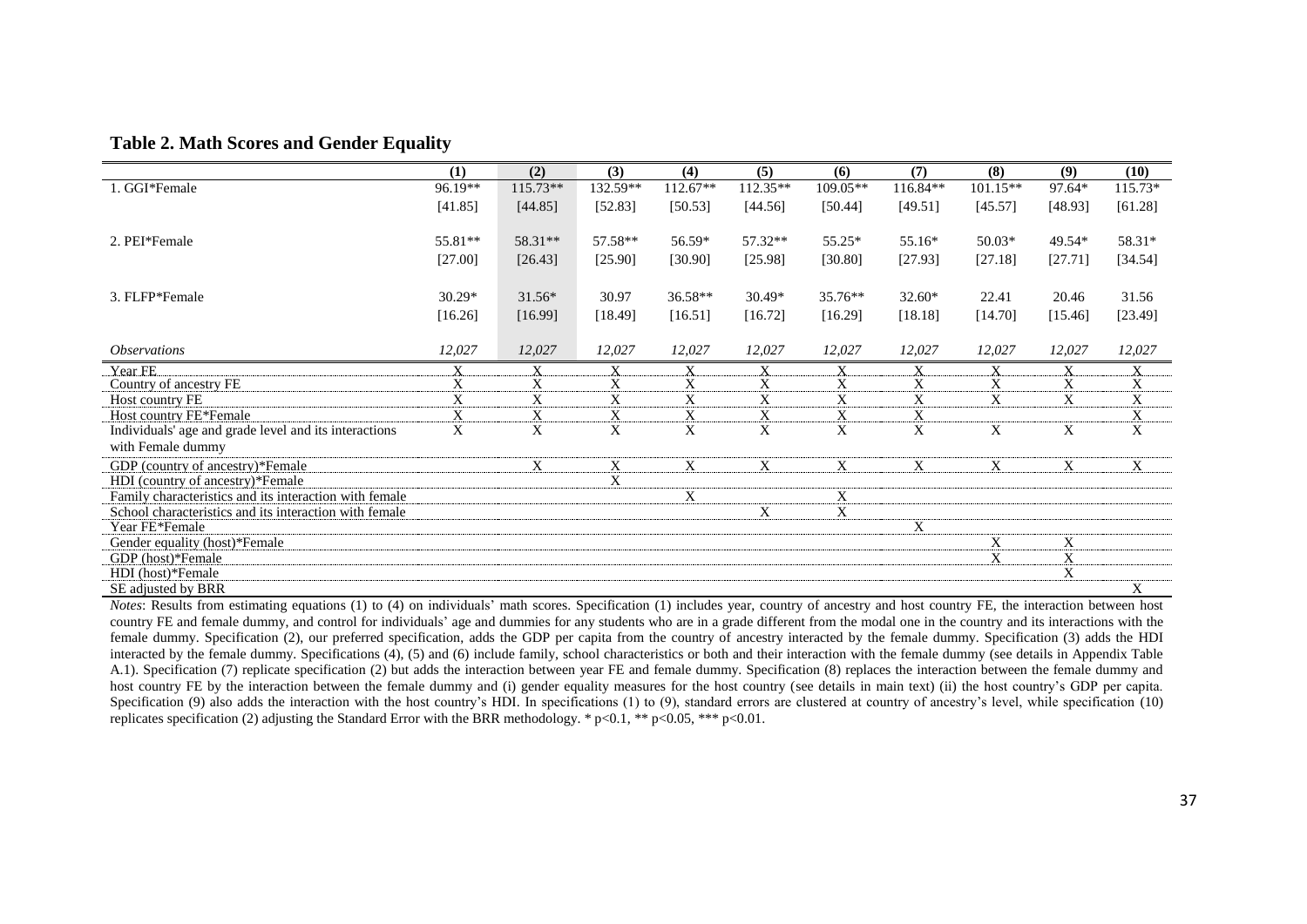|                                                 |                  | Mean and St.Dev   |                 |  |  |
|-------------------------------------------------|------------------|-------------------|-----------------|--|--|
|                                                 | Effect estimated | <b>GE</b> measure | Math Gender Gap |  |  |
|                                                 | (I)              | (2)               | (3)             |  |  |
| A. Measures from 1990-1997                      |                  |                   |                 |  |  |
| Parliament seats held by women (1990-97)*female | 85.32***         | 0.106             | $-18.21$        |  |  |
|                                                 | [30.07]          | [0.065]           | [47.23]         |  |  |
| $\boldsymbol{N}$                                | 12,007           |                   |                 |  |  |
|                                                 |                  |                   |                 |  |  |
| FLFP(1990)*female                               | 28.16            | 0.471             | $-18.29$        |  |  |
|                                                 | [21.05]          | [0.119]           | [47.51]         |  |  |
| N                                               | 12,027           |                   |                 |  |  |
| B. Other measures of Gender Equality            |                  |                   |                 |  |  |
| WVS indicator*female                            | 27.97**          | 2.72              | $-14.85$        |  |  |
|                                                 | [13.27]          | [0.22]            | [51.88]         |  |  |
| $\boldsymbol{N}$                                | 10,949           |                   |                 |  |  |
|                                                 |                  |                   |                 |  |  |
| Gap in literacy rate*female                     | $2.12***$        | 99.13             | $-19.10$        |  |  |
|                                                 | [0.27]           | [2.78]            | [42.71]         |  |  |
| $\boldsymbol{N}$                                | 6,797            |                   |                 |  |  |

#### **Table 3. Alternative Measures of Gender Equality**

*Note:* Column (1) displays the results from estimating equation 2 (preferred specification) on individuals' math tests scores using alternative measures of gender equality (see Appendix Table A.2 for details and definition of each measure). Columns (2) and (3) display the mean and cross-country-of-ancestry standard deviation of each measure and the math gender gap, respectively. Standard Errors are clustered at country of ancestry level, which implies 44, 45, 36 and 17 clusters, respectively. \*  $p<0.1$ , \*\*  $p<0.05$ , \*\*\*  $p<0.01$ .

#### GGI\*female (Baseline) 115.73\*\* [44.85] *N 12,027* A. Dropping the origin with more observations (Portugal) GGI\*female 110.34\*\* [47.57] *N 9,181* B. Dropping the host country with more observations (Switzerland) GGI\*female 111.50\*\* [55.00] *N 9,117* C. Keeping only one host country Switzerland GGI\*female 163.12 [106.77]  *N 2,910* Australia GGI\*female 199.08\*\* [84.98]  *N 2,447*

### **Table 4. Sensitivity of Sample Selection**

*Notes*: Results from estimating equation 2 (preferred specification) on individuals' math scores using different samples of countries of ancestry (Panel A) and host countries (Panel B and C). Standard Errors are clustered at the country of ancestry level, which implies 44, 42, 8 and 14 clusters, respectively. \*  $p<0.1$ , \*\*  $p<0.05$ , \*\*\*  $p<0.01$ .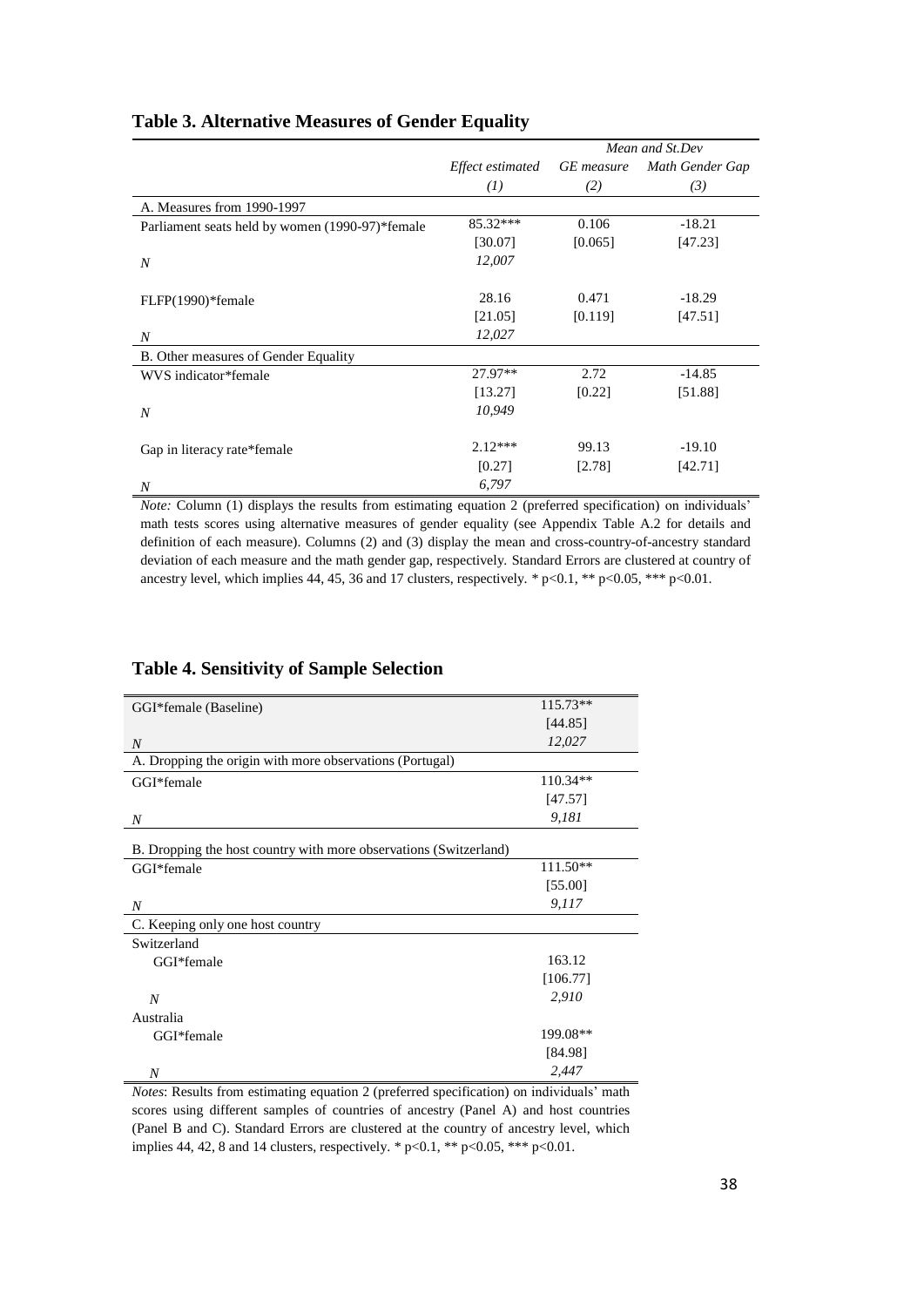| Panel A. Girls                    | (1)         | (2)         | (3)          | (4)         |
|-----------------------------------|-------------|-------------|--------------|-------------|
| GGI                               | 236.31**    | 253.95**    | 251.61**     | 233.36**    |
|                                   | [107.52]    | [107.68]    | [107.40]     | [94.66]     |
|                                   |             |             |              |             |
| PEI                               | 40.83       | 17.08       | 17.15        | 18.22       |
|                                   | [75.16]     | [77.50]     | [77.74]      | [78.02]     |
|                                   |             |             |              |             |
| <b>FLFP</b>                       | 134.06**    | 136.48**    | 135.32**     | $116.01**$  |
|                                   | [52.84]     | [51.72]     | [51.50]      | [48.38]     |
|                                   |             |             |              |             |
| $\boldsymbol{N}$                  | 6106        | 6106        | 6106         | 6106        |
| <b>Panel B. Boys</b>              |             |             |              |             |
|                                   |             |             |              |             |
| GGI                               | 157.63      | 154.82      | 154.89       | 140.94      |
|                                   | [121.37]    | [128.56]    | [127.72]     | [119.19]    |
|                                   |             |             |              |             |
| PEI                               | $-15.08$    | $-45.93$    | $-45.68$     | $-40.74$    |
|                                   | [79.98]     | [88.94]     | [88.32]      | [92.24]     |
| <b>FLFP</b>                       | 95.64       | $101.11*$   | $101.30*$    | 89.97*      |
|                                   | [57.21]     | [52.18]     | [51.55]      | [51.50]     |
|                                   |             |             |              |             |
| $\boldsymbol{N}$                  | 5921        | 5921        | 5921         | 5921        |
| Year FE                           | $\mathbf X$ | $\mathbf X$ | $\mathbf{X}$ | $\mathbf X$ |
| Host country FE                   | X           | $\mathbf X$ | X            |             |
| GDP country of ancestry           |             | X           | X            | X           |
| Individuals' age and grade level  | X           | X           | X            | X           |
| Family and school characteristics |             |             | X            |             |
| Host country Gender Equality      |             |             |              | X           |
| and GDP                           |             |             |              |             |

**Table 5. Effect of culture of ancestry on girls and boys**

*Notes:* Results from estimating equations (1) to (4) on girls' and boys' math scores separately. Specification (1) includes year and host countries fixed effects and individual controls. Specification (2) adds the GDP per capita of each country of ancestry. Specification (3) adds family and school characteristics and specification (4) replace host country fixed-effect for host countries' gender equality measures and GDP per capita. Standard errors clustered at country of ancestry level (45 clusters). \* p<0.1, \*\* p<0.05, \*\*\* p<0.01.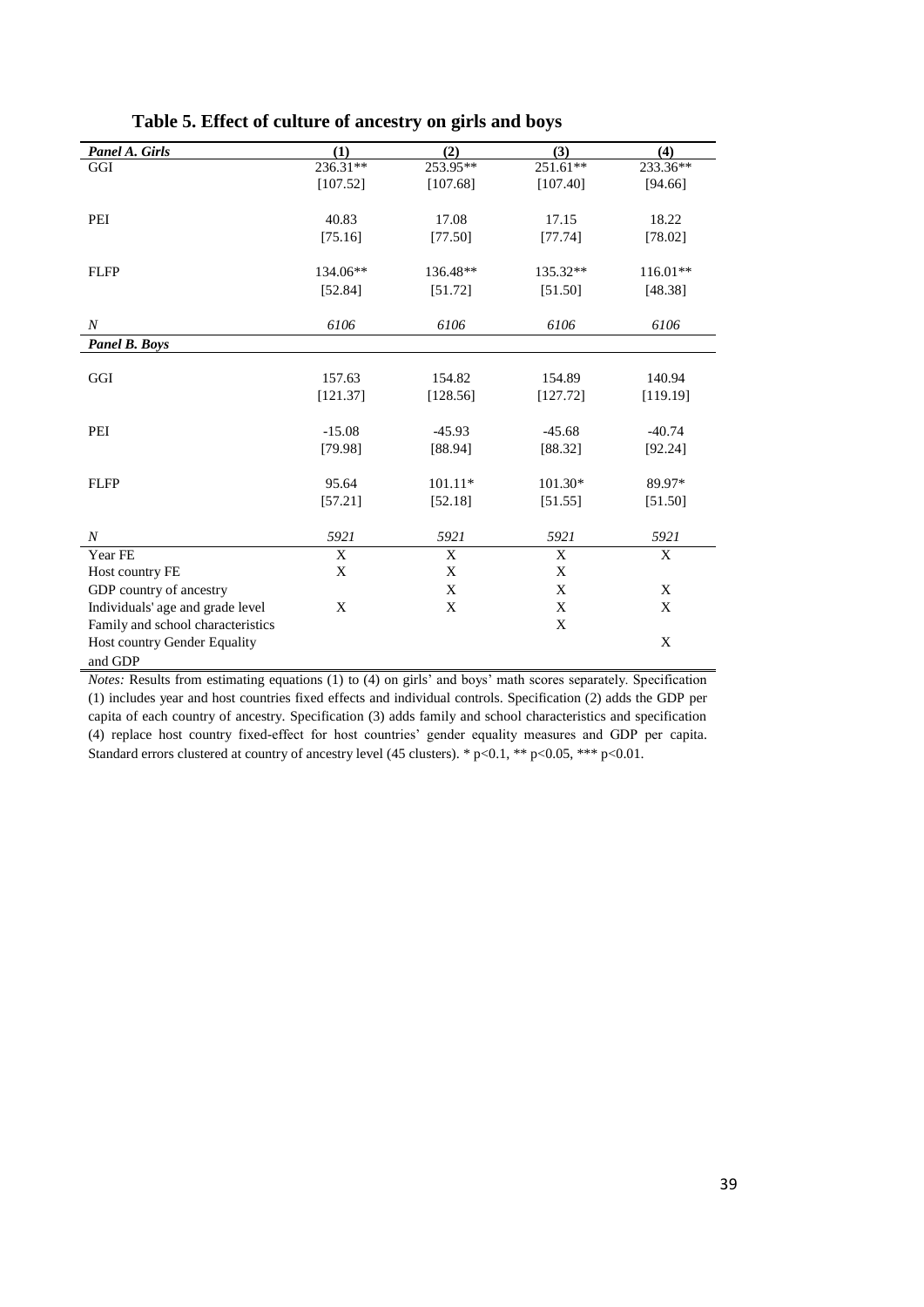|                                           | (1)         | (2)            | (3)          |
|-------------------------------------------|-------------|----------------|--------------|
| A. Peer transmission of culture           |             |                |              |
| GGI                                       | 253.95**    | 252.88**       | 334.74***    |
|                                           | [107.55]    | [107.24]       | [111.32]     |
|                                           |             |                |              |
| Proportion of girls                       |             | 14.16*         | 127.56**     |
|                                           |             | [7.14]         | [55.71]      |
| GGI*Proportion of girls                   |             |                | $-167.58*$   |
|                                           |             |                | [83.59]      |
|                                           |             |                |              |
| GGI                                       | 253.95**    | 254.16**       | 265.82**     |
|                                           | [107.68]    | [107.83]       | [108.97]     |
|                                           |             |                |              |
| Single-sex school                         |             | 5.06           | 80.09*       |
|                                           |             | [6.35]         | [44.60]      |
| GGI*Single-sex school                     |             |                | $-111.44*$   |
|                                           |             |                | [67.60]      |
| <b>B.</b> Network transmission of culture |             |                |              |
| GGI                                       | 253.95**    | 243.16**       | 57.00        |
|                                           | [107.68]    | [103.52]       | [126.53]     |
|                                           |             |                |              |
| Proportion of immigrants                  |             | $-18.50$       | $-366.23***$ |
|                                           |             | [23.69]        | [131.64]     |
|                                           |             |                |              |
| GGI*Proportion of immigrants              |             |                | 529.71**     |
|                                           |             |                | [220.40]     |
| C. Mother transmission of culture         |             |                |              |
| GGI                                       | 253.95**    | 186.82*        | 248.68**     |
|                                           | [107.55]    | [104.99]       | [118.40]     |
|                                           |             |                |              |
| Mother's education level                  |             | 5.23***        | $-0.56$      |
|                                           |             | [1.53]         | [15.64]      |
| Mother work $(=1)$                        |             | 14.48**        | 87.28**      |
|                                           |             | [6.54]         |              |
|                                           |             |                | [40.40]      |
| GGI*Mother's education                    |             |                | 8.65         |
|                                           |             |                | [23.10]      |
|                                           |             |                |              |
| GGI*Mother work                           |             |                | $-111.39$    |
|                                           |             |                | [69.02]      |
| Year FE                                   | X           | $\overline{X}$ | X            |
| <b>Host Country FE</b>                    | $\mathbf X$ | $\mathbf X$    | $\mathbf X$  |
| Individuals' age and grade level          | $\mathbf X$ | $\mathbf X$    | $\mathbf X$  |

#### **Table 6. Cultural Transmission**

*Notes:* Column (1) display the results from estimating equation (2) on girls' math scores (column 2 of Panel A in Table 5). In column (2) we also control for: the proportion of girls in the school or a dummy which takes the value of 0 if the girl attend to a single-sex school and zero otherwise (Panel A), the proportion of immigrants in the school (Panel B), or mother's educational level and a dummy indicating whether the mother is working or not (Panel C). Column (3) we add the interaction between these controls and the GGI. See Appendix Table A 5 for definition and descriptive statistics of these variables. We impute missing values in Panel A or C following the MICE method of multiple multivariate imputation. Standard errors clustered at country of ancestry level (45 clusters). \*  $p<0.1$ , \*\*  $p<0.05$ , \*\*\*  $p<0.01$ .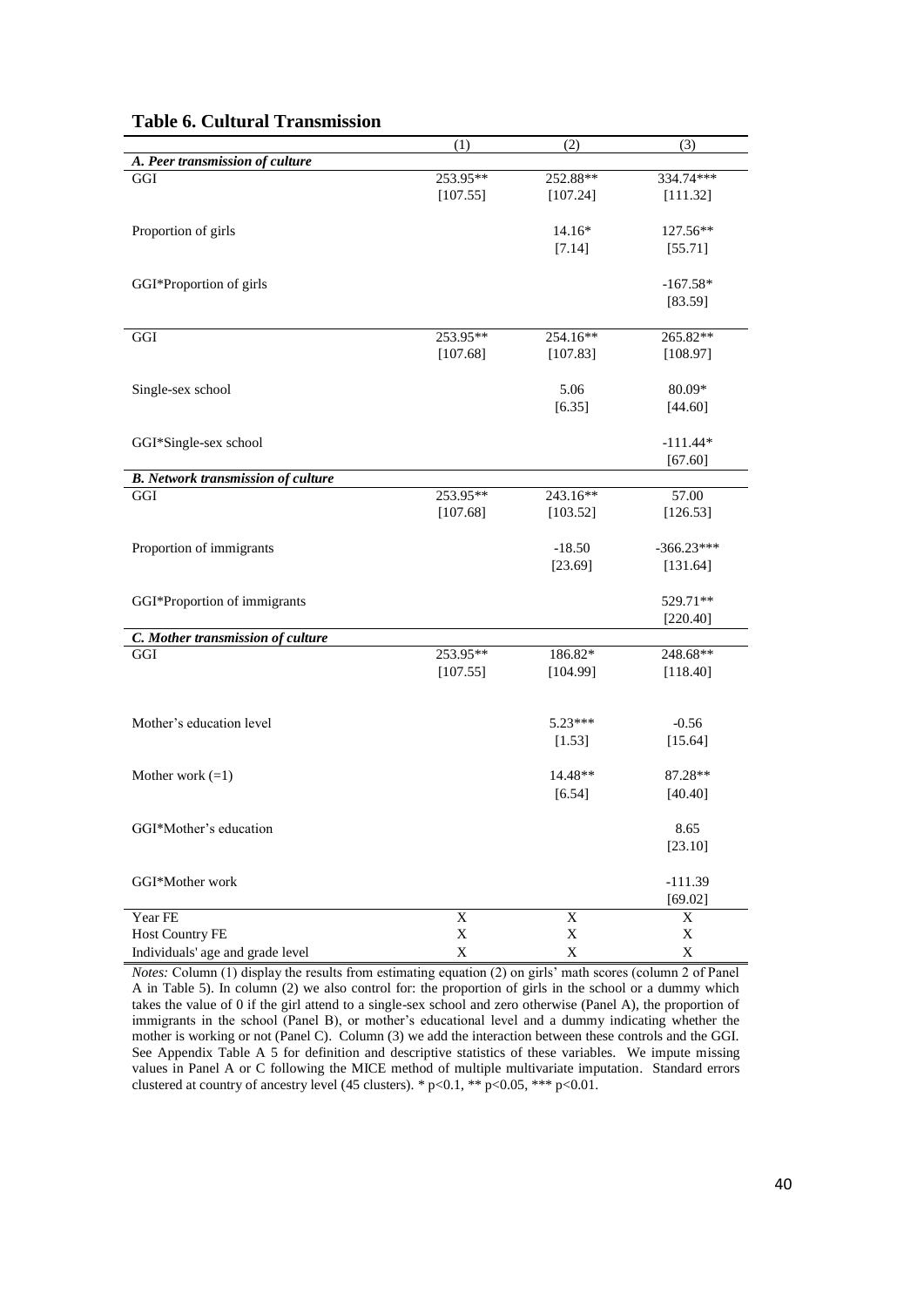## **Appendix**

| <b>Name</b>                      | marriaga icrei ramabico, Deminion and Descriptive Diamones<br><b>Definition</b>                           | Mean    | <b>St. Dev. across</b> |
|----------------------------------|-----------------------------------------------------------------------------------------------------------|---------|------------------------|
| A. Individual Characteristics    |                                                                                                           |         | countries of ancestry  |
| Female                           | Dummy variable equal to 1 if the individual is a girl                                                     | 0.51    | 0.11                   |
| Age                              | Years and months                                                                                          | 15.77   | 0.07                   |
|                                  | Dummy equal to 1 if the current individual's grade is                                                     |         |                        |
| Different grade                  | different from the modal grade at the children age in                                                     | 0.38    | 0.21                   |
|                                  | the host country and 0 otherwise.                                                                         |         |                        |
| <b>B.</b> Family characteristics |                                                                                                           |         |                        |
| Mother highest                   | Index constructed by the PISA program based upon                                                          |         |                        |
| level of education               | the highest education level of each parent. It has the                                                    | 3.42    | 0.95                   |
| (MISCED)                         | following categories: (0) None; (1) ISCED 1 (primary                                                      |         |                        |
|                                  | education); (2) ISCED 2 (lower secondary); (3)                                                            |         |                        |
| Father highest level             | ISCED Level 3B or 3C (vocational/pre-vocational                                                           |         |                        |
| of education                     | upper-secondary); (4) ISCED 3A (upper-secondary)                                                          | 3.70    | 0.84                   |
| (FISCED)                         | and/or ISCED 4 (non-tertiary post-secondary); (5)                                                         |         |                        |
|                                  | ISCED 5B (vocational tertiary); and (6) ISCED 5A, 6                                                       |         |                        |
|                                  | (theoretically-oriented tertiary and post-graduate).                                                      |         |                        |
| Mother works                     | Dummy equal to one if the mother (father) works,                                                          | 0.82    | 0.11                   |
|                                  | and zero otherwise. Due to the direct question about                                                      |         |                        |
|                                  | parents' labor status is not included in all PISA                                                         |         |                        |
| Father works                     | waves, we use the question about what is the mother                                                       | 0.96    | 0.07                   |
|                                  | (father) main work. The dummy takes the value of                                                          |         |                        |
|                                  | zero when the answer is housewife, student or social                                                      |         |                        |
|                                  | beneficiary (unemployed, retired, sickness, etc.).                                                        |         |                        |
|                                  | The CULTPOSS index, is based upon the students'                                                           |         |                        |
|                                  | responses to whether they had the following at home:                                                      |         |                        |
| Index of cultural                | classic literature, books of poetry and works of art.                                                     |         | 0.35                   |
| possessions                      | These variables are binary and the scale construction                                                     | $-0.30$ |                        |
| (cultposs)                       | is done (by the PISA program) through IRT (item<br>respond theory) scaling. Positive values on this index |         |                        |
|                                  | indicate higher levels of cultural possessions.                                                           |         |                        |
|                                  | The index of home educational resources (HEDRES)                                                          |         |                        |
|                                  | is based upon the items measuring the existence of                                                        |         |                        |
|                                  | educational resources at home including a desk and a                                                      |         |                        |
| Index of home                    | quiet place to study, a computer that students can use                                                    |         |                        |
| educational                      | for schoolwork, educational software, books to help                                                       |         |                        |
| resources (hedres)               | with students' school work, technical reference books                                                     | $-0.07$ | 0.40                   |
|                                  | and a dictionary. Again, These variables are binary                                                       |         |                        |
|                                  | and the scale construction is done through IRT                                                            |         |                        |
|                                  | scaling. Positive values on this index indicate higher                                                    |         |                        |
|                                  | levels of home educational resources.                                                                     |         |                        |
|                                  | 1 if language spoken at home is different from the                                                        |         |                        |
| Language at home                 | test language                                                                                             | 0.38    | 0.26                   |
| C. School characteristics        |                                                                                                           |         |                        |
|                                  | PISA index of the proportion of girls enrolled in each                                                    |         |                        |
|                                  | school derived from school principals' responses                                                          |         |                        |
| Percentage of girls              | regarding the number of girls divided by the total of                                                     | 0.49    | 0.04                   |
|                                  | girls and boys at a school.                                                                               |         |                        |
| Private school                   | Dummy equal to 1 if school is private and 0                                                               | 0.18    | 0.09                   |
|                                  | otherwise.                                                                                                |         |                        |
| Place of residence               | Dummy equal to 1 if the school is in a metropolis and                                                     | 0.14    | 0.07                   |
|                                  | 0 otherwise.                                                                                              |         |                        |

### **Table A. 1 Individual-level variables: Definition and Descriptive Statistics**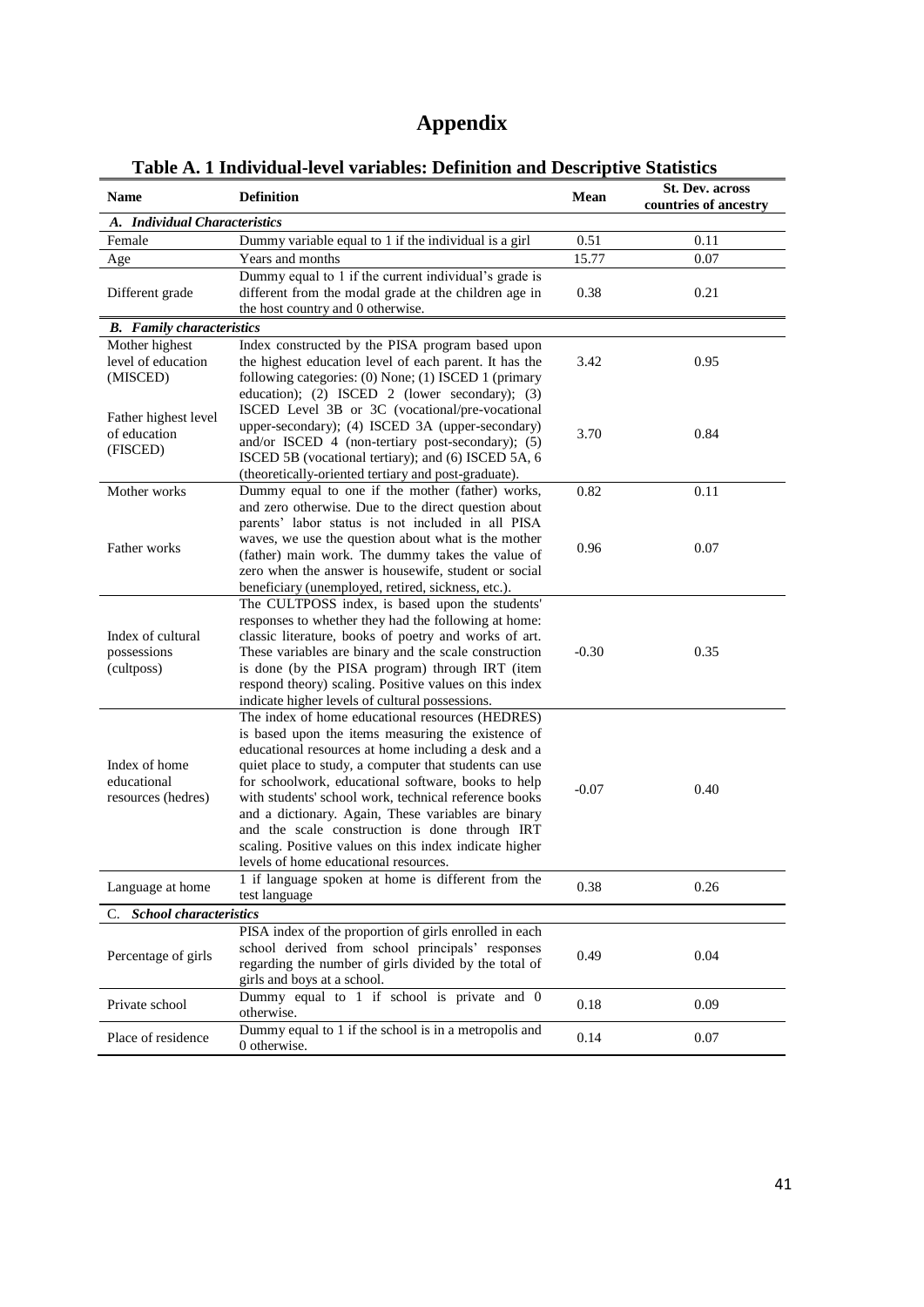| <b>Name</b>                             | <b>Definition</b>                                                                                                                                                                                                                                                                                                                                                                                                                                                                                                                                                                                                                                                                                                                                                                                                                                                                                                                                                                                                                                                                                                                                                                                                                                                                                                                      | Mean   | <b>St. Dev. across</b><br>countries of ancestry |
|-----------------------------------------|----------------------------------------------------------------------------------------------------------------------------------------------------------------------------------------------------------------------------------------------------------------------------------------------------------------------------------------------------------------------------------------------------------------------------------------------------------------------------------------------------------------------------------------------------------------------------------------------------------------------------------------------------------------------------------------------------------------------------------------------------------------------------------------------------------------------------------------------------------------------------------------------------------------------------------------------------------------------------------------------------------------------------------------------------------------------------------------------------------------------------------------------------------------------------------------------------------------------------------------------------------------------------------------------------------------------------------------|--------|-------------------------------------------------|
| A. Gender Equality Measures             |                                                                                                                                                                                                                                                                                                                                                                                                                                                                                                                                                                                                                                                                                                                                                                                                                                                                                                                                                                                                                                                                                                                                                                                                                                                                                                                                        |        |                                                 |
| Gender Gap Index<br>(GGI)               | the position of women by considering<br>Synthesizes<br>economic<br>opportunities,<br>participation,<br>economic<br>educational attainment, political achievements, health and<br>well-being. The index range between 0 and 1. Larger<br>values point to a better position of women in society. We<br>use the 2009 index. Source: World Economic Forum, 2009<br>Report.                                                                                                                                                                                                                                                                                                                                                                                                                                                                                                                                                                                                                                                                                                                                                                                                                                                                                                                                                                 | 0.67   | 0.06                                            |
| Political<br>Empowerment<br>Index (PEI) | Measure women's political participation based upon three<br>components: (1) the ratio women to men with seats in<br>parliament; (2) the ratio of women to men in ministerial<br>level and (3) the ratio of the number of years with a women<br>as head of state to the years with a man. Larger values point<br>to a better position of women in society. We use the 2009<br>indexes. This index is also elaborated for the World<br>Economic Forum as part of the Gender Gap Index. Source:<br>World Economic Forum, 2009 Report.                                                                                                                                                                                                                                                                                                                                                                                                                                                                                                                                                                                                                                                                                                                                                                                                     | 0.16   | 0.12                                            |
| <b>FLFP</b>                             | Female Labor Force Participation, from 15 years old. We<br>use the 2009 rates. Source: International Labour<br>Organization.                                                                                                                                                                                                                                                                                                                                                                                                                                                                                                                                                                                                                                                                                                                                                                                                                                                                                                                                                                                                                                                                                                                                                                                                           | 0.49   | 0.12                                            |
| <b>WVS</b>                              | Index elaborated from data of the World Value Survey<br>based upon the following questions: (1)"When jobs are<br>scarce, men should have more right to a job than women",<br>(2)"A working mother can establish just as warm and<br>secure a relationship with her children as a mother who<br>does not work", (3)"Being a housewife is just as fulfilling<br>as working for pay", (4)"Both the husband and wife should<br>contribute to household income", (5)"On the whole, men<br>make better political leaders than women do", (6)"If a<br>woman earns more money than her husband, it is almost<br>certain to cause problems" and (7)"A university education<br>is more important for a boy than for a girl". For all but the<br>first, levels of agreements had to be expressed on a scale<br>from 1 to 4. In the first question the answers were "agree,"<br>"neither," and "disagree," to which we attributed the<br>respective scores of 1.5, 2.5, and 3.5. We inverted the<br>answers to questions $(2)$ and $(4)$ , so that higher values<br>indicate a better position of women in society. The final<br>index is the average by country of the answers to all these<br>questions. We use the 1990-1994, 1995-1998 and 1999-<br>2004 waves. Unfortunately, the 2005-2008 wave does not<br>include most of these questions. | 2.63   | 0.18                                            |
| Literacy rate GPI                       | The literacy rate gender parity index (GPI) is the ratio of<br>young female to male literacy rates (ages 15-24). Source:<br>World Bank Statistics; year: 2009. The index range from 0<br>to 100, and take the maximum value when male and<br>females have the same literacy rate.                                                                                                                                                                                                                                                                                                                                                                                                                                                                                                                                                                                                                                                                                                                                                                                                                                                                                                                                                                                                                                                      | 97.38  | 4.26                                            |
| <b>B.</b> Macro Variables               |                                                                                                                                                                                                                                                                                                                                                                                                                                                                                                                                                                                                                                                                                                                                                                                                                                                                                                                                                                                                                                                                                                                                                                                                                                                                                                                                        |        |                                                 |
| GDP per capita                          | Gross Domestic Product per capita in real terms deflated<br>with Laspeyres price index. We average the 2003, 2006 and<br>2009 values. Source: Heston, A., Summers, R. and Aten, B,<br>Penn, World Table Version 7.0, Center for International<br>Comparisons of Production, Income and Prices at the<br>University of Pennsylvania, May 2011.                                                                                                                                                                                                                                                                                                                                                                                                                                                                                                                                                                                                                                                                                                                                                                                                                                                                                                                                                                                          | 14,721 | 12,558                                          |
| Human<br>Development<br>Index (HDI)     | The HDI measures the level of development of a country,<br>combining information on people's life expectancies, adult<br>literacy rates, gross enrollment ratios in different educational<br>levels and the GDP. The index range from 0 to 100. Source:<br>http://hdr.undp.org/en/statistics/hdi.                                                                                                                                                                                                                                                                                                                                                                                                                                                                                                                                                                                                                                                                                                                                                                                                                                                                                                                                                                                                                                      | 0.74   | 0.14                                            |

**Table A. 2 Country-level variables: Definition and Descriptive Statistics**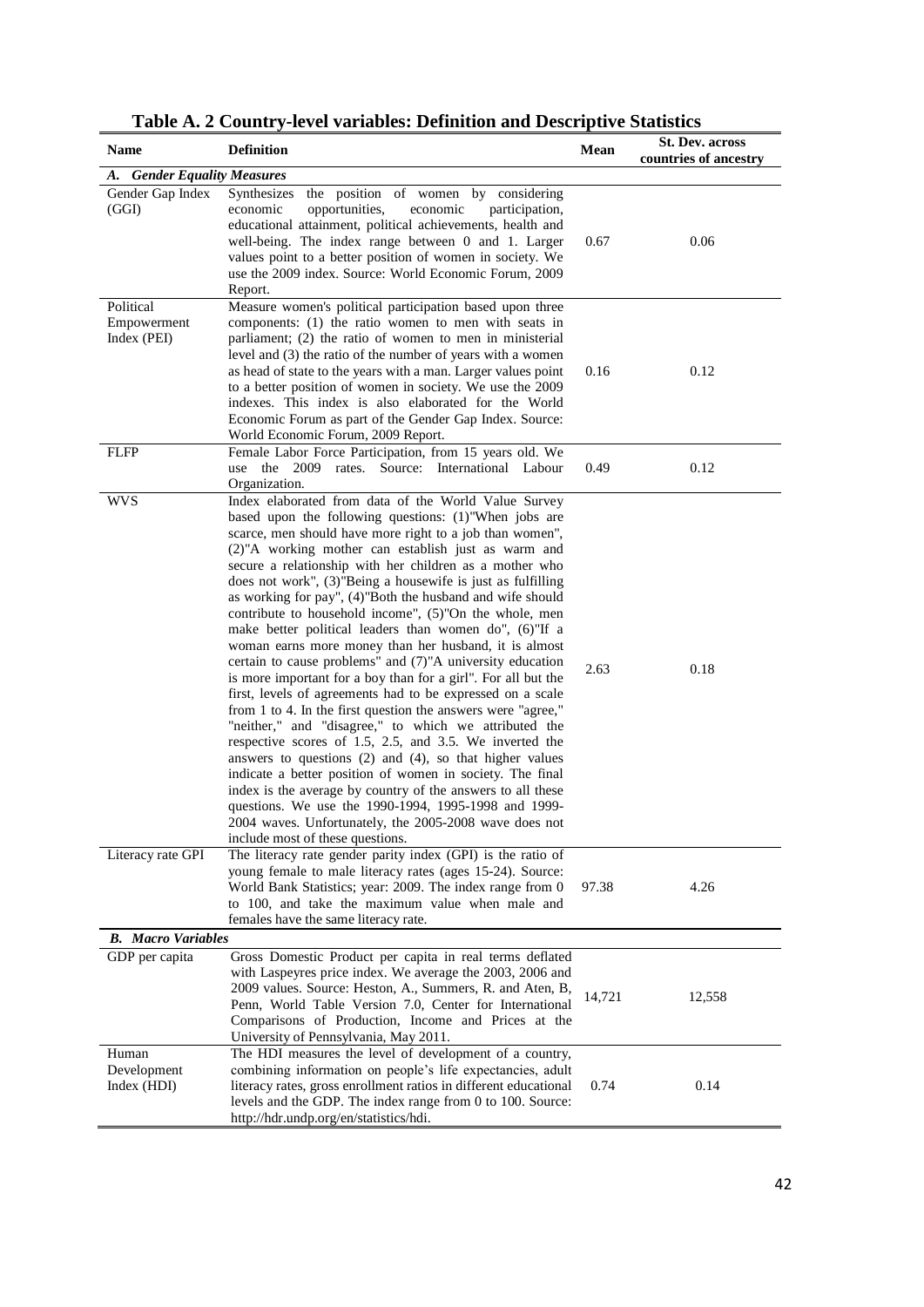|                         |                      | ARG              | <b>AUS</b> | <b>AUT</b>       | <b>BEL</b> | <b>CHE</b> | <b>CZE</b> | <b>FIN</b> | <b>GBR</b> | <b>ISR</b> | <b>LUX</b> | <b>NLD</b> | <b>NZL</b> | <b>Total</b>     |
|-------------------------|----------------------|------------------|------------|------------------|------------|------------|------------|------------|------------|------------|------------|------------|------------|------------------|
| $\mathbf{1}$            | Albania              |                  |            | $\overline{4}$   |            | 132        |            |            |            |            |            |            |            | 136              |
| $\overline{\mathbf{c}}$ | Australia            |                  |            |                  |            |            |            |            |            |            |            |            | 36         | 36               |
| 3                       | Austria              |                  |            |                  |            | 46         |            |            |            |            |            |            |            | 46               |
| $\overline{\mathbf{4}}$ | Bangladesh           |                  |            |                  |            |            |            |            | $\tau$     |            |            |            |            | $\overline{7}$   |
| 5                       | Belgium              |                  |            |                  |            |            |            |            |            |            | 159        |            |            | 159              |
| 6                       | Bolivia              | 131              |            |                  |            |            |            |            |            |            |            |            |            | 131              |
| $\boldsymbol{7}$        | <b>Brazil</b>        | $\boldsymbol{7}$ |            |                  |            |            |            |            |            |            |            |            |            | $\overline{7}$   |
| 8                       | Chile                | 24               |            |                  |            |            |            |            |            |            |            |            |            | 24               |
| 9                       | China                |                  | 410        | $\mathfrak{Z}$   |            |            | 5          | 13         | $20\,$     |            |            | 27         | 130        | 608              |
| 10                      | Croatia              |                  |            | 77               |            |            |            |            |            |            |            |            |            | $77\,$           |
| 11                      | Ethiopia             |                  |            |                  |            |            |            |            |            | 151        |            |            |            | 151              |
| 12                      | Estonia              |                  |            |                  |            |            |            | 55         |            |            |            |            |            | 55               |
| 13                      | Fiji                 |                  |            |                  |            |            |            |            |            |            |            |            | 35         | 35               |
| 14                      | France               |                  |            |                  | 102        | 203        |            |            |            | 67         | 242        |            |            | 614              |
| 15                      | Germany              |                  | 21         | 38               | 41         | 176        |            |            |            |            | 116        | 6          |            | 398              |
| 16                      | Greece               |                  | 46         |                  |            |            |            |            |            |            |            |            |            | 46               |
| 17                      | Hungary              |                  |            | $\boldsymbol{7}$ |            |            |            |            |            |            |            |            |            | $\overline{7}$   |
| 18                      | India                |                  | 158        |                  |            |            |            |            | 5          |            |            |            | 5          | 168              |
| 19                      | Iran                 |                  |            |                  |            |            |            |            |            |            |            | 6          |            | 6                |
| $20\,$                  | Italy                |                  | 88         |                  |            | 739        |            |            |            |            | 256        |            |            | 1,083            |
| 21                      | Korea                |                  | 31         |                  |            |            |            |            |            |            |            |            | 15         | 46               |
| $22\,$                  | Malaysia             |                  | 34         |                  |            |            |            |            |            |            |            |            |            | 34               |
| 23                      | Morocco              |                  |            |                  |            |            |            |            |            |            |            | 192        |            | 192              |
| 24                      | Netherlands          |                  | 12         |                  | 50         |            |            |            |            |            |            |            |            | 62               |
| 25                      | New Zealand          |                  | 376        |                  |            |            |            |            |            |            |            |            |            | 376              |
| $26\,$                  | Pakistan             |                  |            |                  |            |            |            |            | 36         |            |            |            |            | 36               |
| 27                      | Paraguay             | 63               |            |                  |            |            |            |            |            |            |            |            |            | 63               |
| $28\,$                  | Philippines          |                  | 240        |                  |            |            |            |            |            |            |            |            |            | 240              |
| 29                      | Poland               |                  |            | 47               |            |            |            |            |            |            |            |            |            | 47               |
| $30\,$                  | Portugal             |                  |            |                  |            | 777        |            |            |            |            | 2,069      |            |            | 2,846            |
| 31                      | Romania              |                  |            | 58               |            |            |            |            |            |            |            |            |            | 58               |
| 32                      | Russian Fed.         |                  |            | $\mathfrak{Z}$   |            |            | 9          | 89         |            | 491        |            |            |            | 592              |
| 33                      | Slovakia             |                  |            | 3                |            |            | 67         |            |            |            |            |            |            | ${\bf 70}$       |
| 34                      | Viet Nam             |                  | 291        |                  |            |            | 68         |            |            |            |            |            |            | 359              |
| 35                      | Slovenia             |                  |            | 6                |            |            |            |            |            |            |            |            |            | $\boldsymbol{6}$ |
| 36                      | South Africa         |                  | 60         |                  |            |            |            |            |            |            |            |            | 10         | 70               |
| 37                      | Spain                |                  |            |                  |            | 246        |            |            |            |            |            |            |            | 246              |
| 38                      | Suriname             |                  |            |                  |            |            |            |            |            |            |            | 107        |            | 107              |
| 39                      | Sweden               |                  |            |                  |            |            |            | 9          |            |            |            |            |            | 9 <sup>°</sup>   |
| 40                      | Turkey               |                  |            | 509              | 440        | 591        |            | 21         |            |            |            | 222        |            | 1,783            |
| 41                      | Ukraine              |                  |            |                  |            |            | 5          |            |            |            |            |            |            | 5                |
| 42                      | Macedonia            |                  |            | $20\,$           |            |            |            |            |            |            |            |            |            | 20               |
| 43                      | United               |                  |            |                  |            |            |            |            |            |            |            |            |            |                  |
|                         | Kingdom              |                  | 651        |                  |            |            |            |            |            |            | 14         | 5          | 168        | 838              |
| 44                      | <b>United States</b> |                  | 29         |                  |            |            |            |            |            | 82         |            |            |            | 111              |
| 45                      | Uruguay              | 17               |            |                  |            |            |            |            |            |            |            |            |            | 17               |
|                         | <b>Total</b>         | 242              | 2,447      | 775              |            | 633 2,910  | 154        | 187        | 68         | 791        | 2,856      | 565        | 399        | 12,027           |

**Table A. 3 Sample Size by Country of Ancestry and Destiny**

*Notes:* Final sample of second-generation immigrants from 2003, 2006, 2009 and 2012 PISA datasets. ARG=Argentina, AUS=Australia, AUT=Austria, BEL=Belgium, CHE=Switzerland, CZE=Czech Republic, FIN=Finland, SCT=Scotland, ISR=Israel, LUX=Luxembourg, NLD=Netherlands, NZL= New Zealand.